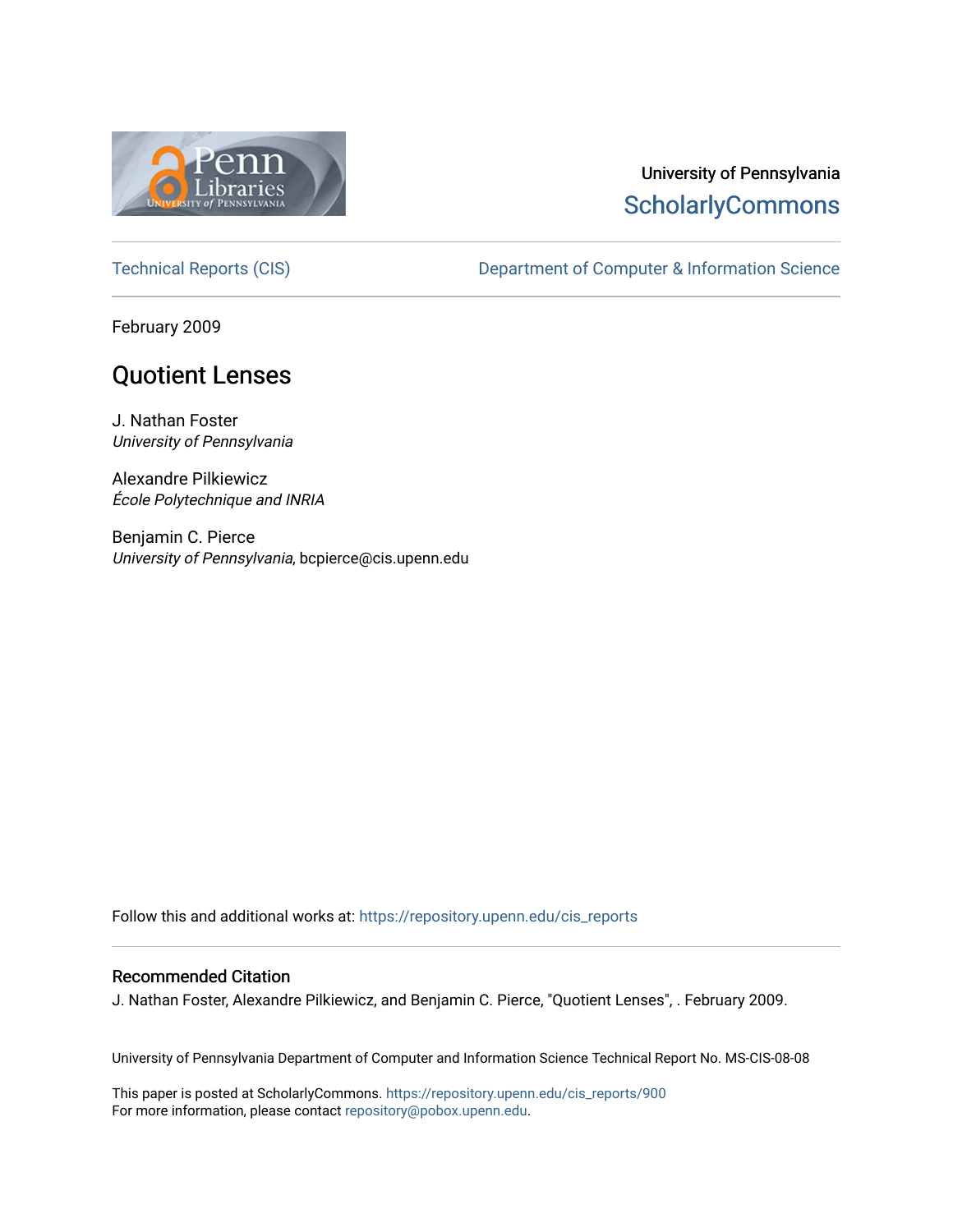## Quotient Lenses

## **Abstract**

There are now a number of *bidirectional programming languages*, where every program can be read both as a forward transformation mapping one data structure to another and as a reverse transformation mapping an edited output back to a correspondingly edited input. Besides parsimony—the two related transformations are described by just one expression— such languages are attractive because they promise strong behavioral laws about how the two transformations fit together—e.g., their composition is the identity function. It has repeatedly been observed, however, that such laws are actually a bit too strong: in practice, we do not want them "on the nose," but only up to some equivalence, allowing inessential details, such as whitespace, to be modified after a round trip. Some bidirectional languages loosen their laws in this way, but only for specific, baked-in equivalences.

In this work, we propose a general theory of *quotient lenses*—bidirectional transformations that are well behaved modulo equivalence relations controlled by the programmer. Semantically, quotient lenses are a natural refinement of lenses, which we have studied in previous work. At the level of syntax, we present a rich set of constructs for programming with *canonizers* and for quotienting lenses by canonizers. We track equivalences explicitly, with the type of every quotient lens specifying the equivalences it respects.

We have implemented quotient lenses as a refinement of the bidirectional string processing language Boomerang. We present a number of useful primitive canonizers for strings, and give a simple extension of Boomerang's regular-expression-based type system to statically typecheck quotient lenses. The resulting language is an expressive tool for transforming real-world, ad-hoc data formats. We demonstrate the power of our notation by developing an extended example based on the UniProt genome database format and illustrate the generality of our approach by showing how uses of quotienting in other bidirectional languages can be translated into our notation.

## **Comments**

University of Pennsylvania Department of Computer and Information Science Technical Report No. MS-CIS-08-08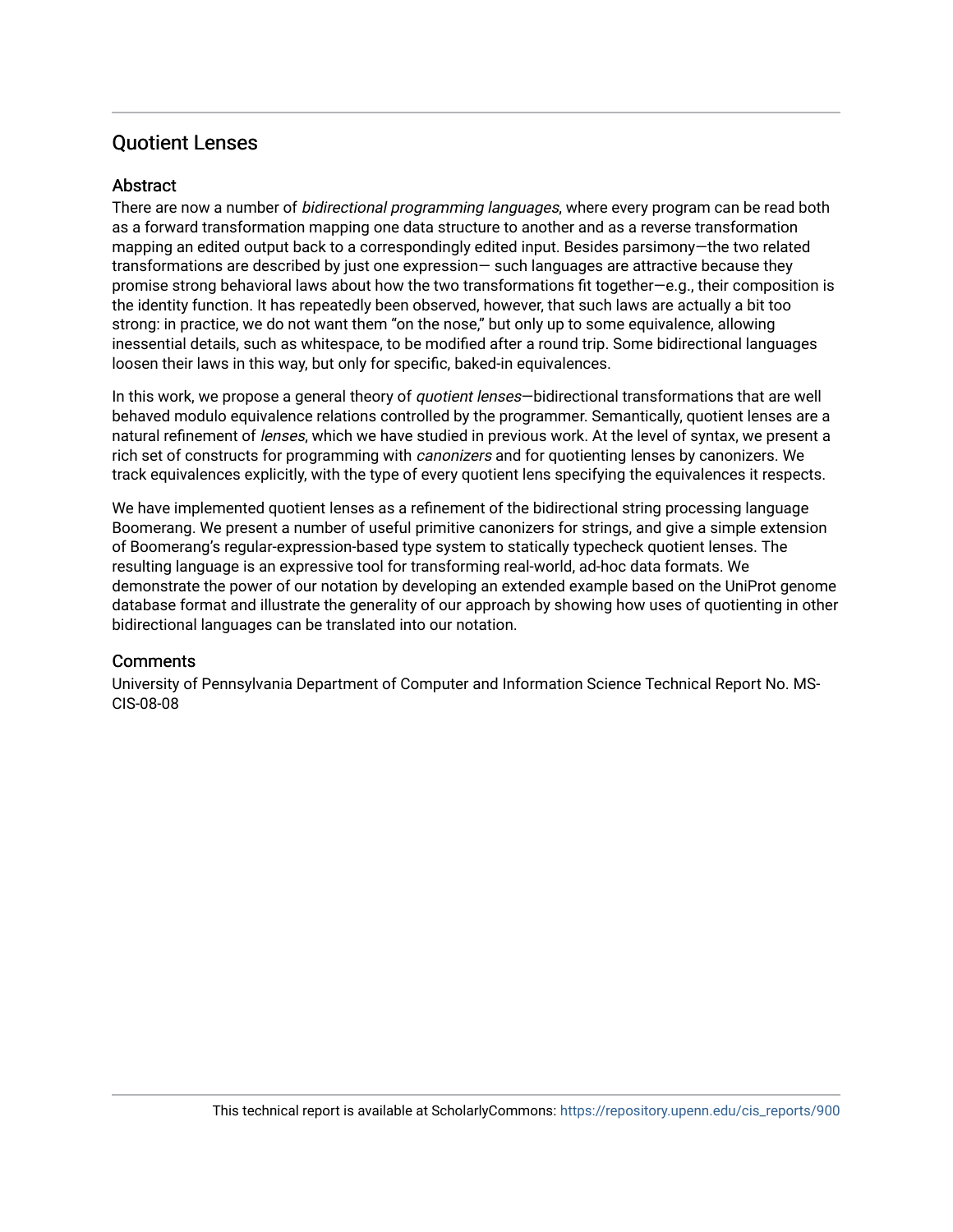## Quotient Lenses

J. Nathan Foster

University of Pennsylvania

Alexandre Pilkiewicz

Ecole Polytechnique and INRIA ´

Benjamin C. Pierce University of Pennsylvania

Technical Report MS-CIS-08-08 Department of Computer and Information Science University of Pennsylvania

February 10, 2009

## Abstract

There are now a number of *bidirectional programming languages*, where every program can be read both as a forward transformation mapping one data structure to another and as a reverse transformation mapping an edited output back to a correspondingly edited input. Besides parsimony—the two related transformations are described by just one expression such languages are attractive because they promise strong behavioral laws about how the two transformations fit together—e.g., their composition is the identity function. It has repeatedly been observed, however, that such laws are actually a bit too strong: in practice, we do not want them "on the nose," but only up to some equivalence, allowing inessential details, such as whitespace, to be modified after a round trip. Some bidirectional languages loosen their laws in this way, but only for specific, baked-in equivalences.

In this work, we propose a general theory of *quotient lenses*—bidirectional transformations that are well behaved modulo equivalence relations controlled by the programmer. Semantically, quotient lenses are a natural refinement of *lenses*, which we have studied in previous work. At the level of syntax, we present a rich set of constructs for programming with *canonizers* and for quotienting lenses by canonizers. We track equivalences explicitly, with the type of every quotient lens specifying the equivalences it respects.

We have implemented quotient lenses as a refinement of the bidirectional string processing language Boomerang. We present a number of useful primitive canonizers for strings, and give a simple extension of Boomerang's regular-expression-based type system to statically typecheck quotient lenses. The resulting language is an expressive tool for transforming realworld, ad-hoc data formats. We demonstrate the power of our notation by developing an extended example based on the UniProt genome database format and illustrate the generality of our approach by showing how uses of quotienting in other bidirectional languages can be translated into our notation.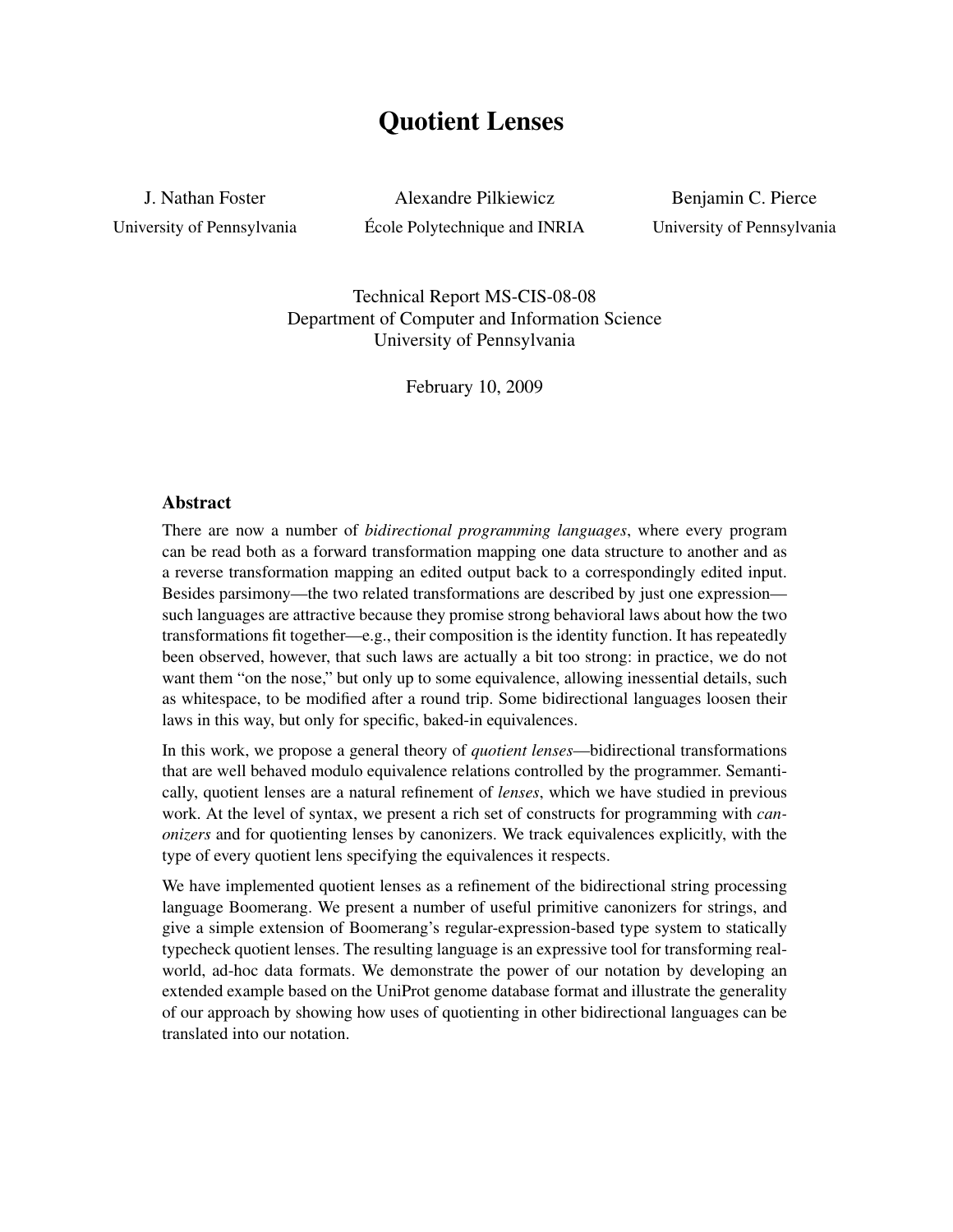## 1. Introduction

*"Good men must not obey the laws too well."* —R W Emerson

Most programs compute in a single direction, from input to output. But it is often useful to take a modified *output* and "compute backwards" to obtain a correspondingly modified *input*. For example, if we have a transformation mapping from a simple XML database format describing classical composers...

```
<composers>
 <composer>
    <name>Jean Sibelius</name>
    <years birth="1865" death="1956"/>
    <nationality>Finnish</nationality>
 </composer>
</composers>
```
... to comma-separated lines of ASCII...

```
Jean Sibelius, 1865-1956
```
... we may want to be able to edit the ASCII output (e.g., to correct the death date above to 1957, the year Sibelius actually died) and push the change back into the original XML. The need for such *bidirectional transformations* arises in many diverse areas of computing, including data synchronizers (Foster et al. 2007a,b), parsers and pretty printers (Fisher and Gruber 2005; Eger 2005), marshallers and unmarshallers (Ramsey 2003; Kennedy 2004), structure editors (Hu et al. 2004), graphical user interfaces (Meertens 1998; Evers et al. 2006; Greenberg and Krishnamurthi 2007), software model transformations (Stevens 2007; Xiong et al. 2007), system configuration management (Lutterkort 2007), schema evolution (Miller et al. 2001; Cunha et al.; Berdaguer et al. 2007), and databases (Bancilhon and Spyratos 1981; Dayal and Bernstein 1982; Bohannon et al. 2006, etc.).

In previous work (Foster et al. 2007b; Bohannon et al. 2006, 2008), we have used the term *lens* to describe a bidirectional program. Formally, a lens  $l$  mapping between a set  $C$  of "concrete" structures and a set  $A$  of "abstract" ones comprises three functions:

$$
l.get \in C \longrightarrow A
$$
  

$$
l.put \in A \longrightarrow C \longrightarrow C
$$
  

$$
l.create \in A \longrightarrow C
$$

The *get* component is the forward transformation, a total function from C to A. The *put* component takes an old C and a modified A and yields a correspondingly modified C. The *create* component handles the special case where we want to compute a C from an A but we have no C to use as the "old value"; *create* uses defaults to fill in any information in C that is thrown away by the *get* function (such as the nationality of each composer in the example above). Every lens obeys the following "round-tripping" laws for every  $c \in C$  and  $a \in A$ :

$$
l.put (l.get c) c = c
$$
 (GETPUT)

$$
l.get (l.put a c) = a
$$
 (PUTGET)

$$
l.get (l.create a) = a
$$
 (CREATEGET)

The first law states that the *put* function must restore all the information discarded by *get* when its arguments are an abstract structure and a concrete structure that generates the very same abstract structure. The second and third laws state that *put* and *create* must propagate all of the information contained in their abstract arguments to the concrete structure they produce. These laws express fundamental expectations about how the components of a lens should work together; they are closely related to classical conditions on correct *view update translation* developed in the database community (see Foster et al. 2007b). The set of all lenses mapping between C and A is written  $C \Longleftrightarrow A$ .

The naive way to build a lens is simply to write three separate functions (*get*, *put*, and *create*) in a general-purpose programming language, and check manually that they satisfy the lens laws. But this is unsatisfactory for all but the simplest lenses: the three functions will be very redundant, since each of them will embody the structure of both  $C$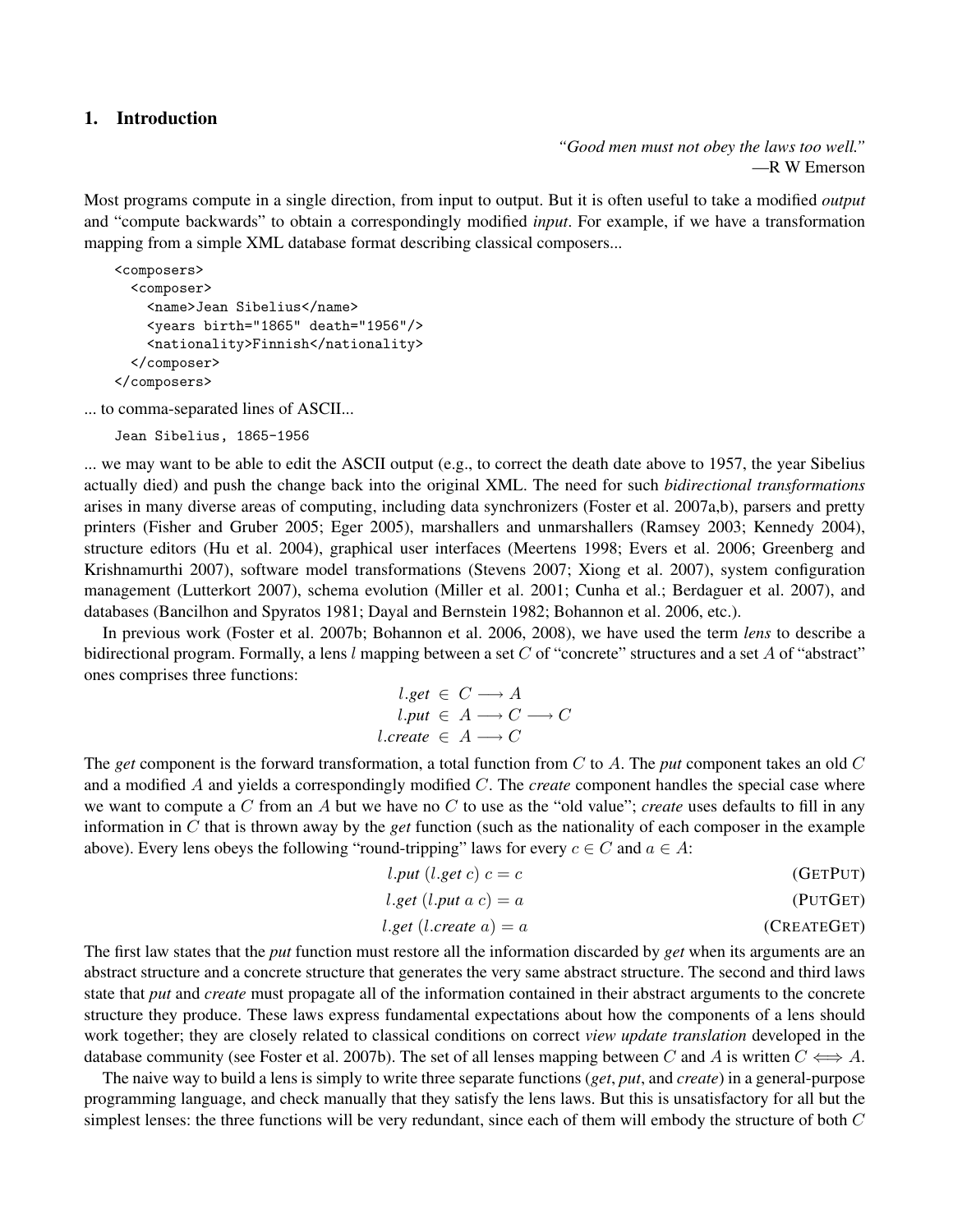and A—a maintenance nightmare. A better alternative is to design a *bidirectional programming language* in which every expression can be read both from left to right (as a *get* function) and from right to left (as *put* or *create*). Besides avoiding redundancy, this approach permits us to carry out the proofs of the behavioral laws once and for all, by designing a type system in which—by construction—every well-typed expression denotes a well-behaved lens. Many such programming languages have been proposed (Foster et al. 2007b; Bohannon et al. 2006, 2008; Meertens 1998; Kennedy 2004; Benton 2005; Ramsey 2003; Hu et al. 2004; Matsuda et al. 2007; Brabrand et al. 2007; Kawanaka and Hosoya 2006; Fisher and Gruber 2005; Alimarine et al. 2005).

Now comes the fly in the ointment. The story we've told so far is appealing... but not perfectly true! Most bidirectional languages for processing real-world data do *not* guarantee the behavioral laws we have given or rather, they guarantee them only "modulo insignificant details." The nature of these details varies from one application to another; examples include whitespace, artifacts of representing graph or tree structures such as XML as text (order of XML attributes, etc.), escaping of atomic data (XML PCDATA, vCard and BibTeX values), ordering of fields in record-structured data (BibTeX fields, XML attributes), breaking of long lines in ASCII formats (RIS bibliographies, UniProtKB genomic data bases), and duplicated information (aggregated data, tables of contents).

To illustrate, consider the composers example again. The information about each composer could be larger than fits comfortably on a single line in the ASCII format, especially if the example were more complex. We might then want to relax the abstract schema so that a line could be broken (optionally) using a newline followed by at least one space, so that

```
Jean Sibelius,
 1865-1956
```
would be accepted as an equivalent, alternate presentation of the data in the original example. But now we have a problem: the PUTGET law is only satisfied when the *put* function is injective in its first (A) parameter. But this means that

```
Jean Sibelius, 1865-1956
```
and

```
Jean Sibelius,
  1865-1956
```
must map to different XML trees—the presence or absence of linebreaks must be reflected in the concrete structure produced by *put*. We *could* construct a lens that does this—e.g., storing the line break inside the PCDATA string containing the composer name...

```
<composers>
 <composer>
    <name>Jean Sibelius
  </name>
    <years birth="1865" death="1956"/>
    <nationality>Finnish</nationality>
 </composer>
</composers>
```
...but this "solution" isn't especially attractive. For one thing, it places an unnatural demand on the XML representation (indeed, possibly an unsatisfiable demand—e.g., if the application that uses the XML data assumes that the PCDATA does not contain newlines). For another, writing the lens so that it handles and propagates linebreaks correctly is going to involve some extra work. And finally, this fiddly work and warping of the XML format is all for the purpose of maintaining information that we actually don't care about!

A better alternative is to relax the lens laws. There are several ways to do this.

1. We can be a bit informal, stating the laws in their present form and explaining that they "essentially hold" for our program, perhaps supporting this claim by giving some algorithmic description of how inessential details are processed. For many purposes such informality may be perfectly acceptable, and several bidirectional languages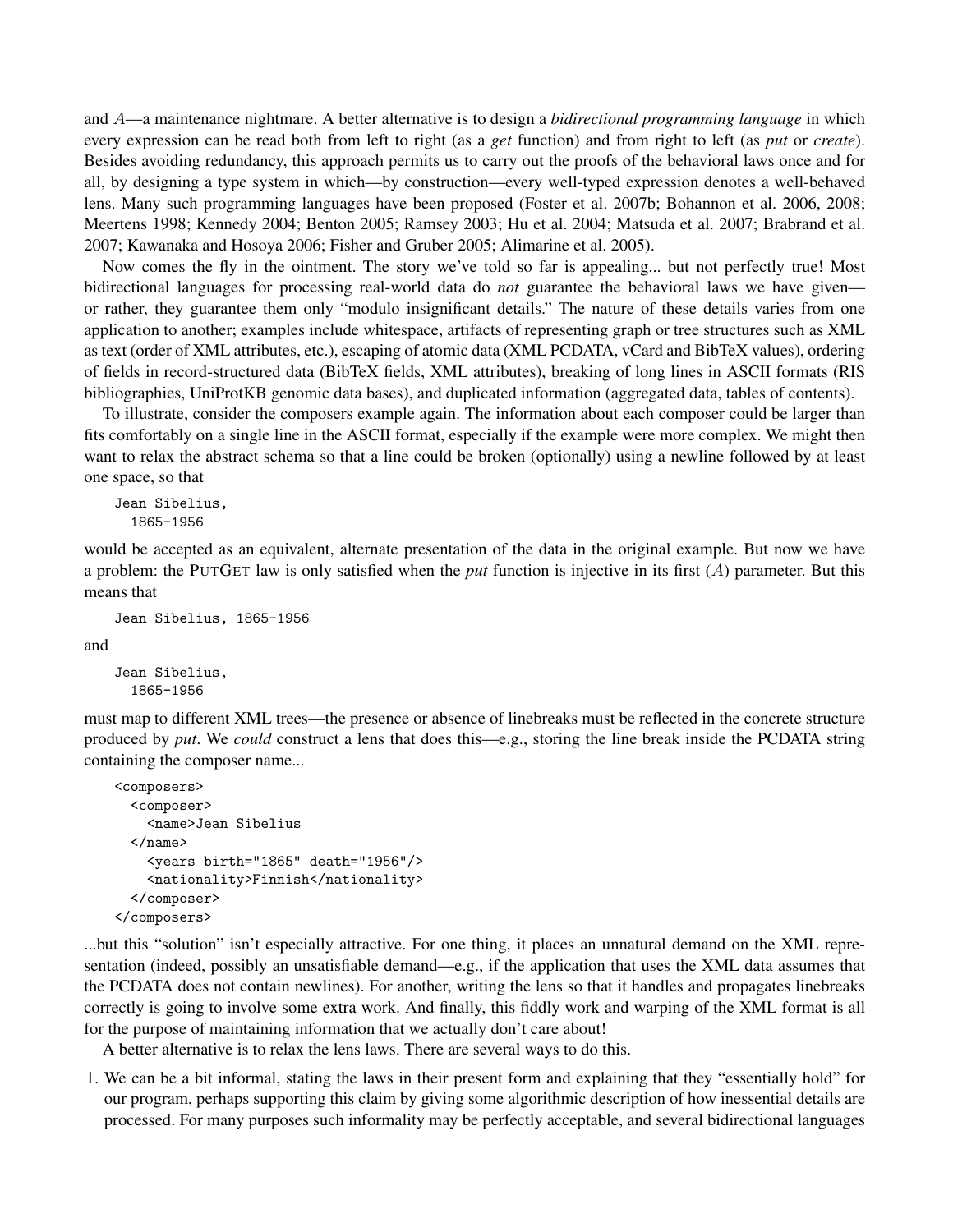

Figure 1. Architecture with "canonizers at the edges"

adopt this strategy. For instance, biXid (Kawanaka and Hosoya 2006), a language for describing XML to XML conversions using pairs of intertwined regular tree grammars, provides no explicit guarantees about the roundtrip behavior of the transformations its programs describe, but the clear intention is that they should be "morally bijective."

2. We can keep the same basic structures but claim weaker laws. For example, X (Hu et al. 2004) is a generalpurpose bidirectional language with a *duplication* operator. This operator makes it possible to express many useful transformations—e.g., augmenting a document with a table of contents—but because the duplicated data is not preserved exactly on round-trips, the PUTGET law does not hold. Instead, X programs satisfy a "round-trip and a half" variant that is significantly weaker:

$$
c' = put a c
$$
  
put (get c') c' = c' (PUTGETPUT)

This law still imposes some constraint on the behavior of lenses, but opens the door to a wide range of unintended behaviors. For example, a lens whose *put* component is a constant function *put*  $a c = c'$  is considered well behaved, as is the identity lens with *put* component *put*  $a c = c$ <sup>1</sup>.

3. We can give a more precise account of the situation—yielding better principles for programmers to reason about the behavior of their programs—by splitting bidirectional programs into a "core component" that is a lens in the strict sense plus "canonization" phases at the beginning and end that standardize the representation of whitespace (or whatever) and makes sure the pure lens part only has to work with a particular representative of each equivalence class. See Figure 1.

For example, in our earlier language for lenses on trees (Foster et al. 2007b), the end-to-end transformations on actual strings (e.g., concrete representations of XML trees in the filesystem) only obey the lens laws up to the equivalence induced by a *viewer*—a pair of functions mapping between strings and trees (e.g., an XML parser and printer). Similarly, XSugar (Brabrand et al. 2007), a language for converting between XML and ASCII, guarantees that its transformations are bijective modulo a fixed relation on input and output structures that is obtained by canonizing XML, data matching special "unordered" productions, and certain "ignorable" non-terminals.<sup>2</sup>

<sup>&</sup>lt;sup>1</sup> Later work by the same authors (the journal version of Hu et al. 2004 and Liu et al. 2007) excludes such examples by annotating data with "edit tags," ordering this data according to a "more edited than" relation, and adding a new law stipulating that a *put* followed by a *get* should yield a more edited abstract structure.

 $2$ The XML canonization component is treated as a distinct "pre-processing" phase. Canonization of other ignorable data is interleaved with other processing; in this respect, XSugar can be regarded as a special case of the framework we are proposing here. We return to this comparison in more detail in Section 9.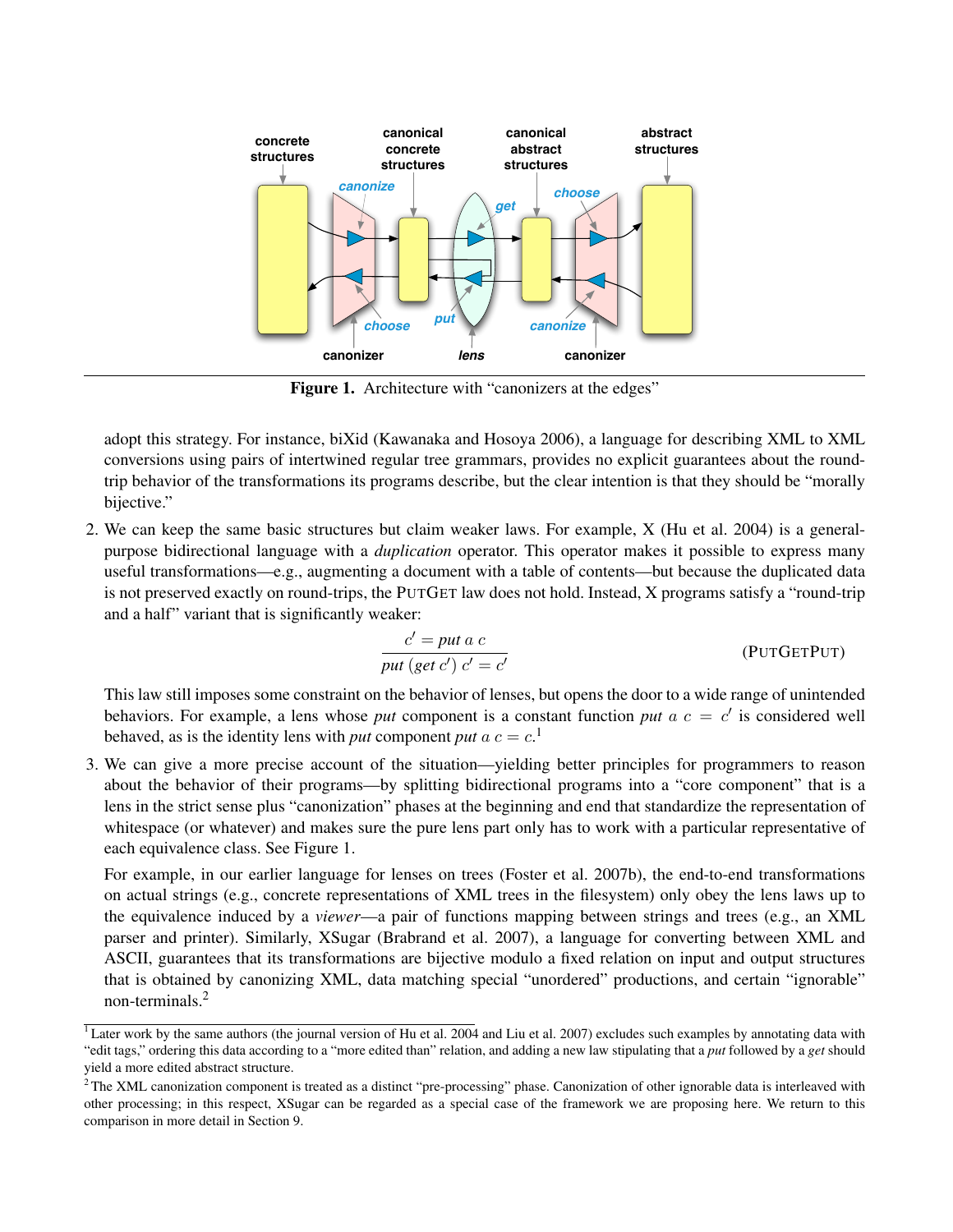This approach is quite workable as long as the data formats and canonizers are generic (e.g., XML parsers and printers). However, for ad-hoc formats, such as textual genome databases, bibliographies, configuration files, etc., this approach rapidly becomes impractical because the two directions of the canonization transformation themselves become difficult to write and maintain. In particular the structure of the data is recapitulated, redundantly, in the lens and in each direction of the canonizer. In other words, we wind up back in the situation that lenses were designed to avoid! In our experience, these difficulties quickly become unmanageable for many formats of practical interest.

4. We can develop a more refined account of the whole semantic and syntactic framework allowing us to say, precisely and truthfully, that the lens laws hold of a given program *modulo a particular equivalence* that can be calculated from the program, with explicit constructs for defining and applying canonizers anywhere in a program, not just at the edges. This is the goal of this paper.

At the semantic level, the refinement is straightforward, as we show in Section 2. We enrich the types of lenses with equivalence relations—instead of  $C \iff A$ , we write  $C/\sim_C \iff A/\sim_A$ , where  $\sim_C$  is an equivalence on C and  $\sim_A$  is an equivalence on A, and we relax the lens laws accordingly. We call the structures inhabiting such types *quotient lenses*, or *q-lenses* for short. (When we need to distinguish them, we use the term *basic lenses* for the original, un-quotientied ones we have studied previously.)

The story is much more interesting on the syntactic side. Our goal is to discover basic principles for bidirectional languages that treat quotienting explicitly—principles that will be useful in other domains besides strings, such as bidirectional UML model transformation (Stevens 2007). We therefore begin our investigation of syntax in Section 3, in a completely generic setting that is independent of the particular domain of structures over which the lenses operate. We propose a general notion of *canonizers*, structures that map (bidirectionally!) between a set of structures and a set of normalized representatives; we then develop operations for *quotienting* a q-lens by a canonizer; and we show how lenses themselves can be converted into canonizers. A pleasant corollary of this last observation is that many of our core primitives can be used both as lenses and as canonizers. Better yet, qlens composition and quotienting may be composed freely with other operations such as concatenation and union, allowing more compact descriptions in which canonization is interleaved with other processing, instead of occurring only "at the edges" as in Figure 1.

It is important to ground this sort of language design in experiments with real-world examples. To support such experiments, in the later sections of the paper we extend Boomerang, a language for writing lenses on strings whose primitives are based on finite state transductions (Bohannon et al. 2008), with canonizers and quotient operators. We show how to reinterpret the core string lens combinators—lenses for copying and deleting data, sequential composition, and the rational operators union, concatenation, and Kleene-star—as q-lenses in Section 4, and we prove that the resulting structures are well behaved according to the more refined q-lens behavioral laws.<sup>3</sup> Section 5 introduces primitive q-lenses and canonizers for strings.

In Section 6, we discuss an unexpected side benefit of our design: we can use canonizers to simplify overly complex types, significantly mitigating the difficulties of programming with the extremely precise regular types that arise in Boomerang.

In Section 7 we consider typechecking algorithms for q-lenses in Boomerang. The challenge here is choosing a tractable syntactic presentation for the equivalence relations appearing in types. We first give a simple, coarse representation, classifying each equivalence relation as either "the identity" or "something other than the identity." Surprisingly, this very simple analysis suffices for all of our examples. We then discuss a more precise technique where equivalence relations are represented by rational functions; this technique yields a more flexible type system, but appears prohibitively expensive to implement.

<sup>&</sup>lt;sup>3</sup> Readers familiar with Boomerang may recall that it is based not on simple string lenses as we have described them here but on *dictionary lenses*, which incorporate extra mechanisms for correctly handling ordered lists of records identified by keys. The semantics in (Bohannon et al. 2008) also relies on an equivalence relation for describing "reorderable chunks of data." The two equivalence relations are unrelated but compatible: dictionary lenses and q-lenses can be combined very straightforwardly; see Section 10.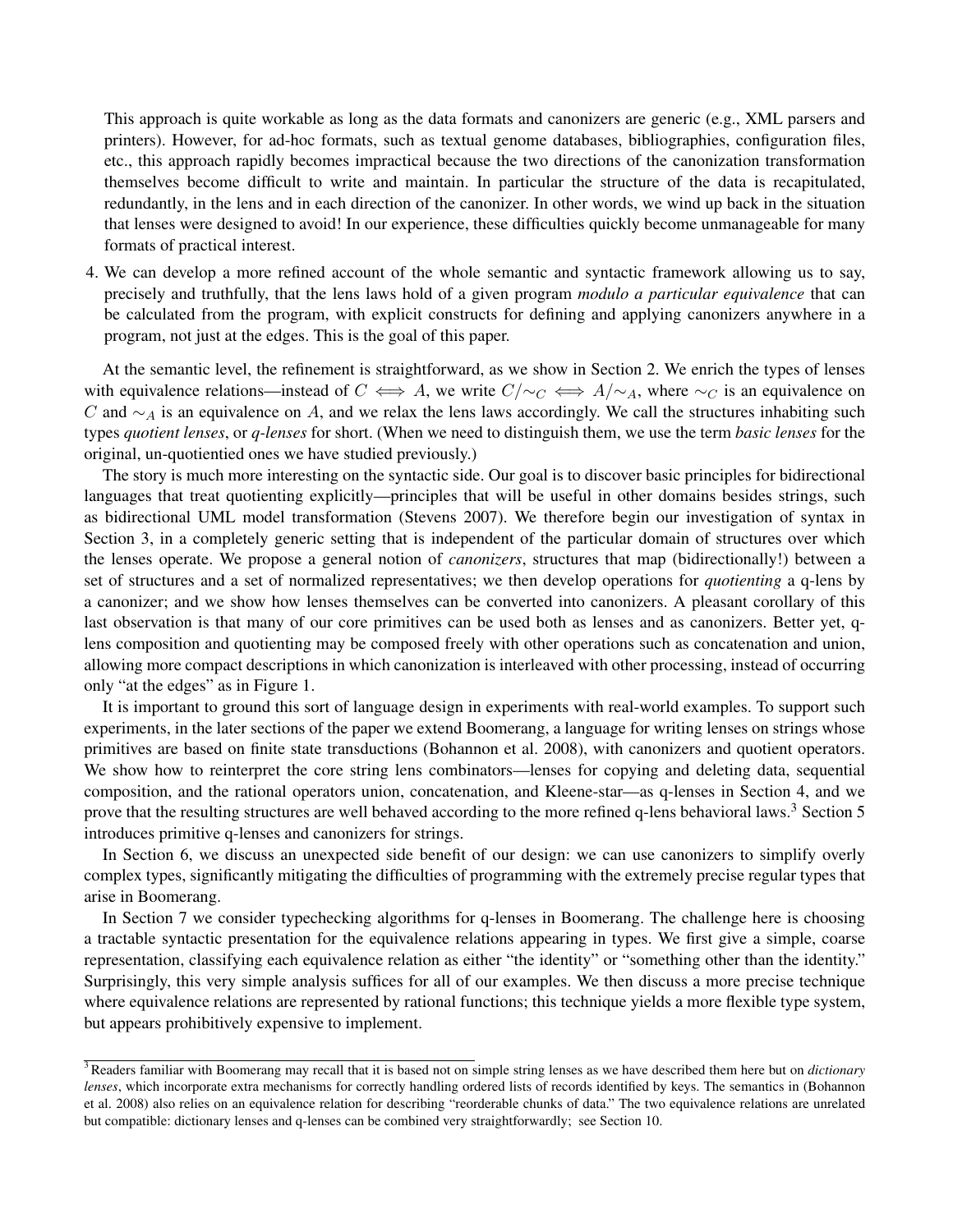Section 8 demonstrates the utility of our language by describing some large q-lenses we have built, including a generic library of lenses for processing XML and an XML-to-ASCII converter for the UniProt genomic database format (Bairoch et al. 2005).

Finally, to illustrate the generality of our constructions, we show in Section 9 how a large subset of XSugar and many uses of quotienting in biXid and X can be translated into our notation.

#### 2. Foundations

We begin our technical development by describing the semantic space of q-lenses. This part of our account and the fundamental combinators described in Section 3 are both completely generic: we make no assumptions about the universes of concrete and abstract structures. Later we will instantiate these universes to strings and introduce additional q-lens combinators that work specifically with strings.

The definition of q-lenses is a straightforward refinement of basic lenses: we enrich the domain and codomain types with equivalences, loosen the lens laws appropriately, and add a few natural conditions on how the lens components and equivalence relations interact. Formally, let C and A be sets of concrete and abstract structures and let ∼<sub>C</sub> and ∼<sub>A</sub> be equivalence relations C and A. We write  $C/\sim_C \iff A/\sim_A$  for the set of q-lenses between C (modulo  $\sim_C$ ) and A (modulo  $\sim_A$ ). A q-lens l in this set has components with the same types as a basic lens but it is only required to obey the lens laws up to  $\sim_C$  and  $\sim_A$ :

$$
l.put (l.get c) c \sim_C c \tag{GETPut}
$$

$$
l.get (l.put a c) \sim_A a \tag{PUTGET}
$$

$$
l.get (l.create a) \sim_A a \tag{CREATEGET}
$$

These relaxed laws are just the basic lens laws on the equivalence classes  $C/\sim_C$  and  $A/\sim_A$  (and when  $\sim_C$ and  $∼_A$  are equality they revert to the basic lens laws precisely). However, while we want to reason about the behavior of q-lenses as if they worked on equivalence classes, their component functions actually work on representatives—i.e., members of the underlying sets of concrete and abstract structures: the type of *get* is  $C \longrightarrow A$ , not  $C/\sim_C \longrightarrow A/\sim_A$ . Thus, we need three additional laws stipulating that the functions respect  $\sim_C$  and  $\sim_A$ .

$$
\frac{c \sim_C c'}{l.get \ c \sim_A l.get \ c'}
$$
 (GETEQUIV)

$$
\frac{a \sim_A a'}{l.put a c \sim_C l.put a' c'}
$$
 (PUTEQUIV)  

$$
\frac{a \sim_A a'}{l.put a' c'}
$$
 (PUTEQUIV)

$$
l.create \ a \sim_C l.create \ a'
$$

These laws ensure that the components of a q-lens treat equivalent structures equivalently; they play a critical role in (among other things) the proof that the composition operator defined below produces a well-formed q-lens.

## 3. Basic Combinators

Every basic lens can be lifted to a q-lens, with equality as the equivalence relation on both C and A.

$$
\left|\frac{l \in C \Longleftrightarrow A}{\text{lift } l \in C \text{/} = \Longleftrightarrow A \text{/} =}\right|
$$

The *get*, *put*, and *create* components of lift l are identical to those of l. This inference rule can be read as a lemma asserting that the lifted lens is a q-lens at the given type.

3.1 Lemma: *lift* 
$$
l \in C / \Rightarrow A / \Rightarrow
$$

Appendix A contains the proof of this lemma, as well as proofs of the corresponding lemmas for each of the primitive q-lenses and canonizers described in this paper. We elide the statements of these other lemmas, as they can be read off from the definitions.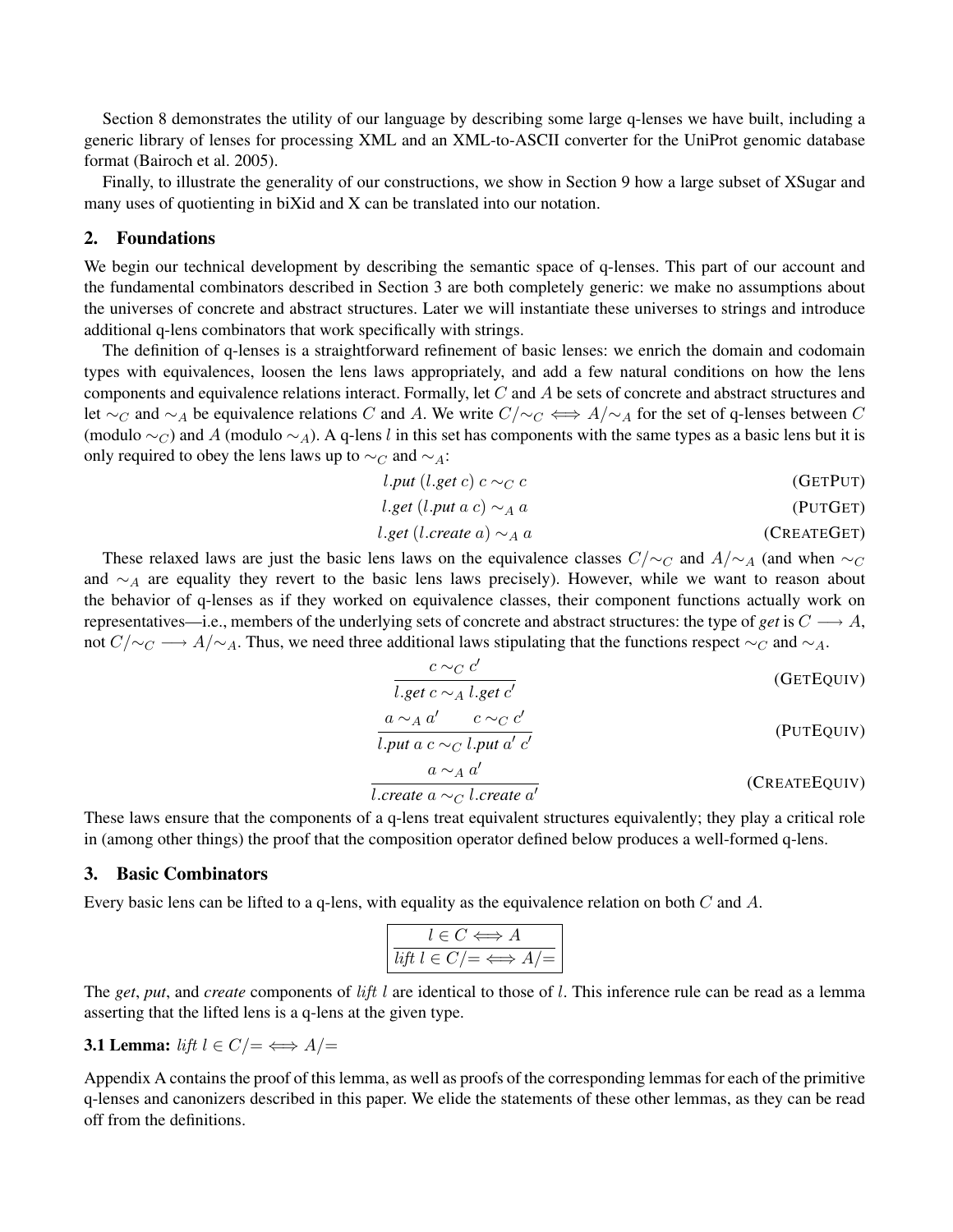

Figure 2. Adding a canonizer to a q-lens (on the left)

Lifting basic lenses gives us q-lenses with equivalences that are finer than we may want. We need a mechanism for loosening up a q-lens, making it work on a larger domain and/or codomain with coarser equivalences. To this end, we introduce two new operators: *lquot*, which coarsens the domain by adding a canonizer on the left of a q-lens, and *rquot*, which coarsens the codomain by adding a canonizer on the right. Let us consider *lquot* first.

Suppose l is a q-lens from  $B/\sim_B$  to  $A/\sim_A$ , where  $\sim_B$  is a relatively fine equivalence (e.g., B could be some set of "canonical strings" with no extraneous whitespace and  $\sim_B$  could be equality). We want to construct a new q-lens whose domain is some larger set  $C$  (e.g., the same set of strings with more whitespace in various places) with a relatively coarse equivalence  $\sim_C$  (relating pairs of strings that differ only in whitespace). To get back and forth between C and B, we need two functions: one (called *canonize*) from C to B, which maps each element to its "canonical representative" (e.g., by throwing away extra whitespace) and another (*choose*) from B to C that maps each canonical representative to some element in its inverse image under *canonize* (for example, the identity function, or perhaps a pretty printer that adds whitespace according to some layout convention). The *canonize* and *choose* functions together are called a canonizer; see Figure 2.

Clearly, a canonizer is a bit like a lens (minus the *put* component); the difference is that we impose a weaker law. Formally, let C and B be sets and  $\sim_B$  an equivalence relation on B.<sup>4</sup> A canonizer q from C to B/ $\sim_B$  comprises two functions

$$
q.\text{canonical} \in C \longrightarrow B
$$

$$
q.\text{choose} \in B \longrightarrow C
$$

such that, for every  $b \in B$ :

$$
q. can onize (q. choose b) \sim_B b \tag{RECANONIZE}
$$

That is, canonize is a left inverse of choose modulo  $\sim_B$ . The set of all canonizers from C to B/ $\sim_B$  is written  $C \leftrightarrow B/\sim_B$ .

Now *lquot* takes as arguments a canonizer *q* and a q-lens *l* and yields a new q-lens where *l* is coarsened on the left using *q*.

 $\overline{4}$ We name the equivalence on B explicitly because, when we put the canonizer together with a q-lens using *lquot*, the equivalences on B need to match. We do not need to mention the equivalence on C because it is going to be calculated later (by the typing rule for *lquot*).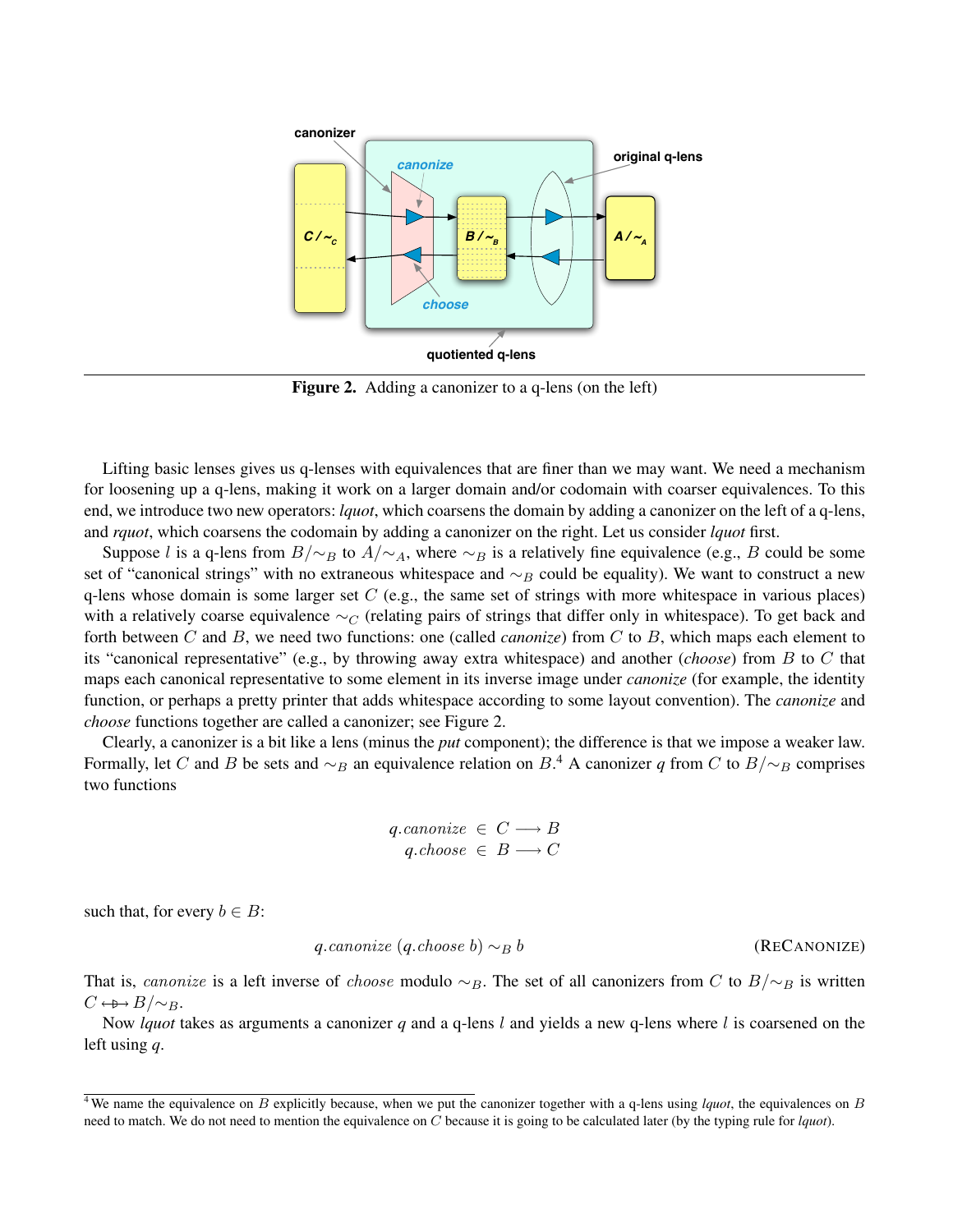$$
q \in C \leftrightarrow B/\sim_B \qquad l \in B/\sim_B \iff A/\sim_A
$$
  
\n
$$
\frac{c \sim_C c' \text{ iff } q.\text{canonical } c \sim_B q.\text{canonical } c'}{\text{Iquot } q \mid l \in C/\sim_C \iff A/\sim_A}
$$
  
\nget  $c = l.\text{get } (q.\text{canonical } c)$   
\nput  $a \mid c = q.\text{choose } (l.\text{put } a \mid (q.\text{canonical } c))$   
\ncreate  $a = q.\text{choose } (l.\text{create } a)$ 

The concrete argument to the *get* function is first canonized to an element of B using *q*.canonize and then mapped to an A by l.*get*. Similarly, the abstract argument to the *create* function is first mapped to a B using l.*create*, which is then transformed to a C using q.choose. The equivalence  $\sim_C$  is the relation induced by q.canonize and  $\sim_B$ —i.e., two elements of C are equivalent if *q*.canonize maps them to equivalent elements of B.

The *rquot* operator is symmetric; it quotients  $l \in C/\sim_C \iff B/\sim_B$  on the right, using a canonizer from A to  $B/\sim_B$ . One interesting difference is that its canonizer argument is applied in the opposite direction, compared to *lquot*—i.e., if we think of a canonizer as a weak form of lens, then *lquot* is essentially just lens composition, while *rquot* is a sort of "head to head" composition that would not make sense with lenses.

> $l \in C/\mathord{\sim}_C \Longleftrightarrow B/\mathord{\sim}_B \qquad q \in A \leftrightarrow B/\mathord{\sim}_B$  $a \sim_A a'$  iff *q*.canonize  $a \sim_B q$ .canonize  $a'$ *rquot l*  $q \in C/\mathord{\sim}_C \Longleftrightarrow A/\mathord{\sim}_A$ *get*  $c = q$ .choose (l.get c) *put*  $ac = l$ *.put*  $(q$ *.canonize a) c create*  $a = l$ *.create*  $(q$ *.canonize*  $a)$

The *lquot* and *rquot* operators allow us to quotient a q-lens repeatedly on either side, which has the effect of composing canonizers. We do this often in q-lens programming—stacking up several canonizers, each of which canonizes a distinct aspect of the concrete or abstract structures. In composing canonizers like this, the following typing rule, which allows the equivalence relation component of a canonizer's type to be coarsened, is often useful:

| $q \in A \leftrightarrow B/\sim_B$    | $\sim_B$ refines $\sim_{B'}$ |  |  |  |
|---------------------------------------|------------------------------|--|--|--|
| $q \in A \leftrightarrow B/\sim_{B'}$ |                              |  |  |  |

The next combinator gives us a different kind of composition—of q-lenses themselves.

$$
\frac{l \in C/\sim_C \iff B/\sim_B \qquad k \in B/\sim_B \iff A/\sim_A}{l \; ; \; k \in C/\sim_C \iff A/\sim_A}
$$
  
get  $c = k.get (l.get c)$   
put  $a c = l.put (k.put a (l.get c)) c$   
create  $a = l.create (k.create a)$ 

The typing rule demands that the intermediate type B have the same equivalence relation  $\sim_B$  on both sides. To see what goes wrong if this condition is dropped, consider

$$
l_1 = id \in \{a\}/\text{implies} \{a\}/\text{implies}
$$
  

$$
l_2 = id \in \{a,b\}/\text{implies} \{a,b\}/\text{implies}
$$

where *id* is the identity lens (whose *get* and *create* components are identity functions and whose *put* component is the identity on its abstract argument) and  $q \in \{a, b\} \leftrightarrow \{a\}/=$  defined by

$$
\begin{array}{rcl}\n q.\textit{canonical} & x & = & a \\
 q.\textit{choose } a & = & a.\n \end{array}
$$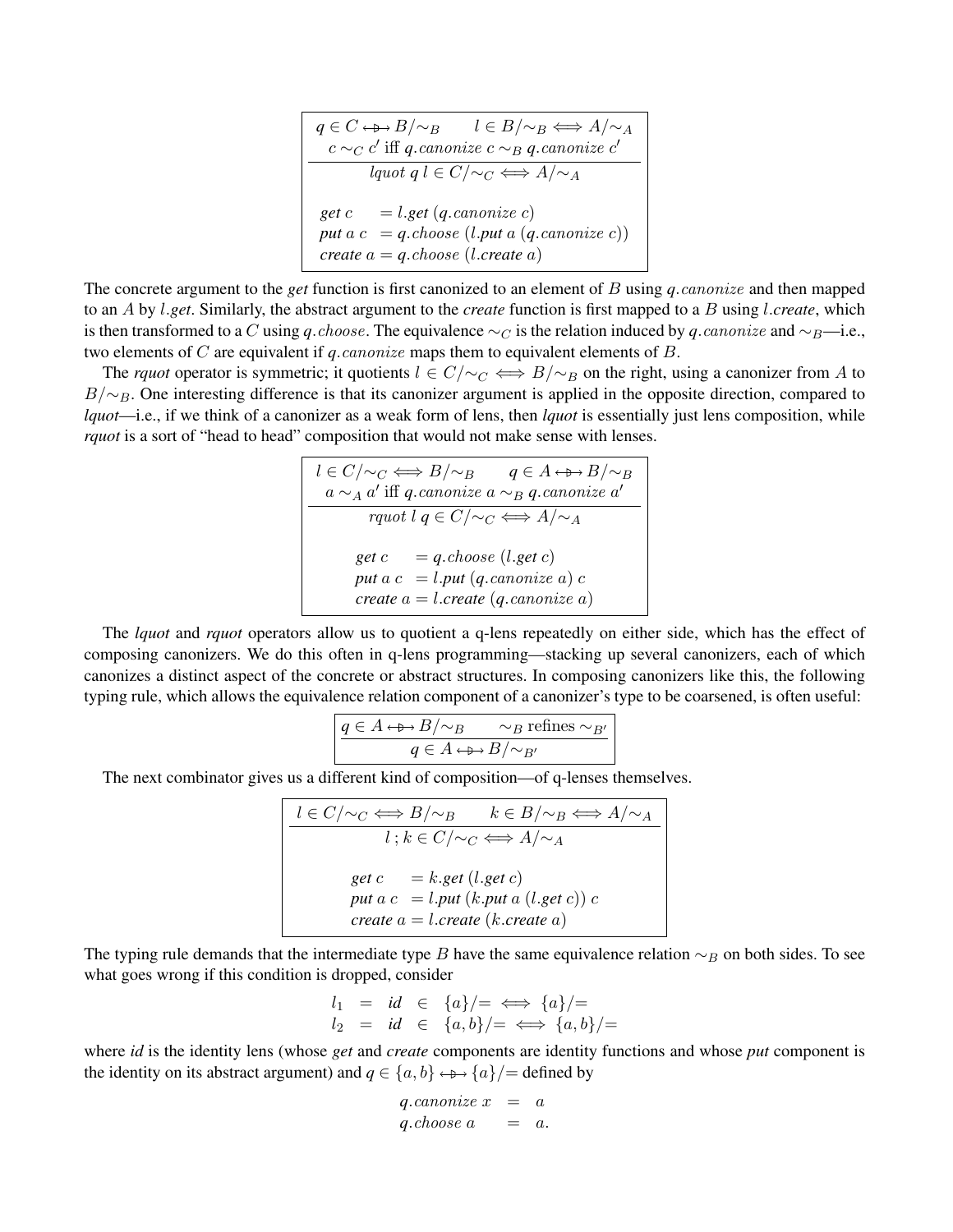If we now take  $l = (rquotl_1 q); l_2$  (where the equivalence on the left is the total relation on  $\{a, b\}$ , which is strictly coarser than equality, the relation on the right), then the CREATEGET law fails:

$$
l.get (l.create b)
$$
  
=  $l.get a$   
=  $l_2.get (q.close (l_1.get a))$   
=  $a \neq b$ 

Conversely, if we take  $l = l_2$ ; (*lquot q l*<sub>1</sub>), (where the left equivalence is equality and the right equivalence is the total relation on  $\{a, b\}$ ), then the GETPUT law fails, since  $a = l.get b$  but

$$
l. put a b
$$
  
=  $l_2. put ((lquot q l_1). put a (l_2.get b)) b$   
=  $l_2. put (q. choose (l_1. put a (q. canonize (l_2.get b)))) b$   
=  $l_2. put a b$   
=  $a \neq b$ .

This requirement raises an interesting implementation issue: to statically type the composition operator, we must be able to check whether two equivalence relations are identical; see Section 7.

So far, we have seen how to lift basic lenses to q-lenses, how to coarsen the equivalence relations in their types using canonizers, and how to compose them. We have not, however, discussed where canonizers themselves come from. Of course, we can always define canonizers as primitives—this is essentially the approach used in previous "canonizers at the edges"-style proposals, where the set of parsers and pretty printers is fixed. But we can do better: we can build a canonizer out of the *get* and *create* components of an arbitrary lens—indeed, of an arbitrary q-lens!

$$
\frac{l \in C/\sim_C \iff B/\sim_B}{\text{canonical } l \in C \iff B/\sim_B}
$$
\n
$$
\text{canonical } c = l.\text{get } c
$$
\n
$$
\text{choose } b = l.\text{create } b
$$

Building canonizers from lenses gives us a pleasantly parsimonious design, allowing us to define canonizers using whatever generic or domain-specific primitives are already available on lenses (e.g., in our implementation, primitives for copying, deletion, etc., as well as the rational operators—concatenation, iteration, union, etc. described in Section 4). A composition operator on canonizers can be derived from the quotienting operators (on the identity lens, *copy*, defined in Section 5). We state a simple version here, whose type can be derived straightforwardly from the types of *copy*, *lquot*, and canonizer .

$$
\frac{q_1 \in C \leftrightarrow B \mid}{(q_1; q_2) \in C \leftrightarrow A \mid} =
$$
\n
$$
(q_1; q_2) \triangleq \text{canonical} \left( \text{quot } q_1 \text{ (equot } q_2 \text{ (copy } A \text{))} \right)
$$

In general, the equivalence on B need not be the identity, but must refine the equivalence induced by  $q_2$ .

Of course, it is also useful to design primitive canonizers *de novo*. The canonizer law imposes fewer restrictions than the lens laws, giving us enormous latitude for writing specific canonizing transformations that would not be legal as lenses. Several useful canonizer primitives are discussed in Section 5.

#### 4. Rational Operators

Having presented the semantic space of q-lenses and several generic combinators, we now turn our attention to qlenses for the specific domain of strings. The next several q-lenses are direct generalizations of corresponding basic string lens operators (Bohannon et al. 2008).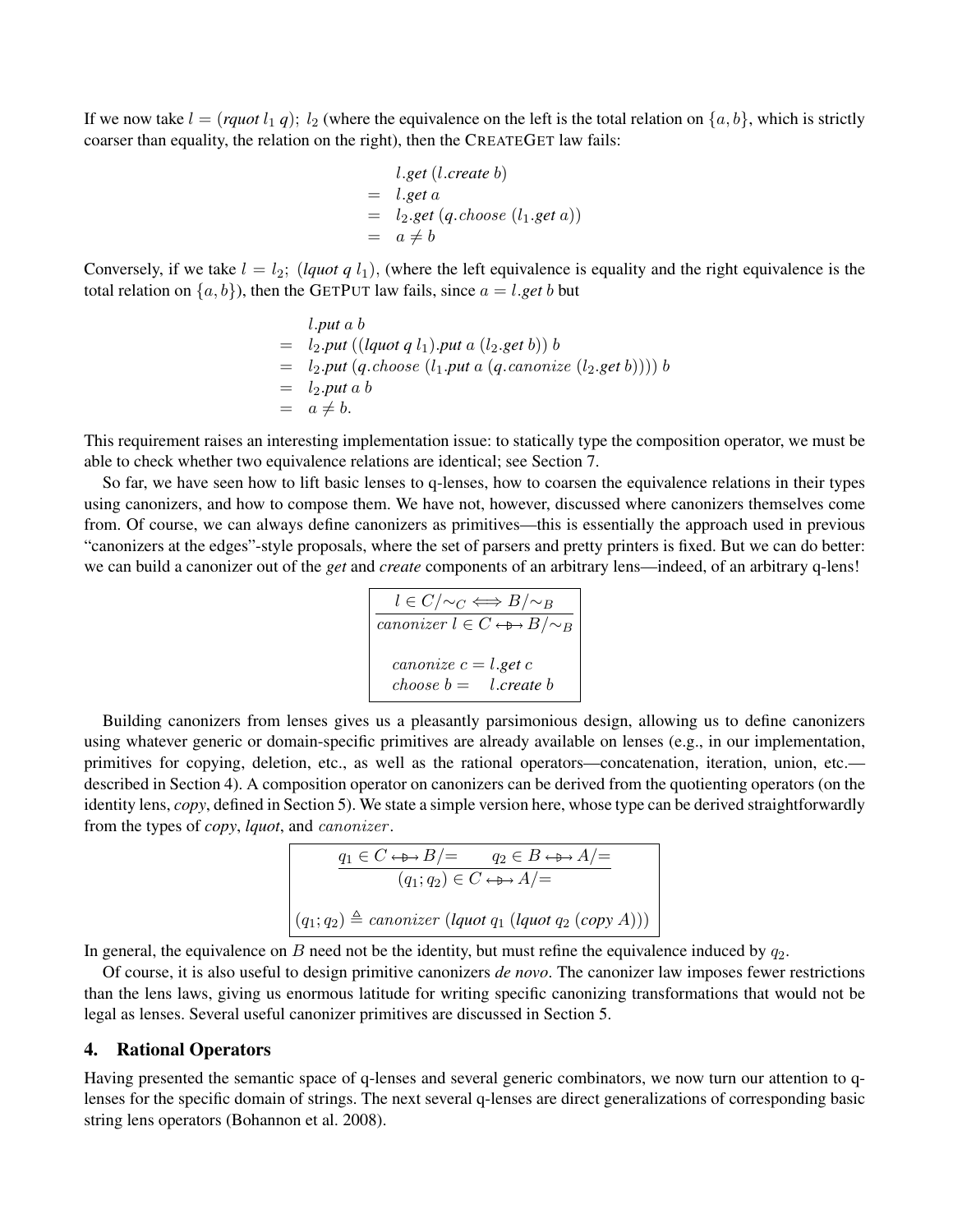First, a little notation. Let  $\Sigma$  be a fixed alphabet (e.g., ASCII). A *language* is a subset of  $\Sigma^*$ . Metavariables  $u, v, w$ range over strings in  $\Sigma^*$ , and  $\epsilon$  denotes the empty string. The *concatenation* of two strings u and v is written  $u \cdot v$ ; concatenation is lifted to languages  $L_1$  and  $L_2$  by  $L_1 \cdot L_2 = \{u \cdot v \mid u \in L_1 \text{ and } v \in L_2\}$ . The *iteration* of L is written L<sup>\*</sup>; i.e.,  $L^* = \bigcup_{n=0}^{\infty} L^n$ , where  $L^n$  is the *n*-fold concatenation of L.

The types of the q-lenses developed in this paper include equivalence relations as components. Given a set of structures S, we write  $\text{Id}(S)$  for the identity relation on S and Tot(S) for the total relation. Given a relation  $R \subseteq S \times S$ , we write TransClosure(R) for the transitive closure of R: i.e., the smallest transitive relation on S that contains R.

Some of the definitions below require that, for every string belonging to the concatenation of two given languages, there must be a unique way of splitting that string into two substrings belonging to the concatenated languages. We say that two languages  $L_1$  and  $L_2$  are *unambiguously concatenable*, written  $L_1$ <sup> $l$ </sup> $L_2$ , when, for every  $u_1$ ,  $v_1$  in  $L_1$ and  $u_2$ ,  $v_2$  in  $L_2$ , if  $u_1 \cdot u_2 = v_1 \cdot v_2$  then  $u_1 = v_1$  and  $u_2 = v_2$ . Similarly, a language L is *funambiguously iterable*, written  $L^{1*}$ , when, for every  $u_1, \ldots, u_m \in L$  and  $v_1, \ldots, v_n \in L$ , if  $u_1 \cdots u_m = v_1 \cdots v_n$  then  $m = n$  and  $u_i = v_i$ for every *i*. It is decidable whether two regular languages  $L_1$  and  $L_2$  are unambiguously concatenable and whether a single language  $L$  is unambiguously iterable; see Bohannon et al. (2008).

Several of the primitives are parameterized on *regular expressions*

$$
\mathcal{R} ::= u \mid \mathcal{R} \cdot \mathcal{R} \mid \mathcal{R} | \mathcal{R} \mid \mathcal{R}^*
$$

where u ranges over arbitrary strings (including  $\epsilon$ ). The notation [E]] denotes the language described by  $E \in \mathcal{R}$ . The function  $rep(E)$  picks an arbitrary representative of  $||E||$ .

Our first string q-lens combinators are based on the rational operators union, concatenation, and iteration (Kleene star). The functional components of these combinators are identical to the basic lens versions defined in Bohannon et al. (2008), but the typing rules are different, since they define equivalence relations on the concrete and abstract domains.

We start by defining the concatenation of relations on sets of strings.

**4.1 Definition [Relation Concatenation]:** Let  $L_1$  and  $L_2$  be languages and let  $R_1$  and  $R_2$  be binary relations on  $L_1$  and  $L_2$ . The relation  $R_1 \cdot R_2$  is defined as  $w(R_1 \cdot R_2)$  w' iff there exist  $w_1, w'_1 \in L_1$  and  $w_2, w'_2 \in L_2$  with  $w = w_1 \cdot w_2$  and  $w' = w'_1 \cdot w'_2$  such that  $w_1 R_1 w'_1$  and  $w_2 R_2 w'_2$ .

The concatenation of two equivalence relations  $\sim_1$  and  $\sim_2$  is not always an equivalence relation. (In particular, it may not be transitive.) However, it is guaranteed to be an equivalence in two important cases: when the concatenation of  $L_1$  and  $L_2$  is unambiguous, and when  $\sim_1$  and  $\sim_2$  are both the identity relation.

The concatenation operator for q-lenses works in the obvious way. Note that the equivalence relations on both sides of the type are guaranteed to be an equivalence since the concatenations of both pairs of languages are unambiguous.

$$
C_1 \cdot C_2 \qquad A_1 \cdot A_2
$$
\n
$$
l_1 \in C_1/\sim_{C_1} \iff A_1/\sim_{A_1}
$$
\n
$$
l_2 \in C_2/\sim_{C_2} \iff A_2/\sim_{A_2}
$$
\n
$$
\sim_C = \sim_{C_1} \sim_{C_2} \qquad \sim_A = \sim_{A_1} \sim_{A_2}
$$
\n
$$
\overline{l_1 \cdot l_2} \in C_1 \cdot C_2/\sim_C \iff A_1 \cdot A_2/\sim_A
$$
\n
$$
get (c_1 \cdot c_2) = (l_1.get c_1) \cdot (l_2.get c_2)
$$
\n
$$
put (a_1 \cdot a_2) (c_1 \cdot c_2) = (l_1.put a_1 c_1) \cdot (l_2.put a_2 c_2)
$$
\n
$$
create (a_1 \cdot a_2) = (l_1.create a_1) \cdot (l_2.create a_2)
$$

Concatenation raises an interesting side point. Suppose that we have two canonizers,  $q_1$  and  $q_2$ , and two q-lenses,  $l_1$  and  $l_2$ , that we want to—in some order—concatenate and quotient on the left. There are two ways we could do this: we could quotient  $l_1$  and  $l_2$  first using  $q_1$  and  $q_2$ , and combine the results by concatenating the q-lenses just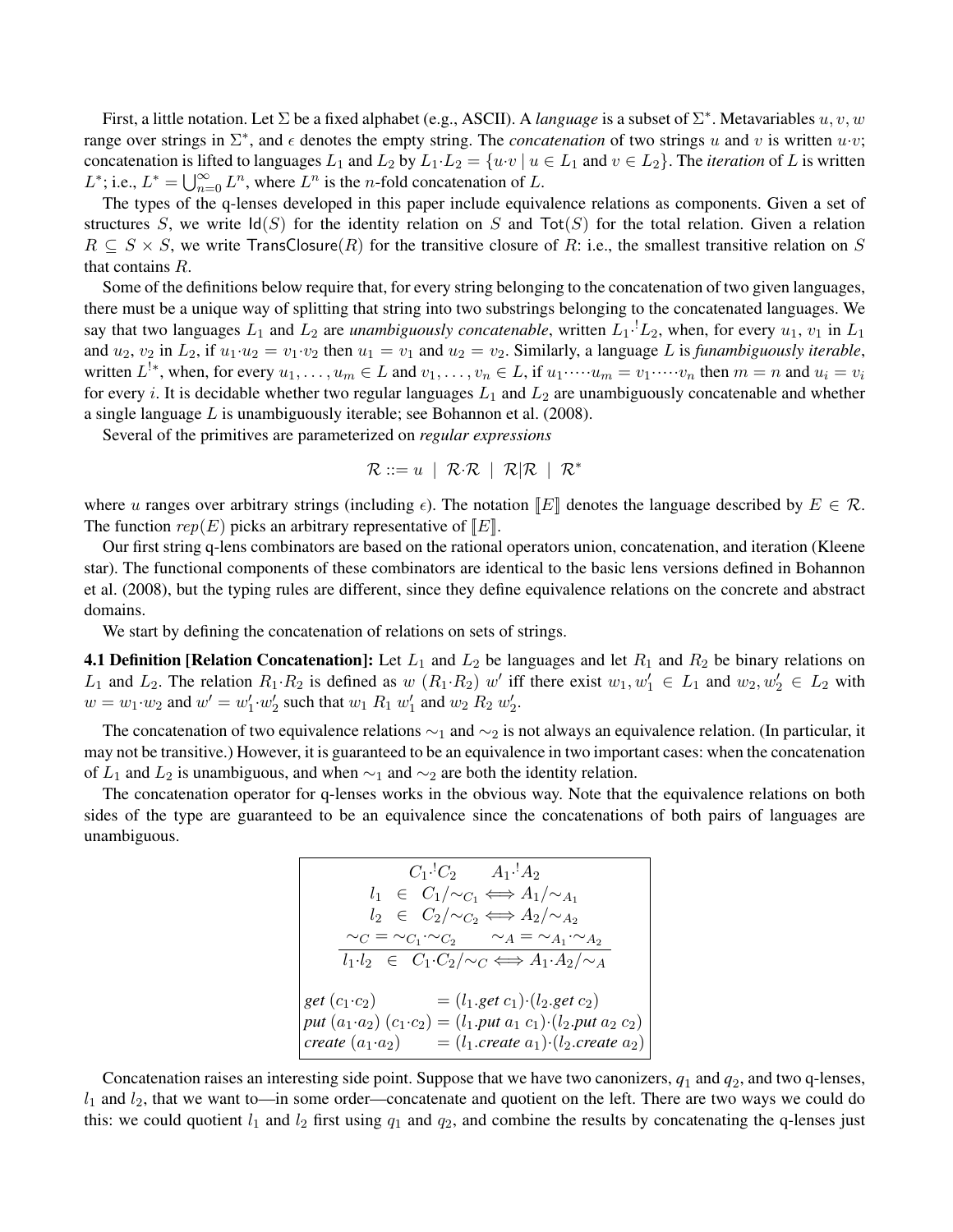defined, or we could concatenate the q-lenses  $l_1$  and  $l_2$  and the canonizers  $q_1$  and  $q_2$  and then quotient the results. Both are possible in our system and (when both are well-typed<sup>5</sup>) yield equivalent q-lenses. At the end of this section, we define the rational operators on canonizers, and prove this equivalence formally.

For Kleene star, we start by lifting iteration to relations.

**4.2 Definition [Relation Iteration]:** Let  $L_1$  be a regular language, and let  $R_1$  be a binary relation on  $R_1$ . The relation  $R_1^*$  is defined as  $w R_1^* w'$  iff there exist strings  $w_1, ..., w_n$  and  $w'_1, ..., w'_n$  such for all i in  $\{1...n\}$  we have  $w_i R_1 w'_i.$ 

As with concatenation, the iteration of a relation is not always an equivalence in general, but it is when the underlying language is unambiguously iterable and when the relation being iterated is the identity. Using this definition, the generalization of Kleene star to q-lenses is straightforward.

$$
\begin{array}{|l|l|} \hline l &\in & C/\sim_C \Longleftrightarrow A/\sim_A & C^{!*} & A^{!*} \\ \hline l^* &\in & C^*/\sim_C^* \Longleftrightarrow A^*/\sim_A^* \\ \hline \end{array}
$$
\n
$$
\begin{array}{l} get\ (c_1 \cdots c_n) & = (l.get\ c_1) \cdots (l.get\ c_n) \\ put\ (a_1 \cdots a_n)\ (c_1 \cdots c_m) = c'_1 \cdots c'_n \\ where\ c'_i = \begin{cases} l.put\ a_i\ c_i & i \in \{1, \ldots, \min(m, n)\} \\ l.create\ a_i & i \in \{m+1, \ldots, n\} \\ createst\ a_1 \cdots a_n \end{cases} \\ create\ (a_1 \cdots a_n) = (l.create\ a_1) \cdots (l.create\ a_n) \end{array}
$$

The q-lens version of union is more interesting.

$$
l_1 \in C_1/\sim_{C_1} \iff A_1/\sim_{A_1}
$$
  
\n
$$
l_2 \in C_2/\sim_{C_2} \iff A_2/\sim_{A_2}
$$
  
\n
$$
C_1 \cap C_2 = \emptyset
$$
  
\n
$$
a \sim_A a' \land a \in A_1 \cap A_2 \text{ implies } a \sim_{A_1} a' \land a \sim_{A_2} a'
$$
  
\n
$$
\sim_C = \sim_{C_1} \cup \sim_{C_2} \quad \sim_A = \sim_{A_1} \cup \sim_{A_2}
$$
  
\n
$$
l_1 | l_2 \in C_1 \cup C_2/\sim_C \iff A_1 \cup A_2/\sim_A
$$
  
\nget  $c = \begin{cases} l_1.get \, c & \text{if } c \in C_1 \\ l_2.get \, c & \text{if } c \in C_2 \end{cases}$   
\nput  $a \, c = \begin{cases} l_1.put \, a \, c & \text{if } c \in C_1 \land a \in A_1 \\ l_2.put \, a & \text{if } c \in C_2 \land a \in A_2 \\ l_1.create \, a & \text{if } c \in C_2 \land a \in A_1 \setminus A_2 \\ l_2.create \, a & \text{if } c \in C_1 \land a \in A_2 \setminus A_1 \end{cases}$   
\ncreate  $a = \begin{cases} l_1.create \, a & \text{if } a \in A_1 \\ l_2.create \, a & \text{if } a \in A_2 \setminus A_1 \end{cases}$ 

The relations  $\sim_C$  and  $\sim_A$  are formed by taking the the union of the corresponding relations from  $l_1$  and  $l_2$ ; the side conditions in the typing rule ensure that these are equivalence relations. The side condition on  $\sim_A$  is also essential for ensuring the q-lens laws. It stipulates that  $\sim_{A_1}$  and  $\sim_{A_2}$  may only relate elements of the intersection  $A_1 \cap A_2$  to other elements in  $A_1 \cap A_2$  and that  $\sim_{A_1}$  and  $\sim_{A_2}$  must agree in the intersection. To see why this is needed, suppose we have a in  $A_1 \cap A_2$  and  $a' \in A_2 \setminus A_1$  with  $a \sim_A a'$ , and let  $c \in C_1$  with  $get \ c = a$ . Then *put*  $a' c = l_2$ .*create*  $a' c$ . Since  $dom(l_1.put) \cap dom(l_2.create) = \emptyset$ , the result cannot be related to c by ∼c—i.e., GETPUT fails.

 $5$  Quotienting the lenses first is a little more flexible, since the concatenation of the original q-lenses need not be typeable.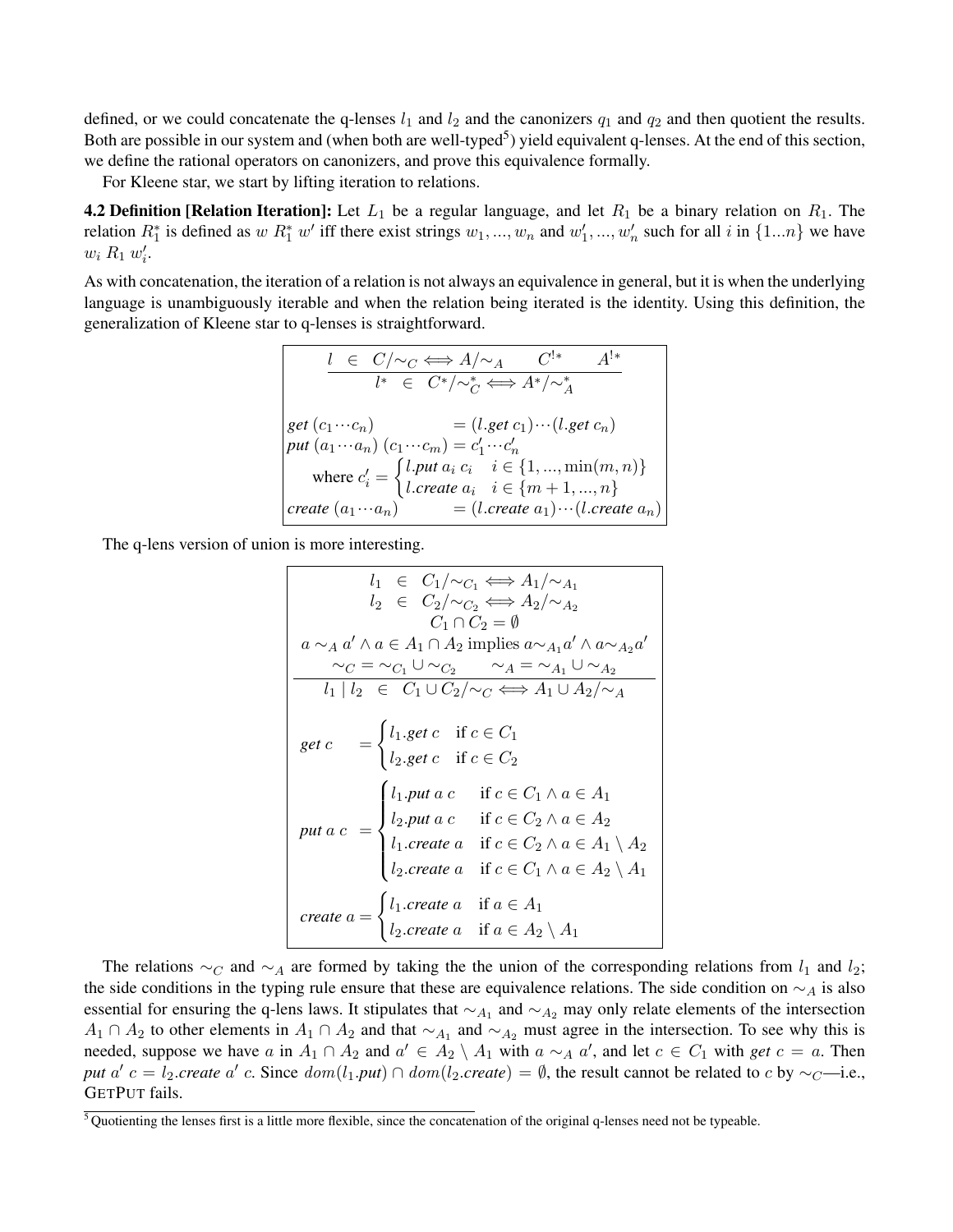The final q-lens combinator in this section, *permute*, is like concatenation, but reorders of the abstract string it constructs according to a fixed permutation  $\sigma$ . As an example, let  $\sigma$  be the permutation that maps 1 to 2, 2 to 3, and 3 to 1. The *get* component of *permute*  $\sigma$  (*copy* a) (*copy* b) (*copy* c) maps abc to cab.

$$
\sigma \in \text{Perms}(\{1, ..., n\}) \qquad i_1 \triangleq \sigma(1) \dots i_n \triangleq \sigma(n)
$$
\n
$$
C_1 \cdot C_2 \dots C_{n-1} \cdot C_n \qquad A_{i_1} \cdot A_{i_2} \dots A_{i_{n-1}} \cdot A_{i_n}
$$
\n
$$
\forall i \in \{1, ..., n\}. \quad l_i \in C_i/\sim_{C_i} \iff A_i/\sim_{A_i}
$$
\n
$$
\sim_C \triangleq \sim_{C_1} \dots \sim_{C_n} \qquad C \triangleq C_1 \dots C_n
$$
\n
$$
\sim_A \triangleq \sim_{A_{i_1}} \dots \sim_{A_{i_n}} \qquad A \triangleq A_{i_1} \dots A_{i_n}
$$
\n
$$
\text{permute } \sigma \quad l_1 \dots l_n \in C/\sim_C \iff A/\sim_A
$$
\n
$$
\text{get } (c_1 \dots c_n) \qquad = (l_1.\text{get } c_{i_n}) \dots (l_1.\text{get } c_{i_n})
$$
\n
$$
\text{put } (a_{i_1} \dots a_{i_n}) (c_1 \dots c_n) = (l_1.\text{put } a_1 \ c_1) \dots (l_n.\text{put } a_n \ c_n)
$$
\n
$$
\text{create } (a_{i_1} \dots a_{i_n}) \qquad = (l_1.\text{create } a_1) \dots (l_n.\text{create } a_n)
$$

The *permute* lens is used in many of our examples, including the lenses for genomic data described in Section 8 and in the translation from XSugar programs to q-lenses in Section 9.

Now we lift each of the rational operators to canonizers. Since canonizers only have to satisfy the weaker RECANONIZE law, we have some additional flexibility compared to basic lenses. For example, the concatenation operator on q-lenses requires that the concatenations of the languages on the left and on the right each be unambiguous; with canonizers, we only need the concatenation on the left be unambiguous:

$$
q_1 \in C_1 \leftrightarrow B_1/\sim_{B_1} \qquad q_2 \in C_2 \leftrightarrow B_2/\sim_{B_2}
$$
  
\n
$$
C_1 \cdot C_2 \qquad \sim_B = \text{TransClosure}(\sim_{B_1} \sim_{B_2})
$$
  
\n
$$
split \in \text{IIb} : (B_1 \cdot B_2) . \{(b_1, b_2) \in (B_1 \times B_2) \mid b_1 \cdot b_2 = b\}
$$
  
\n
$$
q_1 \cdot q_2 \in C_1 \cdot C_2 \leftrightarrow B_1 \cdot B_2/\sim_B
$$
  
\n
$$
cannotize \ c_1 \cdot c_2 = (q_1 \cdot cannotize \ c_1) \cdot (q_2 \cdot cannotize \ c_2)
$$
  
\n
$$
choose b = (q_1 \cdot choose \ b_1) \cdot (q_2 \cdot choose \ b_2)
$$
  
\nwhere split  $b = (b_1, b_2)$ 

The *split* function determines how strings in  $(B_1 \cdot B_2)$ , which may be ambiguous, should be split. The dependent type of *split* ensures that it is a function that splits a string into two substrings. (In Boomerang, we have two different operators for concatenating canonizers: one instantiates *split* with a function that uses a longest-match policy, and another that uses a shortest-match policy.) Note that we take the transitive closure of  $(\sim_{B_1} \sim_{B_2})$  (to ensure that it is an equivalence).

Having defined the concatenation of canonizers, we now prove a result described earlier: that canonizing and quotienting on the left in either order yields equivalent lenses

### 4.3 Lemma: Let

$$
l_1 \in B_1/\sim_{B_1} \iff A_1/\sim_{A_1}
$$
  $q_1 \in C_1 \leftrightarrow B_1/\sim_{B_1}$   
\n $l_2 \in B_2/\sim_{B_2} \iff A_2/\sim_{A_2}$   $q_2 \in C_2 \leftrightarrow B_2/\sim_{B_2}$ 

be q-lenses and canonizers. Define q-lenses

$$
l \triangleq (lquot\ q_1 l_1) \cdot (lquot\ q_2 l_2)
$$
 and  $l' \triangleq lquot\ (q_1 \cdot q_2) (l_1 \cdot l_2)$ 

If  $l$  and  $l'$  are both well-typed, then  $l$  and  $l'$  are equivalent q-lenses.

**Proof:** Since l is well typed, we have that  $C_1$ <sup>1</sup> $C_2$  and  $A_1$ <sup>1</sup> $A_2$ . Also, since l' is well typed, we have that  $B_1$ <sup>1</sup> $B_2$ . Using these facts, we prove that the component functions of  $l$  and  $l'$  are equivalent.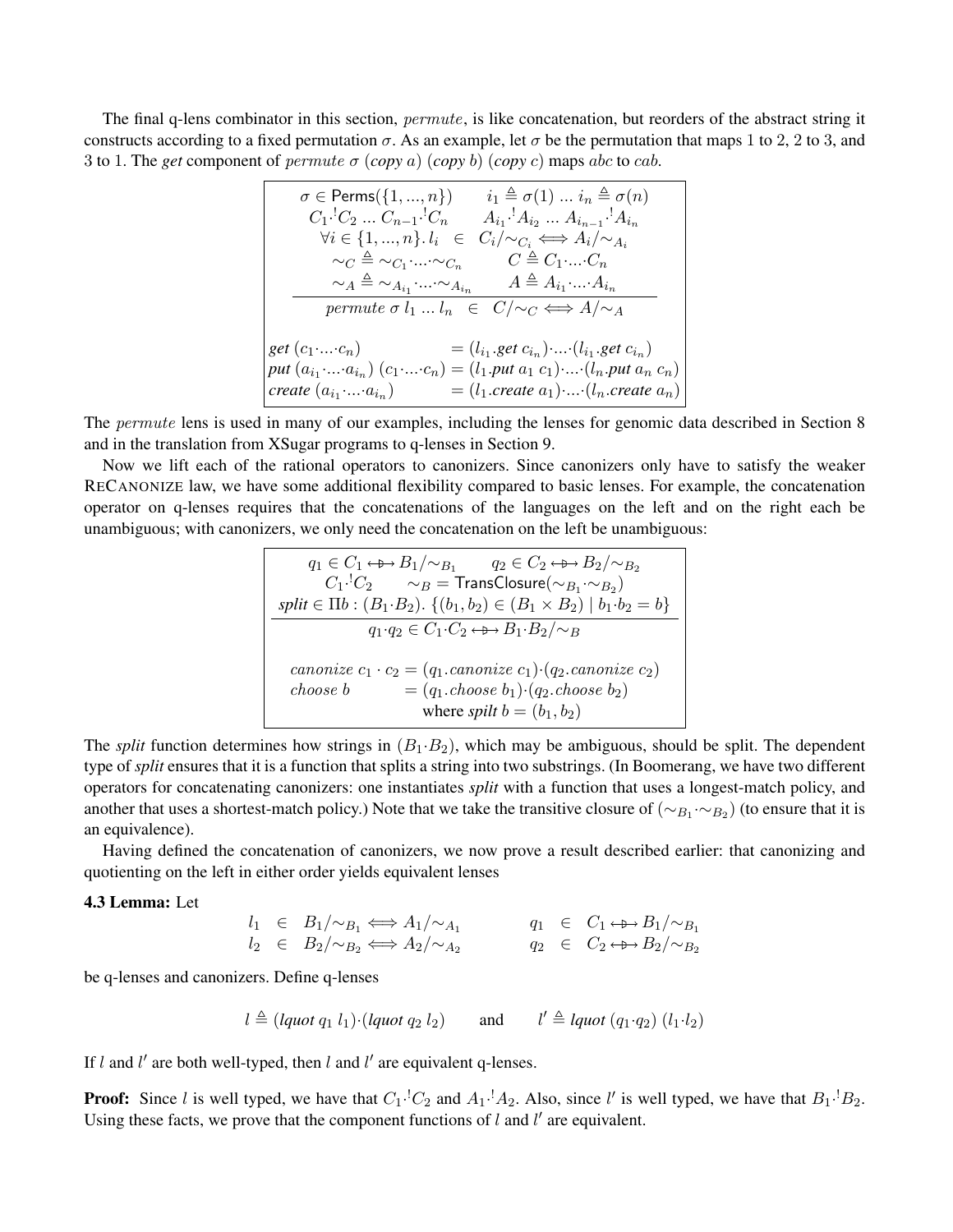GET: Let  $c = c_1 \cdot c_2 \in (C_1 \cdot C_2)$ . We calculate as follows

*l.get c*  
= ((*lquot q*<sub>1</sub> *l*<sub>1</sub>).*get c*<sub>1</sub>)·((*lquot q*<sub>2</sub> *l*<sub>2</sub>).*get c*<sub>2</sub>)  
= (*l*<sub>1</sub>.*get* (*q*<sub>1</sub>.*canonical c*<sub>1</sub>))·(*l*<sub>2</sub>.*get* (*q*<sub>2</sub>.*canonical c*<sub>2</sub>))  
= (*l*<sub>1</sub>·*l*<sub>2</sub>).*get* ((*q*<sub>1</sub>·*q*<sub>2</sub>).*canonical* (*c*<sub>1</sub>·*c*<sub>2</sub>)) as 
$$
B_1
$$
.<sup>1</sup> $B_2$  and  $C_1$ .<sup>1</sup> $C_2$   
= (*lquot* (*q*<sub>1</sub>·*q*<sub>2</sub>) (*l*<sub>1</sub>·*l*<sub>2</sub>)),*get c*  
= *l'*.*get c*

and obtain the required equality.

PUT: Let  $a = a_1 \cdot a_2 \in A_1 \cdot A_2$  and  $c = c_1 \cdot c_2 \in C_1 \cdot C_2$ . We calculate as follows:

$$
l. put a c
$$
  
= ((*lquot q*<sub>1</sub> *l*<sub>1</sub>).*put a*<sub>1</sub> *c*<sub>1</sub>)·((*lquot q*<sub>1</sub> *l*<sub>1</sub>).*put a*<sub>2</sub> *c*<sub>2</sub>)  
= (*q*<sub>1</sub>.*choose* (*l*<sub>1</sub>.*put a*<sub>1</sub> (*q*<sub>1</sub>.*canonical c*<sub>1</sub>)))(*q*<sub>2</sub>.*choose* (*l*<sub>2</sub>.*put a*<sub>2</sub> (*q*<sub>2</sub>.*canonical c*<sub>2</sub>))  
= (*q*<sub>1</sub>·*q*<sub>2</sub>).*choose* ((*l*<sub>1</sub>·*l*<sub>2</sub>).*put a* ((*q*<sub>1</sub>·*q*<sub>2</sub>).*canonical c*)  
as *A*<sub>1</sub>·*h*<sub>2</sub> and *B*<sub>1</sub>·*b*<sub>2</sub> and *C*<sub>1</sub>·*c*<sub>2</sub>  
= (*lquot* (*q*<sub>1</sub>·*q*<sub>2</sub>) (*l*<sub>1</sub>·*l*<sub>2</sub>)).*put a c*  
= *l'*.*put a c*

and obtain the required equality.

CREATE: Analogous to the case for *put*.

The iteration operator on canonizers is similar:

$$
q_1 \in C_1 \leftrightarrow B_1/\sim_{B_1}
$$
  
\n
$$
C_1^{1*} \sim_B = \text{TransClosure}(\sim_{B_1}^*)
$$
  
\n
$$
split \in (B_1^*) \to \text{List}(B_1)
$$
  
\n
$$
q_1^* \in C_1^* \leftrightarrow B_1^* / \sim_{B_1}^*
$$
  
\n
$$
canonize \ c_1 \cdots c_n = (q_1 \text{.} canonize \ c_1) \cdots (q_1 \text{.} canonize \ c_n)
$$
  
\n
$$
choose b \equiv (q_1 \text{.}choose b_1) \cdots (q_n \text{.}choose b_n)
$$
  
\nwhere split  $b = [b_1, \ldots, b_n]$ 

Note that as in the concatenation operator for canonizers, the iteration of  $B_1$  is allowed to be ambiguous. The *split* function handles the splitting of strings in  $B_1^*$  into substrings belonging to  $B_1$ . Boomerang has two variants of canonizer iteration: one with a longest-match *split* and another that uses shortest-match.

The final combinator in this section forms the union of two canonizers.

$$
q_1 \in C_1 \leftrightarrow B_1/\sim_{B_1} C_1 \cap C_2 = \emptyset
$$
  
\n
$$
q_2 \in C_2 \leftrightarrow B_2/\sim_{B_2} \sim_B = \text{TransClosure}(\sim_{B_1} \cup \sim_{B_2})
$$
  
\n
$$
q_1 | q_2 \in C_1 \cup C_2 \leftrightarrow (B_1 \cup B_2) / (\sim_{B_1} \cup \sim_{B_2})
$$
  
\n
$$
cannotize c = \begin{cases} q_1 \cdot cannotize \ c & \text{if } c \in C_1 \\ q_2 \cdot cannotize \ c & \text{if } c \in C_2 \end{cases}
$$
  
\n
$$
choose b = \begin{cases} q_1 \cdot choose \ b & \text{if } b \in B_1 \\ q_2 \cdot choose \ b & \text{if } b \in B_2 \setminus B_1 \end{cases}
$$

## 5. Primitives

Now we define some primitive q-lenses and canonizers. As background, we recall two basic string lenses defined in Bohannon et al. (2008):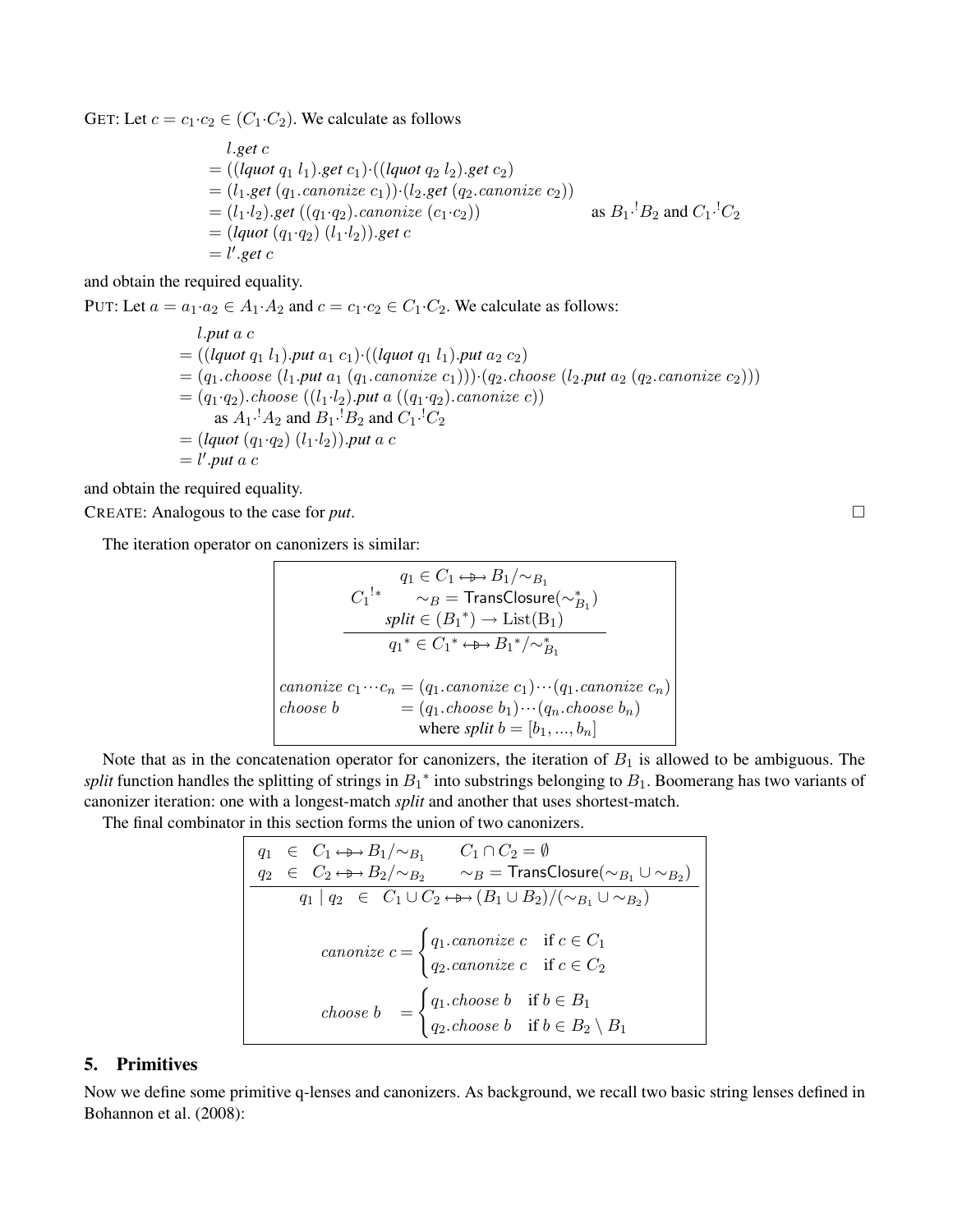| $E \in \mathcal{R}$         | $E \in \mathcal{R}$                    | $u \in \Sigma^*$ | $v \in [E]$ |
|-----------------------------|----------------------------------------|------------------|-------------|
| $copy \ E \in [E] \iff [E]$ | $const \ E \ u \ v \in [E] \iff \{u\}$ |                  |             |
| $get \ c \ = c$             | $get \ c \ = u$                        |                  |             |
| $put \ a \ c \ = a$         | $put \ a \ c \ = c$                    |                  |             |
| $create \ a = u$            | $put \ a \ c \ = c$                    |                  |             |

The first, *copy* E, behaves like the identity on  $\llbracket E \rrbracket$  in both directions. The second, *const* E u v, maps every string belonging to  $\llbracket E \rrbracket$  to a constant u in the *get* direction and restores the concrete string in the *put* direction. The argument v is a default for *create*. Some other useful lenses are now expressible as derived forms:

$$
E \leftrightarrow u \quad \triangleq \quad const \ E \ u \ (rep(E))
$$
  
\n
$$
E \leftrightarrow u \quad \in \quad [E] \iff \{u\}
$$
  
\n
$$
del \ E \quad \triangleq \quad E \leftrightarrow \epsilon
$$
  
\n
$$
del \ E \quad \in \quad [E] \iff \{\epsilon\}
$$
  
\n
$$
ins \ u \quad \triangleq \quad \epsilon \leftrightarrow u
$$
  
\n
$$
ins \ u \quad \in \quad \{\epsilon\} \iff \{u\}
$$

 $E \leftrightarrow u$  is like *const* but automatically chooses an element of E for *create*; *del* E deletes a concrete string belonging to E in the *get* direction and restores it in the *put* direction; *ins* u inserts a fixed string u in the *get* direction and removes it in the other direction. Each of these basic lenses can be converted to a q-lens using *lift*. To avoid clutter, we assume from now on that *copy*, *const*, etc. denote the (lifted) q-lens versions.

Now let us explore some q-lens variants of these basic lenses. The *get* component of *del* deletes a string and the *put* component restores it. In most situations, this is the behavior we want. However, if the deleted data is "ignorable" e.g., whitespace—then we may prefer to have a *put* component that produces a canonical default  $e \in [E]$  instead of restoring the original. This transformation cannot be a basic lens because it violates GETPUT, but it is easy to define as a q-lens using left quotient:

$$
qdel E e \triangleq lquot (canonizer (const E e e)) (del e)
$$

Operationally, the *get* function works by canonizing the input string to e, and then deleting it. The *put* restores e and passes it to the canonizer's choose component (i.e., the *create* component of *const*), which also produces e. The type of *qdel* E e, which is  $\llbracket E \rrbracket / \text{Tot}(\llbracket E \rrbracket) \Longleftrightarrow {\epsilon} / =$ , records the fact that every string in  $\llbracket E \rrbracket$  is treated equivalently.

Next we define a q-lens for inserting information into the abstract string. The q-lens *qins* e E behaves like *ins* e in the *get* direction, but its *put* component accepts the set  $\llbracket E \rrbracket$  (where  $e \in \llbracket E \rrbracket$ ). We often use *gins* in examples to insert canonical whitespace in the forward direction while accepting arbitrary whitespace in the other direction. Its definition is straightforward using right quotient:

$$
qins e E \triangleq \text{rquot (ins } e) \text{ (canonizer (const } E e e))
$$

Again, the type of *qins* e E, namely  $\{\epsilon\}/\epsilon \implies \llbracket E \rrbracket/\text{Tot}(\llbracket E \rrbracket)$ , records the fact that the equivalence relation on the abstract domain is the total relation.

Q-lens versions of *const* and  $E \leftrightarrow u$  are similar:

$$
qconst u \ E \ D \ v \triangleq \ lquot (canonizer \ (const \ E \ u \ u))
$$

$$
(rquot (u \leftrightarrow v) \ (canonizer \ (const \ D \ v \ v)))
$$

$$
E \leftrightarrow D \triangleq \ qconst (rep(E)) \ E \ D \ (rep(D))
$$

The q-lens *qconst* accepts any E in the *get* direction and maps it to v; in the *put* direction, it accepts any D and maps it to u. Its type is  $\llbracket E \rrbracket/\text{Tot}(\llbracket E \rrbracket) \iff \llbracket D \rrbracket/\text{Tot}(\llbracket D \rrbracket)$ . The q-lens  $E \leftrightarrow D$  has the same type; it maps between E and D, producing arbitrary representatives in each direction.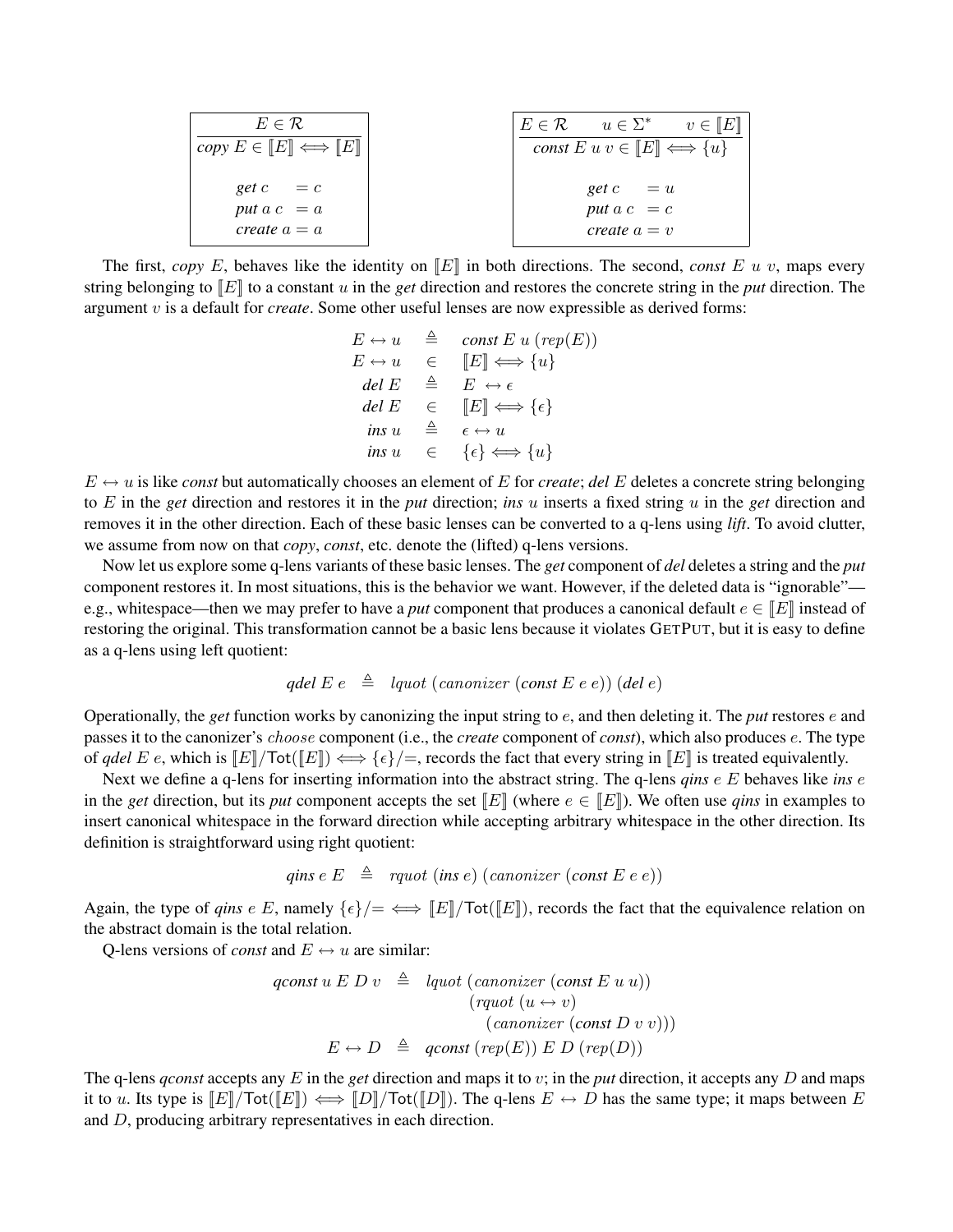The next primitive duplicates data. Duplication operators in the context of bidirectional languages have been extensively studied by Hu et al. (2004) and Liu et al. (2007) in settings with different laws. Our own previous lens languages have not supported duplication operators because their semantics is incompatible with the strict versions of the lens laws (and the types used in those languages, as we discuss in Section 6). In the more relaxed semantic space of q-lenses, however, duplication causes no problems.

$$
l \in C/\sim_C \Longleftrightarrow A_1/\sim_{A_1} f \in C \to A_2
$$
  
\n
$$
A_1 \cdot A_2 \sim_A = \sim_{A_1} \cdot \text{Tot}(A_2)
$$
  
\n
$$
dup_1 \mid f \in C/\sim_C \Longleftrightarrow A_1 \cdot A_2/\sim_A
$$
  
\n
$$
get \quad c \quad = (l.get \ c) \cdot (f \ c)
$$
  
\n
$$
put (a_1 \cdot a_2) \ c \quad = (l.put \ a_1 \ c)
$$
  
\n
$$
create (a_1 \cdot a_2) = (l.create \ a_1)
$$

The q-lens  $dup_1$  is parameterized on a q-lens l and a function f having the same domain as l (f is typically the *get* component of a q-lens; in Boomerang, the built-in function get extracts a q-lens's *get* component). The *get* function of  $dup_1$  supplies one copy of the concrete string  $c$  to  $l$ 's  $get$  component, sends a second copy to  $f$ , and concatenates the results. The *put* and *create* components discard the portion of the abstract string generated by f and invoke the corresponding component of l on the remainder of the abstract string. For example, if e and  $e'$  belong to  $[[E]]$ , then the *get* component of  $dup_1$  (*copy* E) ((*copy* E).*get*) maps *e* to *e*·*e*, and the *create* component maps  $e \cdot e'$  to *e*. The typing rule records the fact that  $dup_1$  ignores the part of the abstract string generated by f. The symmetric operator dup<sup>2</sup> f l discards the first copy instead of the second in the *put*/*create* direction.

In both of these q-lenses, the handling of duplicated data is quite simple. (In particular, unlike the duplication operators proposed and extensively studied by Hu et al. (2004), *put* and *create* do not make any attempt to merge changes to the duplicated data in the abstract string.) Nevertheless, they suffice for many practical examples. For example, when f is an aggregation operator such as count *count*,<sup>6</sup> discarding the aggregate valued while retaining the other copy often makes sense (see Section 8).

So much for primitive q-lenses; for the rest of this section, let us consider some primitive canonizers. The first is a generic combinator that builds a canonizer from a function mapping a set of structures onto a "normalized" subset of itself.

$$
\begin{array}{rcl}\nf & \in & C \rightarrow C_0 \qquad C_0 \subseteq C \qquad \forall c \in C_0, \ f \ c = c \\
\hline\n & \text{normalize } f \in & C \leftrightarrow \rightarrow C_0 / = \\
 & \text{canonical } c = f \ c \\
 & \text{choose } c = c\n\end{array}
$$

The *canonize* component is the given function  $f$ , and the *choose* component is the identity function.

Using *normalize*, we can build a canonizer to put substrings of a larger string in sorted order. To lighten the presentation, we describe the binary version; the generalization to an *n*-ary sort is straightforward. Let  $C_1$  and  $C_2$ be regular languages that can be unambiguously concatenated in either order and such that  $C_1 \cdot C_2 \cap C_2 \cdot C_1 = \emptyset$ . Let f  $C_1$   $C_2$  be the function that takes a string  $c_1 \cdot c_2 \in C_1 \cdot C_2$  or  $c_2 \cdot c_1 \in C_2 \cdot C_1$  and produces  $c_1 \cdot c_2$  in either case. It is easy to check that this function satisfies the side condition in the typing rule for *normalize* with  $C_0 = C_1 \cdot C_2$ , since already sorted strings map to themselves. The canonizer *sort*  $C_1$   $C_2$  is defined as *normalize* ( $f C_1 C_2$ ). It has the canonizer type

$$
(C_1 \cdot C_2 \cup C_2 \cdot C_1) \leftrightarrow C_1 \cdot C_2 \neq 0
$$

(We consider a variant of the sorting primitive in Section 6.)

<sup>&</sup>lt;sup>6</sup>In Boomerang, the function *count* R takes a string u belonging to  $R^*$  and returns the number of substrings belonging to R that u can be split into.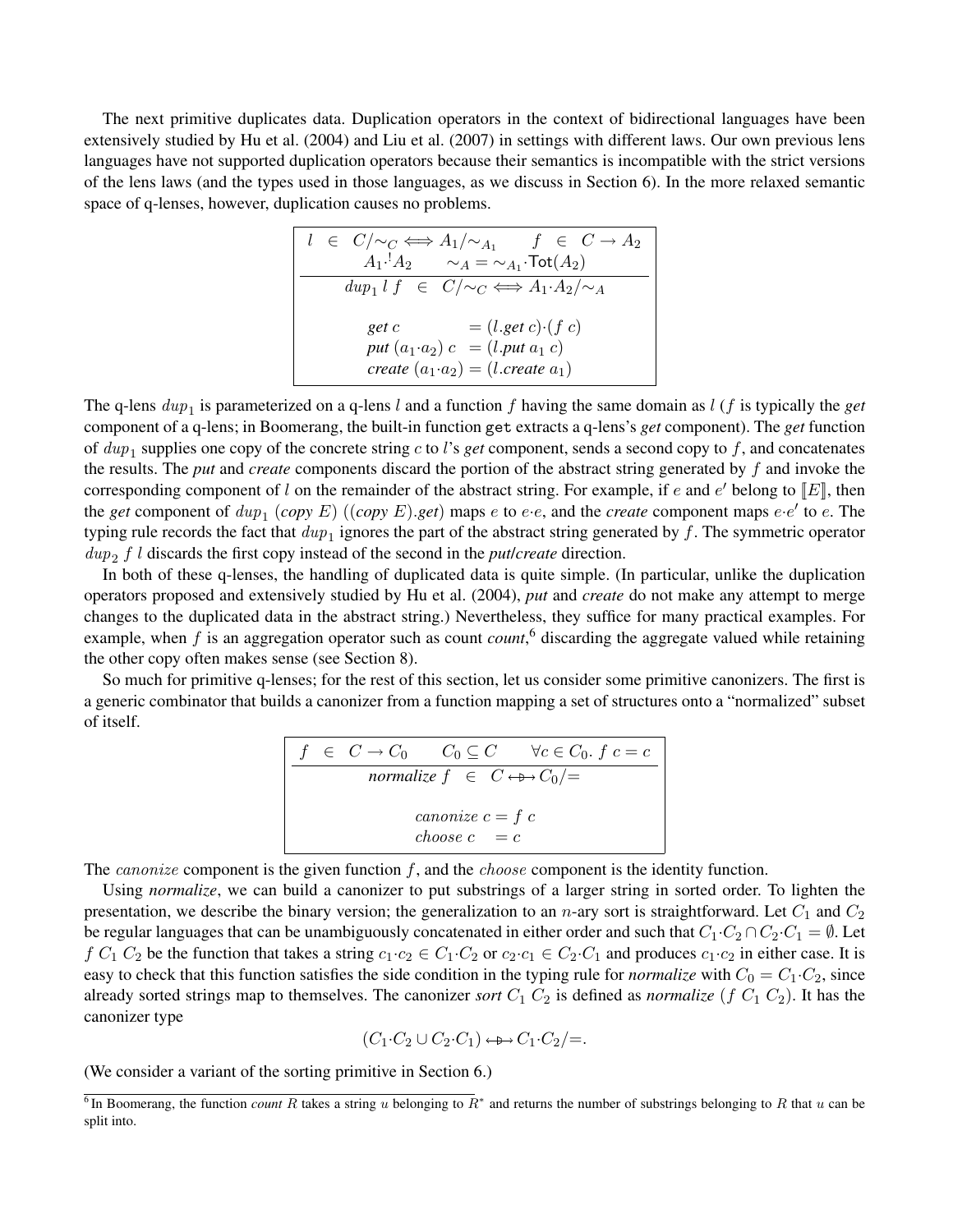It is occasionally necessary to introduce special primitives to meet the requirements of particular applications. The next primitive canonizer, *columnize*, is one such. It was designed specifically for processing the UniProt format described in Section 8, wrapping long lines of text by replacing spaces with newlines so that they do not spill over into the margin. However, it is easy to imagine *columnize* being handy in other situations—for processing textual documents or other kinds of string data presented in fixed-width formats.

$$
(\Sigma^* \cdot nl \cdot \Sigma^*) \cap C_0 = \emptyset
$$
  
\n
$$
C = [(s \cup nl)/s]C_0
$$
  
\n
$$
columnize C_0 \, s \, nl \in C \leftrightarrow C_0/=
$$
  
\n
$$
canonize \, c : replace \, nl \, with \, s \, in \, c
$$
  
\n
$$
choose \, c \, in \, c \, is \, the \, red \, end \, in \, c \, to \, wrap \, long \, lines
$$

It takes as arguments a set of strings  $C_0$ , a "space" string s, and a "newline" string *nl*. Its *canonize* component replaces every occurrence of the newline string with space; the choose component wraps long lines by replacing some of their spaces with newlines. The typing rule for *columnize* requires that  $nl$  not appear in strings in  $C_0$  and assigns to the entire canonizer the type  $C \leftrightarrow C_0/=$ , where C is obtained by widening  $C_0$  so that *nl* may appear anywhere that s may.

#### 6. Loosening Lens Types with Canonizers

We were originally motivated to study q-lenses by the need to work "modulo insignificant details" when writing lenses to transform real-world data formats. However, as we began using our language to build larger examples, we discovered a significant—and completely unexpected—additional benefit: q-lenses allow us to assign many bidirectional transformations *coarser* types than the strict lens laws permit, easing some serious tractability concerns that arise in languages with extremely precise type systems.

The need for precise types stems from a fundamental choice in our design: the *put* component of every lens is a total function. Totality is attractive to users of lenses, because it guarantees that any valid abstract structure can be put back with any valid concrete structure—i.e., the lens can handle an arbitrary edit to the abstract view, as long as it stays within the specified type.<sup>7</sup> However, for exactly the same reason, totality makes it difficult to design lens primitives—the *put* function must do something reasonable with every pair of valid abstract and concrete structures, and the only way that a lens can avoid having to handle certain structures is by excluding them from its type. Thus, in practice, a lens language with a sufficiently rich set of primitives has to be equipped with a correspondingly rich set of types.

Working in a language with very precise types has many advantages. For example, Boomerang's type checker, which is based on regular languages, uncovered a subtle source of ambiguity in the UniProt ASCII format. But it also imposes burdens—both on programmers, who must write programs to satisfy a very picky type checker, and on implementations, where mechanizing these precise analyses often requires expensive algorithms. Fortunately, the increased flexibility of q-lenses and canonizers can be exploited to loosen types and alleviate these burdens. We give three examples.

The first example involves the *columnize* transformation, which was defined as a primitive canonizer in Section 5. The mappings between long lines of text and blocks of well-wrapped lines form a bijection and so trivially satisfy the lens laws. Thus, we could also define *columnize* as a basic lens. However, the type of this lens, which describes the set of minimally-split, well-wrapped blocks (i.e., sequences of lines that must be broken exactly at the margin column, or ones that must be broken at the column just before the margin because the next two characters are not spaces, or lines that must be broken at the second-to-last column..., and so on) is horribly complicated and cumbersome—both for programmers and in implementations. We could loosen the type to match the one we gave to the *columnize* canonizer—i.e., to arbitrary blocks of text, including blocks containing "extra" newlines—but changing the type in this way also requires changing the *put* function in order to avoid violating the GETPUT law.

 $<sup>7</sup>$  In the terminology of Hegner (1990), the abstract structures are "closed views."</sup>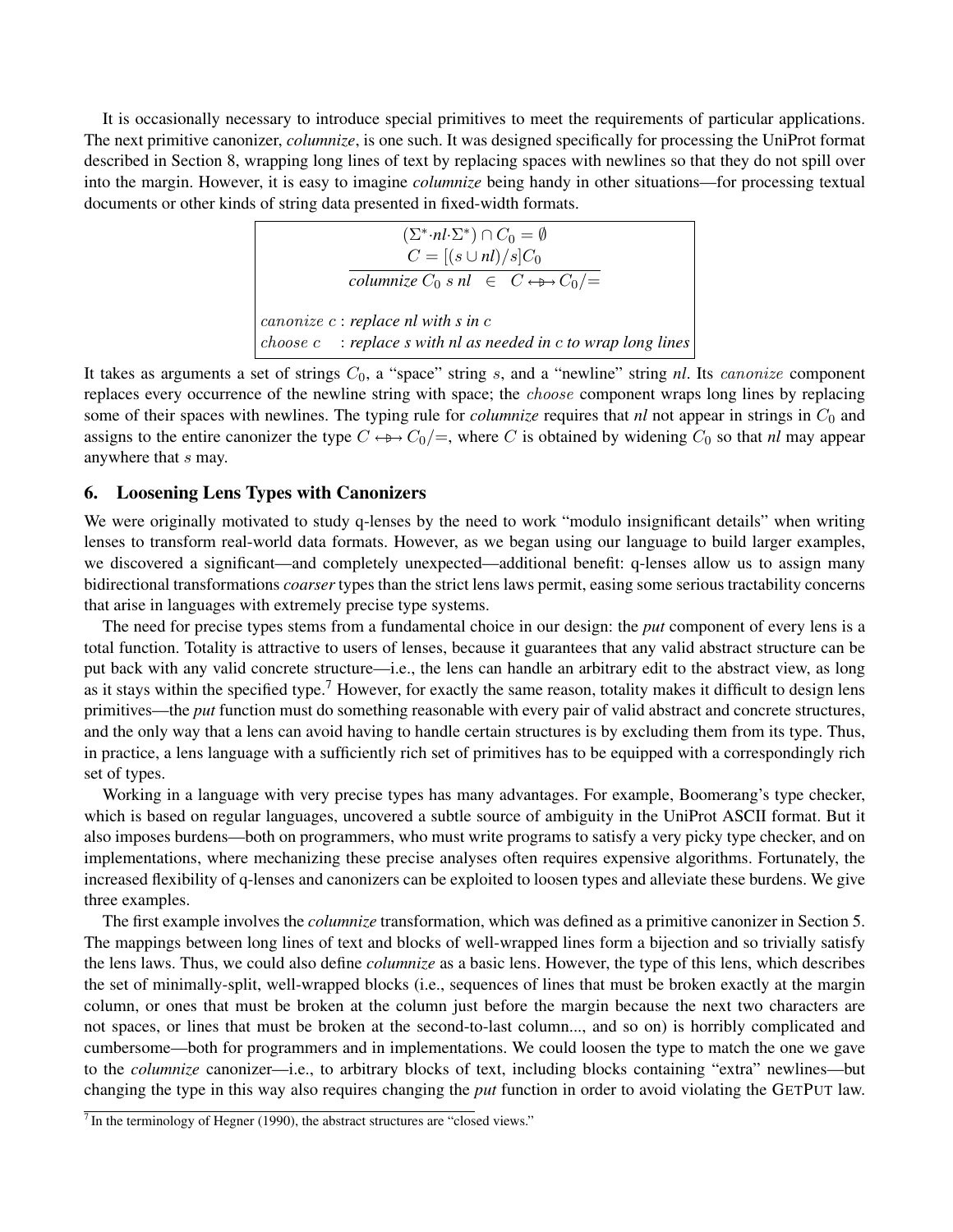In particular, if we take a concrete block of text containing some extra newlines, map it to an abstract line by *get*, and immediately map it back to a concrete block by *put*, then the strict version of GETPUT stipulates that all of the extra newlines must be restored exactly. Thus, the *put* function cannot ignore its concrete argument and insert the minimal number of newlines needed to avoid spilling over into the margin; it must also examine the concrete string and restore any extra newlines from it. Formulating *columnize* as a canonizer rather than a lens, avoids both of these complications. By exploiting the additional flexibility permitted by the canonizer law, we obtain a primitive whose type and behavior are both simple.

The second example of a transformation whose type can be simplified using canonizers is *sort*. As with *columnize*, it is possible to define a basic lens version of *sort*. To sort  $C_1...C_k$ , we form the union of lenses that recognize the concatenations of permutations of the  $C_i$ s, and apply the appropriate permutation to put them in sorted order. This lens has the behavior we want, but its type on the concrete side is the set of all concatenations of permutations of  $C<sub>i</sub>$ s—a type whose size grows as the factorial of k! As the number of languages being sorted increases, the size of this type rapidly becomes impractical. Fortunately, this combinatorial blowup can be avoided by widening the concrete type to  $(C_1 | ... | C_n)^*$ . This type overapproximates the set of strings that we actually want to sort, but has an *enormously* more compact representation—one that grows linearly with k. Of course, having widened the type in this way, we also need to extend the canonizer's functional components to handle this larger set of strings. In particular, we must extend *canonize* to handle the case where several or no substrings belong to a given  $R_i$ . A reasonable choice, which works well for many examples including sorting XML attributes and BibTeX fields, is to simply discard any extras and fill in any missing ones with defaults.

The final example involves the duplication operator. Consider the simple instance  $dup_1$  (*copy* E) ((*copy* E).get) whose *get* function maps strings  $e \in [E]$  to  $e \cdot e$  (assume the concatenation of E with itself is unambiguous). There *is* a pure basic lens with this behavior, but but in order to satisfy PUTGET, the domain of its *put* component must be restricted to abstract strings where the two copies of  $e$  are equal. (If it were defined on  $e \cdot e'$  with  $e$  different from  $e'$ , then no matter what concrete string  $e''$  it produced, the *get* function would produce a string  $e'' \cdot e''$ , violating PUTGET.) Thus, as a basic lens, the type of  $dup_1$  must include an equality constraint in its abstract component:  $\llbracket E \rrbracket \Longleftrightarrow \{e \cdot e' \in \llbracket E \rrbracket \cdot \llbracket E \rrbracket \mid e = e' \}$ . Unfortunately, this type is not regular and cannot be expressed in Boomerang's type system. Since we were not prepared to deal with these equality constraints in our type system, we were forced to exclude  $dup_1$  as a primitive in earlier versions of Boomerang. However, if we take  $dup_1$  as a q-lens, we can assign it a more flexible type with no equality constraint:  $||E||/|| \Leftrightarrow ||E||/|| \to \text{Tot}(\Vert E \Vert)$ . Executing a round-trip via put and get on an abstract string  $e \cdot e'$  with e different from  $e'$  is no problem. Although the result,  $e \cdot e'$ , and original string  $e \cdot e$  are different, they are related by  $= \text{Tot}(\llbracket E \rrbracket)$ . Hence, the PUTGET law is satisfied.

#### 7. Typechecking

The typing rules for some of the q-lens combinators—including left and right quotienting, sequential composition, and union—place constraints on the equivalence relation components in the types of the q-lenses they combine. For example, to check that an instance of sequential composition  $l$ ; k is well formed, we need to verify that l's abstract equivalence relation and k's concrete one are identical. In this section, we describe two different approaches to implementing these rules. The first uses a coarse analysis, simply classifying equivalences according to whether they are or are not the equality relation. Surprisingly, this very simple analysis captures our most common programming idioms and turns out to be sufficient for all of the applications we have built. The second approach is much more refined: it represents equivalence relations by rational functions that induce them. This works, in principle, for a large class of equivalence relations including most of our canonizers (except for those that do reordering). However, it appears too expensive to be useful in practice.

The first type system is based on two simple observations: first, that most q-lenses originate as lifted basic lenses, and therefore have types whose equivalence relations are both equality; and second, that equality is preserved by many of our combinators including all of the rational operators, *permute*, sequential composition, and even (on the non-quotiented side) the left and right quotient operators. These observations suggest a coarse classification of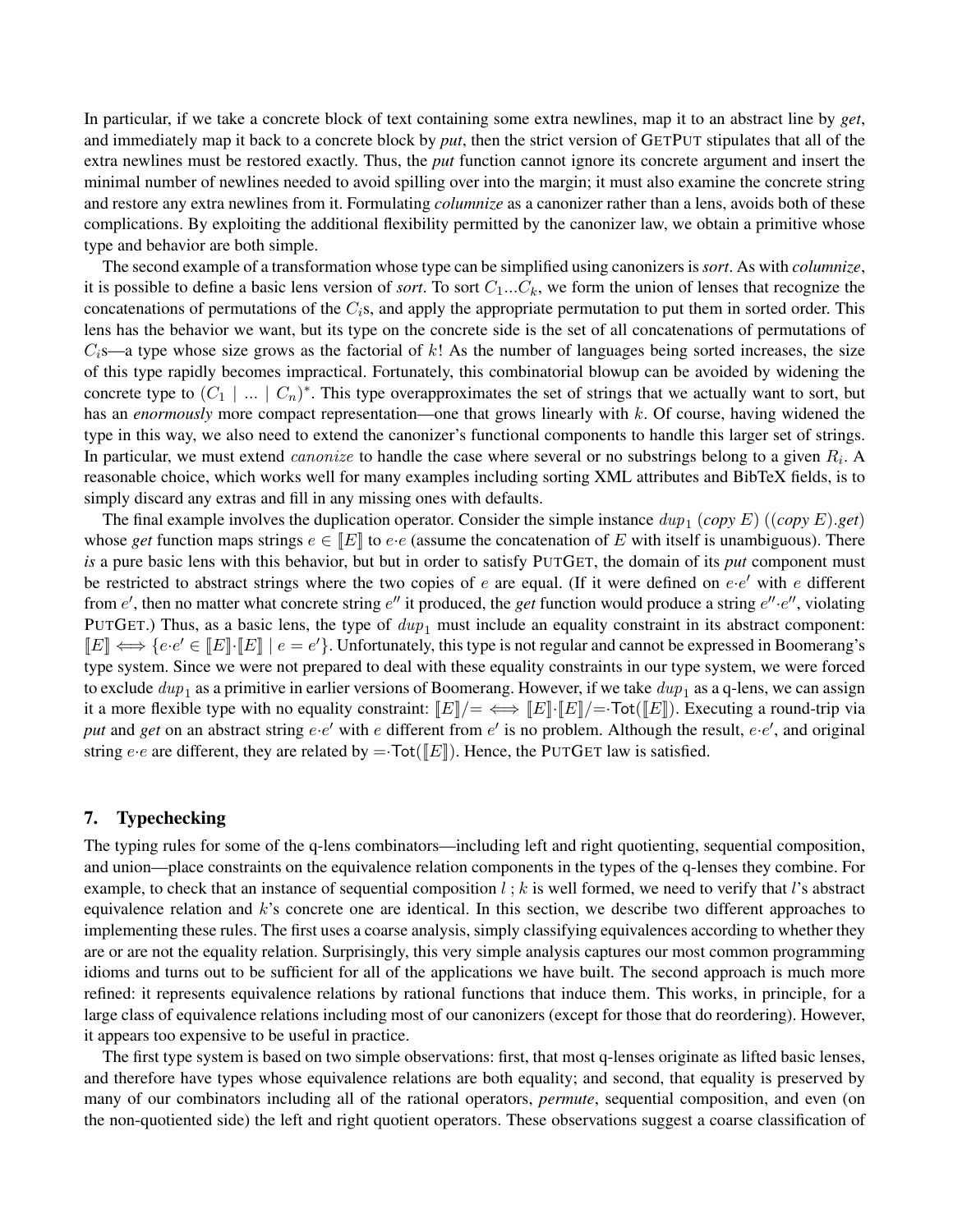equivalence relations into two sorts:

$$
\tau \ ::= \ Identity \ | \ Any
$$

We can now restrict the typing rules for our combinators to only allow sequential composition, quotienting, and union of types whose equivalence relation type is *Identity*. Although this restriction seems draconian (it disallows many q-lenses that are valid according to the typing rules presented in earlier sections), it turns out to be surprisingly successful in practice—we have not needed anything more to write many thousands of lines of demo applications. The reasons for this are twofold. First, is that it allows two q-lenses to be composed, whenever the uses of *lquot* are all in the lens on the left and the uses of *rquot* on the right, a very common case. And second, it allows arbitrary q-lenses (with any equivalences) to be concatenated as long as the result is not further composed, quotiented, or unioned—another very natural idiom. This is the typechecking algorithm currently implemented in Boomerang.

We can (at least in theory) go further by replacing the *Identity* sort with a tag carrying an arbitrary rational function  $f$  (i.e., a function computable by a finite state transducer):

$$
\tau \ ::= \ Rational \ of \ f \ | \ Any
$$

Equivalence relations induced by rational functions are a large class that includes nearly all of the equivalence relations that can be formed using our combinators—everything except q-lenses constructed from canonizers based on *sort* and *permute*. Moreover, we can decide equivalence for these relations.

**7.1 Definition:** Let  $f \in A \longrightarrow B$  be a rational function. Denote by  $\sim_f$  the relation  $\{(x, y) \in A \times A \mid f(x) = a\}$  $f(y)$ .

**7.2 Lemma:** Let  $f \in A \longrightarrow B$  and  $g \in A \longrightarrow C$  be rational and surjective functions. Define a rational relation  $h \subseteq C \times B$  as  $(f \circ g^{-1})$ . Then  $(\sim_g \subseteq \sim_f)$  iff h is functional.

Proof: Let's expand the the definition of h

$$
h(c) = \{f(a) \mid a \in A \text{ and } g(a) = c\}
$$

Observe that, by the surjectivity of g we have  $h(c) \neq \emptyset$ .

 $(\Rightarrow)$  Suppose that  $\sim_q$  ⊆  $\sim_f$ .

Let  $b, b' \in h(c)$ . Then by the definition of h, there exist  $a, a' \in A$  with  $b = f(a)$  and  $b' = f(a')$  and  $g(a) = c = g(a')$ . We have that  $a \sim_g a'$ , which implies that  $a \sim_f a'$ , and so  $b = b'$ . Since b and b' were arbitrary elements of  $h(c)$ , we conclude that h is functional.

 $(\Leftarrow)$  Suppose that h is functional.

Let  $a, a' \in A$  with  $a \sim_g a'$ . Then there exists  $c \in C$  such that  $g(a) = g(a') = c$ . By the definition of h, and our assumption that h is functional, we have that  $f(a) = h(c) = f(a')$  and so  $a \sim_f a'$ . Since a and a' were arbitrary, we conclude that  $\sim_g \subseteq \sim_f$ .

**7.3 Corollary:** Let f and g be rational functions. It is decidable whether  $\sim_f = \sim_g$ .

**Proof:** Recall that rational relations are closed under composition and inverse. Observe that  $∼_f = ∼_g$  iff both  $f \circ g^{-1}$  and  $g \circ f^{-1}$  are functional. Since these are both rational relations, the result follows using the decidability of functionality for rational relations (Blattner 1977).

The condition mentioned in union can also be decided using an elementary construction on rational functions. Thus, this finer system gives decidable type checking for a much larger set of q-lenses. Unfortunately, the constructions involved seem quite expensive to implement.

We are currently investigating the decidability of extensions capable of handling our full set of canonizers, including those that permute and sort data.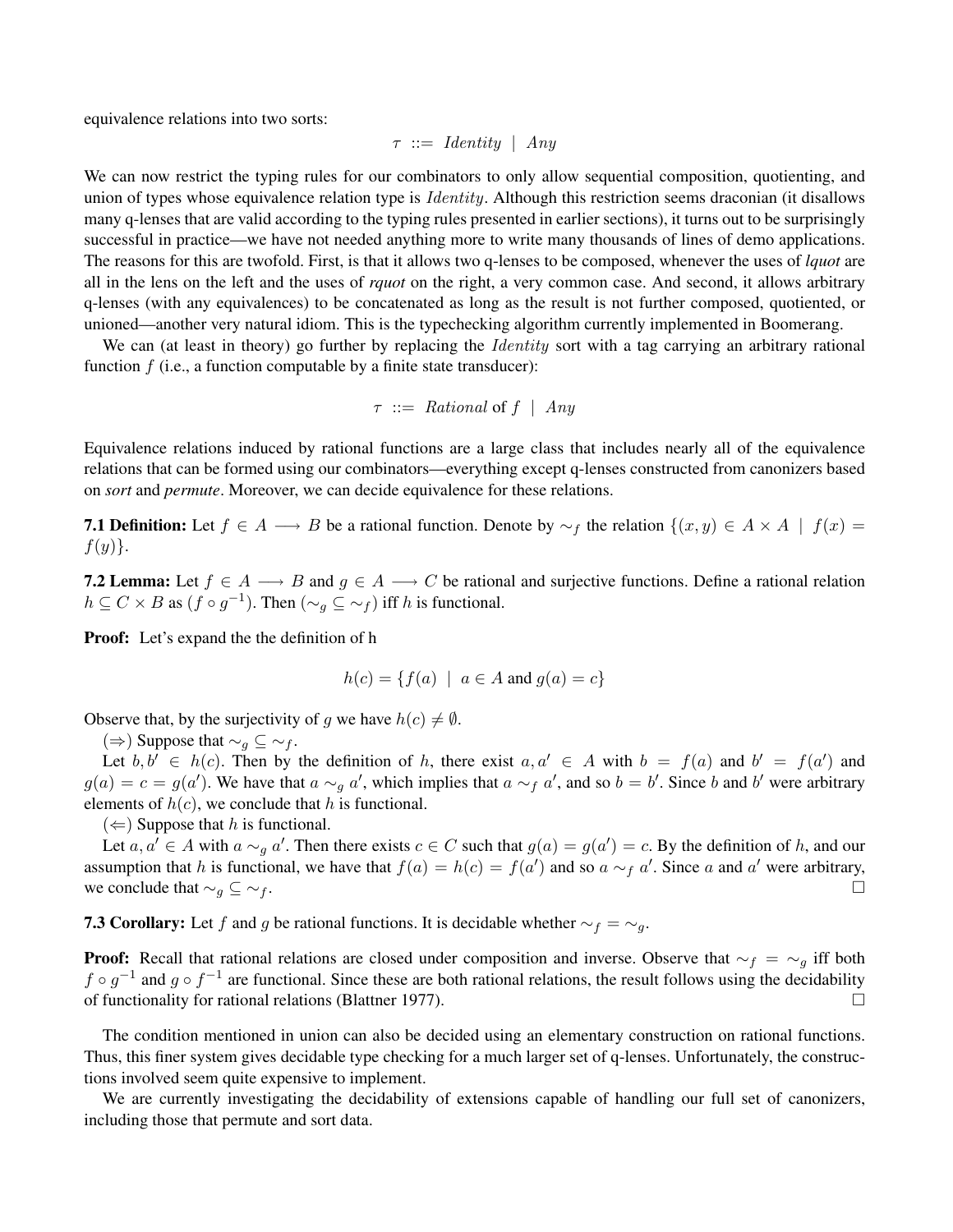## 8. Experience: Q-lenses for Genomic Data

In this section we describe our experiences using Boomerang to implement a q-lens that maps between XML and ASCII versions of the UniProtKB/Swiss-Prot protein sequence database. We described a preliminary version of this lens in previous work (Bohannon et al. 2008), but while that lens handled the essential data in each format, it did not handle the full complexity of either. On the XML side, it only handled databases in a certain canonical form—e.g., with attributes in a particular order. On the ASCII side, it did not conform to the UniProt conventions for wrapping long lines, and it did not handle duplicated or aggregated data. We initially considered implementing custom canonizers (in OCaml) for the ASCII format, but this turned out to be quite complicated due to the slightly different formatting details used to represent lines for various kinds of data. Re-engineering this program as a qlens was a big improvement. Our new version, about 4200 lines of Boomerang code, handles both formats fully, using just the canonizer and q-lens primitives described above. In this section we sketch some highlights from this development, focusing on interesting uses of canonizers. Along the way, we describe our generic XML library, which encapsulates many details related to processing and transforming XML trees bidirectionally.

Let's start with a very simple lens that gives a taste of programming with q-lenses in Boomerang, focusing on the canonization of XML trees. In the XML presentation of UniProt databases, patent citations are represented as XML elements with three attributes:

<citation type="patent" date="1990-09-20" number="WO9010703"/>

In ASCII, they appear as RL lines:

RL Patent number WO9010703, 20-SEP-1990.

The bidirectional between these formats is essentially bijective—the patent number can be copied verbatim from the attribute to the line, and the date just needs to be transformed from YYYY-MM-DD to DD-MMM-YYYY—but, because the formatting of the element may include extra whitespace and the attributes may appear in any order, building a lens that maps between all valid representations of patent citations in XML and ASCII formats is more complicated than it might first seem.

A bad choice (the only choice available with just basic lenses) would be to treat the whitespace and the order of attributes as data that should be explicitly discarded by the *get* function and restored by the *put*. This complicates the lens, since it then has to explicitly manage all this irrelevant data. Slightly better would be to write a canonizer that standardizes the representation of the XML tree and compose this with a lens that operates on the canonized data to produce the ASCII form. But we can do even better by mixing together the functions of this canonizer and lens in a single q-lens. (The code uses some library and auxiliary functions that are described later.)

```
let patent_xml : lens =
  ins "RL " .
  Xml.attr3_elt_no_kids NL2 "citation"
    "type" ("patent" <-> "Patent number" . space)
    "number" (escaped_pcdata . comma . space)
    "date" date .
  dot
```
This lens transforms concrete XML to abstract ASCII in a single pass. The first line inserts the RL tag and spaces into the ASCII format. The second line is a library function from the Xml module that encapsulates details related to the processing of XML elements. The first argument, a string NL2, is a constant representing the second level of indentation. It is passed as an argument to an *qdel* instance that constructs the leading whitespace for the XML element in the reverse direction. The second argument, citation, is the name of the element. The remaining arguments are the names of the attributes and the lenses used for processing their corresponding values. These are given in canonical order. Internally, the attr3\_elt\_no\_kids function sorts the attributes to put them into this order. The space, comma, and dot lenses insert the indicated characters; escaped\_pcdata handles unescaping of PCDATA; date performs the bijective transformation on dates illustrated above.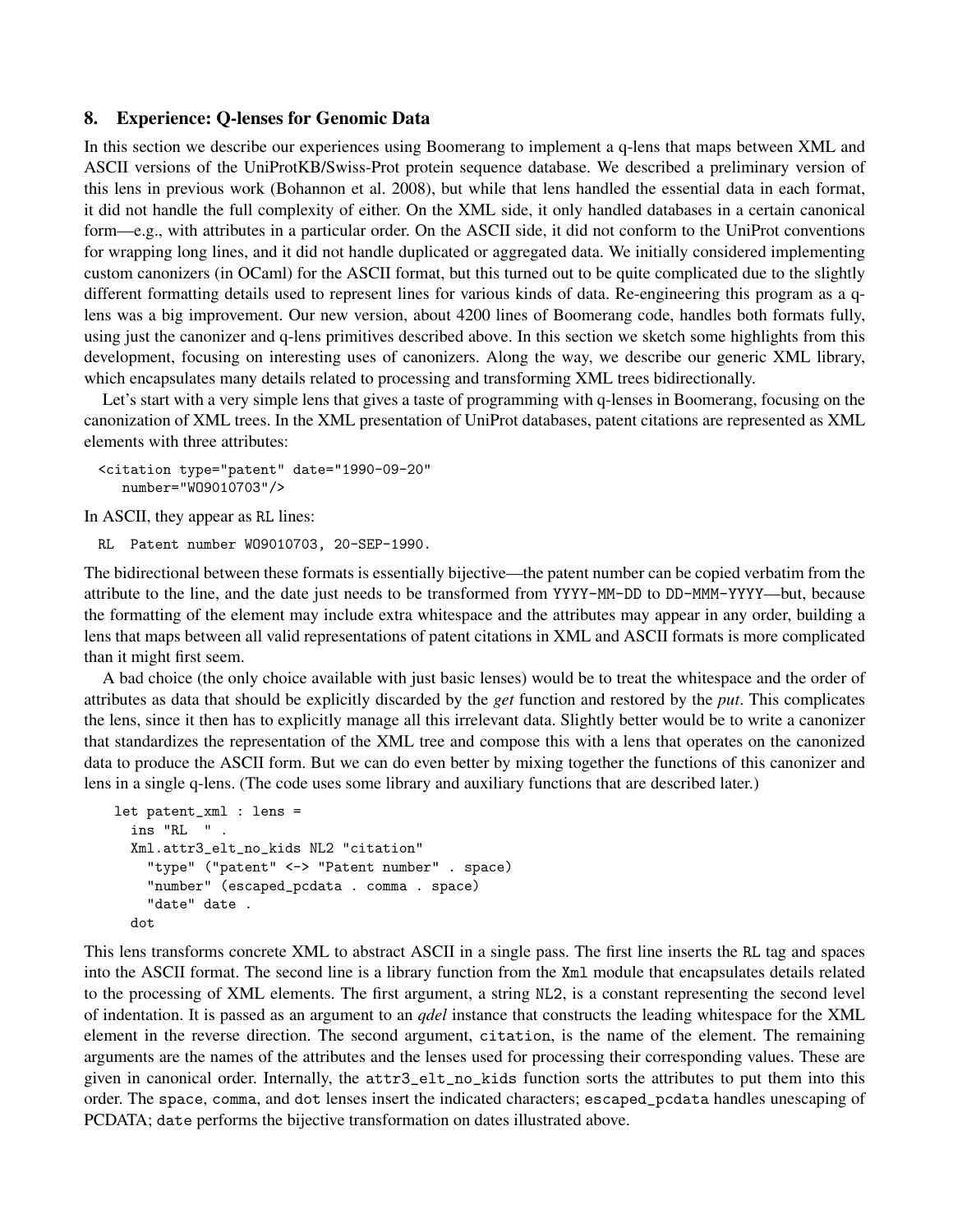The next fragment demonstrates quotienting on the abstract ASCII side. In XML, taxonomic lineages of source organisms are represented like this:

```
<lineage>
  <taxon>Eukaryota</taxon>
  <taxon>Lobosea</taxon>
  <taxon>Euamoebida</taxon>
  <taxon>Amoebidae</taxon>
  <taxon>Amoeba</taxon>
</lineage>
```
In ASCII, these are flattened onto lines tagged with OC:

OC Eukaryota; Lobosea; Euamoebida; Amoebidae; Amoeba.

The code that converts between these formats is:

```
let oc_taxon : lens =
  Xml.pcdata_elt NL3 "taxon" esc_pcdata in
let oc_xml : lens =
  ins "OC " .
  Xml.elt NL2 "lineage"
    (iter_with_sep oc_taxon (semi . space)) .
  dot
```
The first lens, oc\_taxon, processes a single taxon element using a library function pcdata\_elt that extracts encapsulated PCDATA from an element. As in the previous example, the NL3 argument is a constant representing canonical whitespace. The second lens, oc\_xml, processes a lineage element. It inserts the OC tag into the ASCII line and then processes the children of the lineage element using a generic library function iter\_with\_sep that iterates its first argument using Kleene-star, and inserts its second argument between iterations. The dot lens terminates the line.

The lineage for amoeba is compact enough to fit onto a single  $OC$  line, but most lineages are not:<sup>8</sup>

```
OC Eukaryota; Metazoa; Chordata; Craniata; Vertebrata;
OC Euteleostomi; Mammalia; Eutheria; Euarchontoglires;
OC Primates; Haplorrhini; Catarrhini; Hominidae; Homo.
```
The q-lens that maps between single-line OC strings produced by  $\sigma c$  xml and the final line-wrapped format:

```
let oc_q : canonizer =
  columnize (atype oc_xml) " " "\nOC "
let oc_line : lens = rquot oc_xml oc_q
```
(The atype primitive extracts the abstract part of the type of a q-lens; ctype, used below, extracts the concrete part.)

Lastly, let us look at two instances where data is duplicated. In a few places in the UniProt database, there is data that is represented just once on the XML side but several times on the ASCII side. For example, the count of the number of amino acids in the actual protein sequence for an entry is listed as an attribute in XML

<sequence length="262" ...>

but appears twice in ASCII, in the ID line...

ID GRAA\_HUMAN Reviewed; 262 AA.

...and again in the SQ line:

```
SQ SEQUENCE 262 AA; 28969 MW;
```
 $8$ To fit the human lineage into a single column, we have split lines longer than 45th column; in a real UniProt instance, the lines would be split at the 75th column.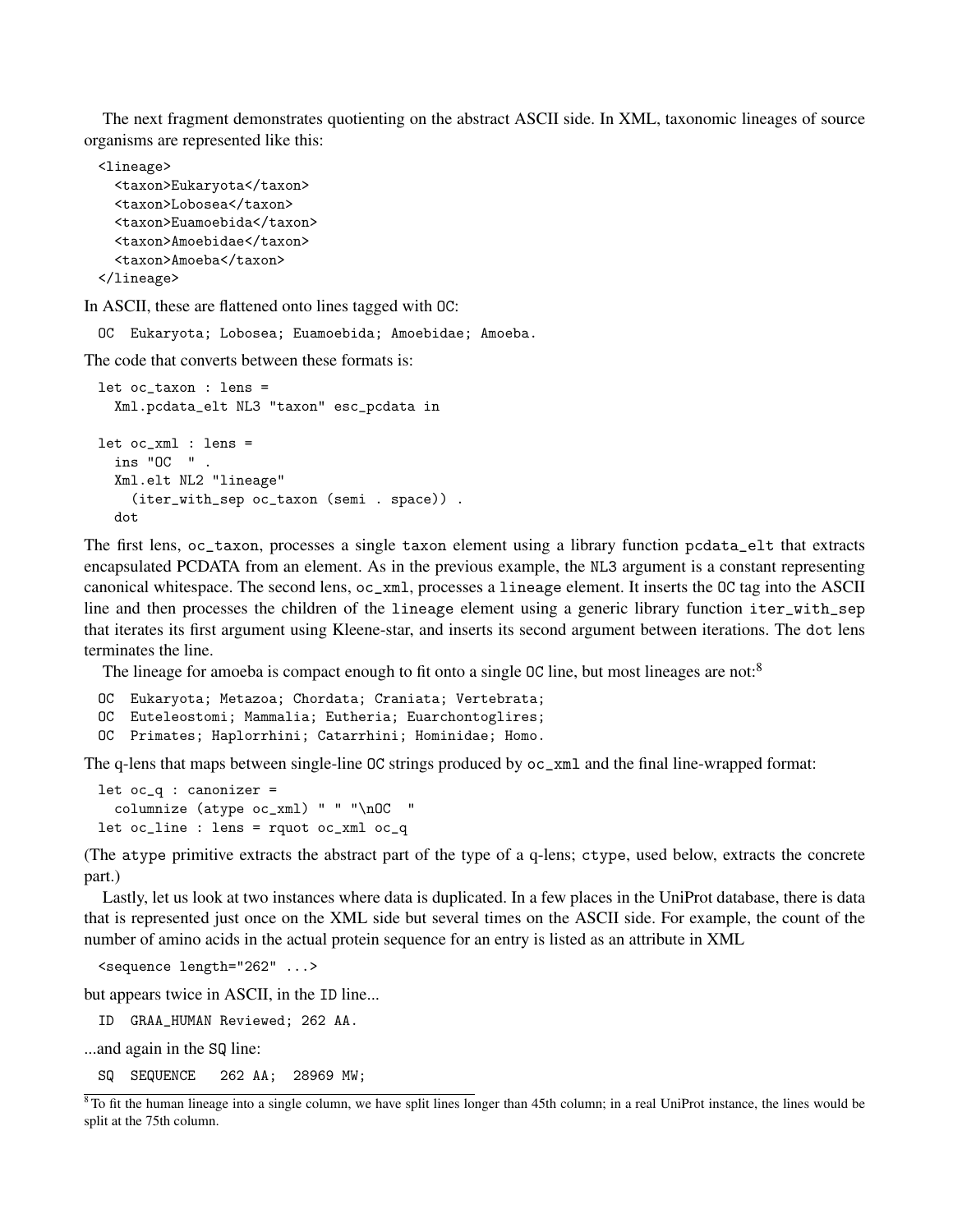Using  $dup_2$ , we can write a lens that copies the data from the XML attribute and onto both lines in the ASCII format. The backwards direction of  $dup_2$  discards the copy on the ID line, a reasonable policy for this application.

Another place where duplication is needed is when data is aggregated. The ASCII format of the information about alternative splicings of the gene is

| CC. | -!- ALTERNATIVE PRODUCTS:                       |
|-----|-------------------------------------------------|
| CC  | Event=Alternative initiation; Named isoforms=2; |
| CC  | Name=Long; Synonyms=Cell surface;               |
| CC  | IsoId=P08037-1; Sequence=Displayed;             |
| CC  | Name=Short; Synonyms=Golgi complex;             |
| CC  | $IsoId = P08037-2$ ; Sequence=VSP_018801;       |
|     |                                                 |

where the Named isoforms field in the second line is the count of the number of Name blocks that follow below. The Boomerang code that generates these lines uses  $dup_2$  and *count* to generate the appropriate integer in the *get* direction; in the reverse direction, it simply discards the integer generated by *count*.

## 9. Related Work

The idea of bidirectional transformations that work up to an equivalence relation is quite general. In this section, we exploit the framework of quotient lenses to illuminate some previously proposed systems—XSugar (Brabrand et al. 2007), biXid (Kawanaka and Hosoya 2006), and X/Inv (Hu et al. 2004). The comparison with XSugar is the most interesting, and we carry it out in detail, showing how a core fragment of XSugar can be translated into our notation. The others are discussed more briefly.

## 9.1 XSugar

XSugar is a language for writing conversions between XML and ASCII formats. Conversions are specified using pairs of intertwined grammars, in which the nonterminal names are shared and the right-hand side of each production specifies both a string and an XML representation (separated by =). For instance, our composers example from the introduction would be written as follows:

```
db : [comps cs] = <compsers> [comps cs] < />comps : [comp c] [comps cs] = [comp c] [comps cs]
      : =
comp : [Name n] "," [Birth b] "-" [Death d] =
        <composer>
          <name> [Name n] </>
          <years birth=[Birth b] death=[Death d]/>
          <nationality> [Nationality] </> </>
```
(The pattern ": = " used in the third line indicates that the list of composers can be empty in both formats.) XSugar programs transform strings by parsing them according to one grammar and pretty printing the resulting parse tree using the other grammar as a template. Additionally, on the XML side, the representation of trees is standardized using a generic canonizer.

Well-formed XSugar programs are guaranteed to be bijective modulo an equivalence relation that captures XML normalization, replacement of items mentioned on just one side of the grammar with defaults, and reordering of order-insensitive data. Since every bijection is a lens (semantically), every XSugar program is trivially a q-lens. However, it is not immediately clear that there should be a connection between XSugar and q-lenses at the level of *syntax*, since XSugar programs are specified using variables and recursion, while q-lenses in our notation are written using "point-free" combinators and no recursion.

To make the connection, we describe how to compile a core subset of XSugar into Boomerang. First, we identify a syntactic restriction on XSugar grammars that ensures regularity. Second, we compile the individual patterns used in XSugar grammars to lenses. Third, we apply a standard rewriting technique on grammars to eliminate recursion. And finally, we quotient the resulting lens by a canonizer that standardizes the representation of XML trees.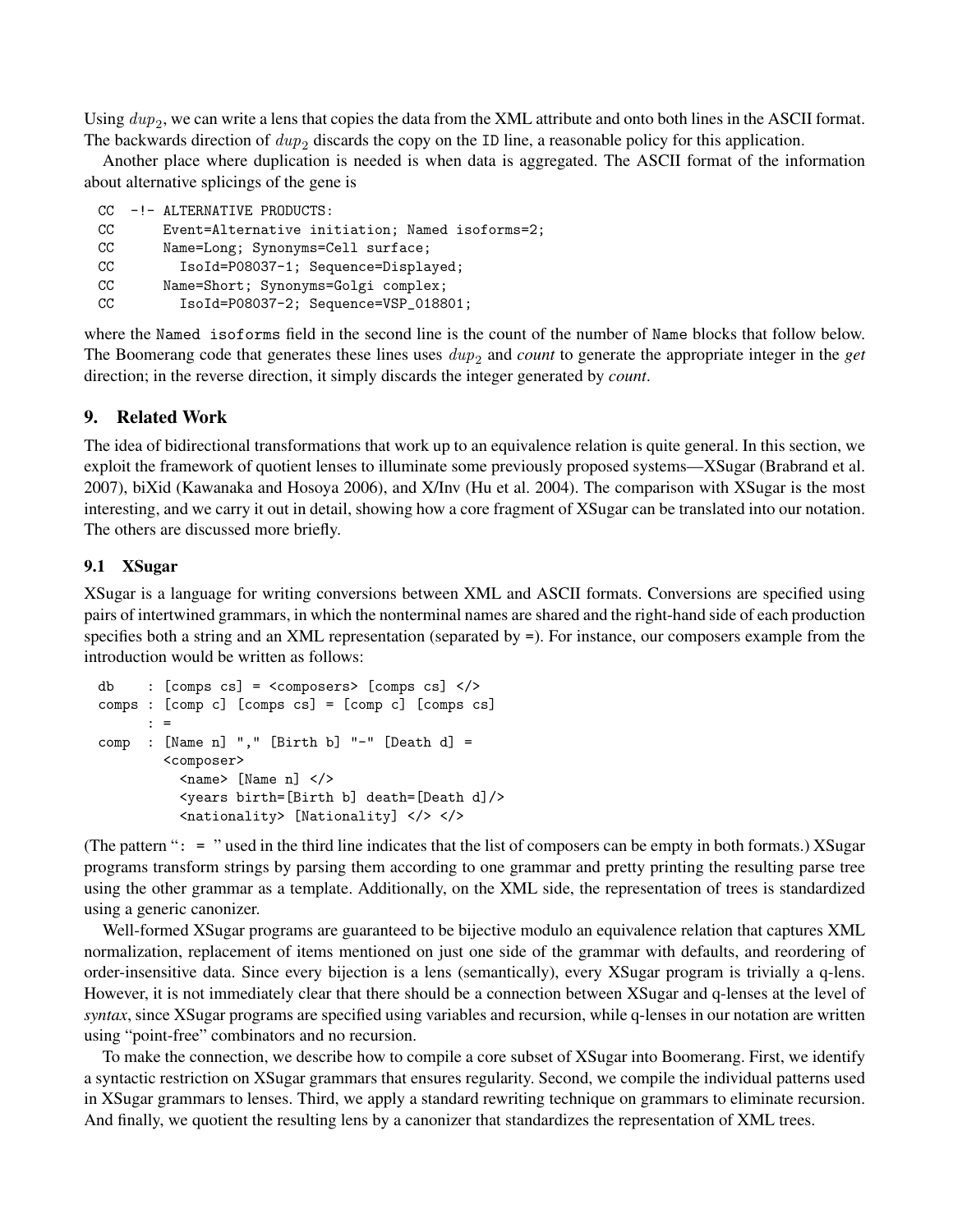XSugar productions are given by the following grammar

$$
p ::= r : q_1 : \dots : q_k
$$
  
\n
$$
q ::= \alpha^* = \beta^*
$$
  
\n
$$
\alpha ::= "s" | [R] | [r z]
$$
  
\n
$$
\beta ::= \alpha | \langle t(n = \alpha)^* \rangle \beta^* \langle t \rangle
$$

where productions p contain a non-terminal r and a set of patterns  $q_1$  to  $q_k$ , each of the form  $\alpha^* = \beta^*$ . The  $\alpha$ s describe the ASCII format and the  $\beta s$  describe the XML format. The symbols used in patterns include literals "s", unnamed regular expressions [R], non-terminals binding variables [r z], and XML elements  $\lt t$   $n_1 = \alpha_1 ... n_k = \alpha_k > \beta^* \lt / \gt$ . (The full XSugar language also includes several extensions, including XML namespaces, precedence declarations, and unordered productions. We discuss unordered productions below and ignore the others.) Well-formed XSugar programs satisfy two syntactic properties: every variable (i.e.,  $z$  in  $[r z]$ ) occurring in a pattern is used exactly once on each side of the pattern, and productions are unambiguous. (Ambiguity of context-free languages is undecidable, but the XSugar system employs a conservative algorithm that is said to perform well in practice.)

The first step in our compilation imposes an additional syntactic restriction on grammars to ensure regularity.<sup>9</sup> Recall that a language is regular iff it can be defined by a right-linear grammar. However, requiring that *every* nonterminal appear in the right-most position is clunky and needlessly restrictive; we can use a slightly less draconian restriction in which productions are sorted into mutually recursive groups of rules. Within each group, recursion must be right-linear, but references to non-terminals defined in earlier (in the order of the topological sort) recursion groups may be used freely. We construct the recursion groups by building the graph of references to non-terminals between rules, collapsing cycles by coalescing mutually-dependent groups, and performing a topological sort. The recursion groups for the composers example are as follows:

$$
\{\mathtt{comp}\} < \{\mathtt{comps}\} < \{\mathtt{db}\}
$$

It turns out that, since XSugar patterns are linear in their variables, imposing right-linearity separately on the ASCII and XML portions of patterns ensures a kind of joint right-recursion: every pattern has one of two forms

$$
\alpha_1...\alpha_k = \beta_1...\beta_l \quad \text{or} \\ \alpha_1...\alpha_k \quad [r_i \ z] = \beta_1...\beta_l \quad [r_i \ z],
$$

where each non-terminal except for the final, optional  $[r_i z]$  refers to a rule defined in a preceding recursion group. This restriction rules out many XSugar programs—in particular, it obviously cannot handle XML with recursive schemas—but still captures a large class of useful transformations, including most of the demos in the XSugar distribution.

Next, we compile patterns to lenses. There are two cases. For non-recursive patterns, we construct a lens that maps between the XML and ASCII patterns using *permute*. For example, the comp rule in the example compiles to the lens

```
permute [1;2;3;4;5;6;7]
 [("<composer><name>" <-> ""); (copy Name);
  ("</><years birth=" <-> ","); (copy Birth);
  (" death=" <-> "-"); (copy Death);
  ((\n    "/&gt; \text{mationality} > . \text{ Nationality} . "&lt;/&gt;") <-&gt; "")]
```
where Name, Birth, and Death are bound to the appropriate regular expressions and  $[1;2;3;4;5;6;7]$  represents the identity permutation. Note that since both sides of a pattern may contain regular expressions, it is essential that

 $\frac{9}{9}$ This is essential—while full XSugar can be used to describe context-free languages, the types of string lenses are always regular, so without this restriction we would be trying to compile a context-free formalism into a regular one, which is clearly not possible! Note that we are not claiming that our q-lens syntax subsumes all of the functionality of XSugar, but rather illustrating the generality of our account of bidirectional programming modulo equivalences by drawing a connection with a completely different style of syntax for bidirectional programs.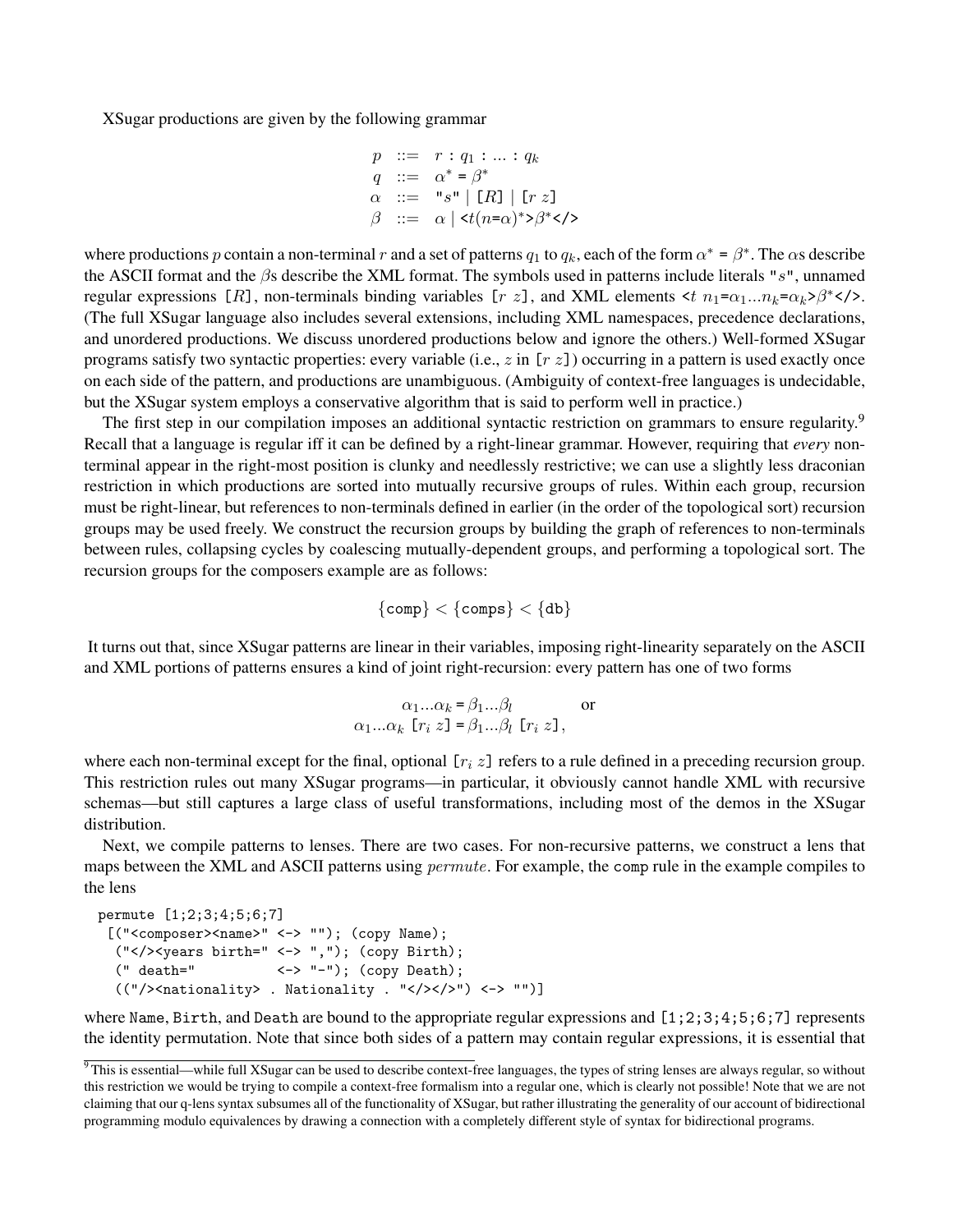the  $\langle -\rangle$  be a q-lens (the basic lens variant of  $\langle -\rangle$  only allows a string on the abstract side.) For recursive patterns, we compile the prefix of the pattern in the same way, but associate it with the final non-terminal in the right-most position. The result, after compiling each pattern, is a grammar in which the terminal symbols are lenses and any recursive non-terminals are right-recursive. For example, the comps rule compiles to the following:

```
comps : (permute [1] [comp]) comps: permute []
```
(The second lens, a 0-ary permutation, is equivalent to  $\langle \cos \theta \rangle$ )

The final step in the construction is to replace right-recursion by iteration, using a generalization of a standard construction on grammars. We calculate the lens for each non-terminal in a recursion group separately. There are again two cases. If  $r_i$ :  $p_1...p_k$  is the only non-terminal in the group, then we partition the patterns into two sets: recursive patterns go into  $S_1$ , and non-recursive patterns into  $S_2$ . We then construct the following lens for  $r_i$ :  $(\cup_{(k \, r_i) \in S_1} k)^* \cdot (\cup_{l \in S_2} l)$ . It is easy to see that this lens describes the same transformation as  $r_i$ . For the case where the recursion group contains more than one non-terminal, we eliminate one non-terminal by replacing references to it with a similarly constructed lens, and then repeat the compilation. For the composers example, this compilation produces the following lenses (after replacing trivial permutations with concatenations):

```
let comp : lens =
   ("<composer><name>" <-> """) . (copy Name) .
   (\sqrt{5} /// (\gamma // \gamma // \gamma // \gamma // \gamma // \gamma // \gamma // \gamma // \gamma // \gamma // \gamma // \gamma // \gamma // \gamma // \gamma // \gamma // \gamma // \gamma // \gamma // \gamma // \gamma // \gamma // \gamma // \gamma // \gamma // \gamma // 
   (" death=" <-> "-") . (copy Death) .
   ("/><nationality>" . Nationality . "</></>" <-> """)
let comps : lens = comp* . copy ""
let db : lens =
   (del "<composers>" <-> "") . comps . ("</>" <-> "")
```
One additional restriction of the translation should be mentioned. The typing rules for q-lenses check unambiguity *locally*—every concatenation and iteration—and demand that unions be disjoint. Our compilation only produces well-typed lenses for grammars that are "locally unambiguous" and "locally disjoint" in this sense.

The lenses produced by this compilation expect XML trees in a canonical form. To finish the job, we need to build a canonizer that standardizes the representation of input trees. We can do this with an analogous compilation that only uses the XML side of the grammar. For example, a canonizer for comp is

```
del WS . copy "<composer>" . del WS .
copy "<name>" . copy Name . "</name>" <-> "</>" .
del WS . copy "<years" . del WS .
sort2
 (ins " " . copy ("birth=\"" . Birth . "\"") .
    del WS)
 (ins " " . copy ("death=\"" . Death . "\"") .
   del WS) .
copy "/>" . del WS .
copy "<nationality>" . copy Nationality .
"</nationality>" <-> "</>"
```
where we have elided the coercions from q-lenses to canonizers, and where WS indicates whitespace. The final q-lens is built by quotienting the compiled lens by this canonizer.

XSugar also supports productions where patterns are tagged as unordered. These result in transformations that canonize order. We believe that an extension to unordered patterns is feasible using additional *sort* primitives in the compiled canonizer, but we leave this extension as future work.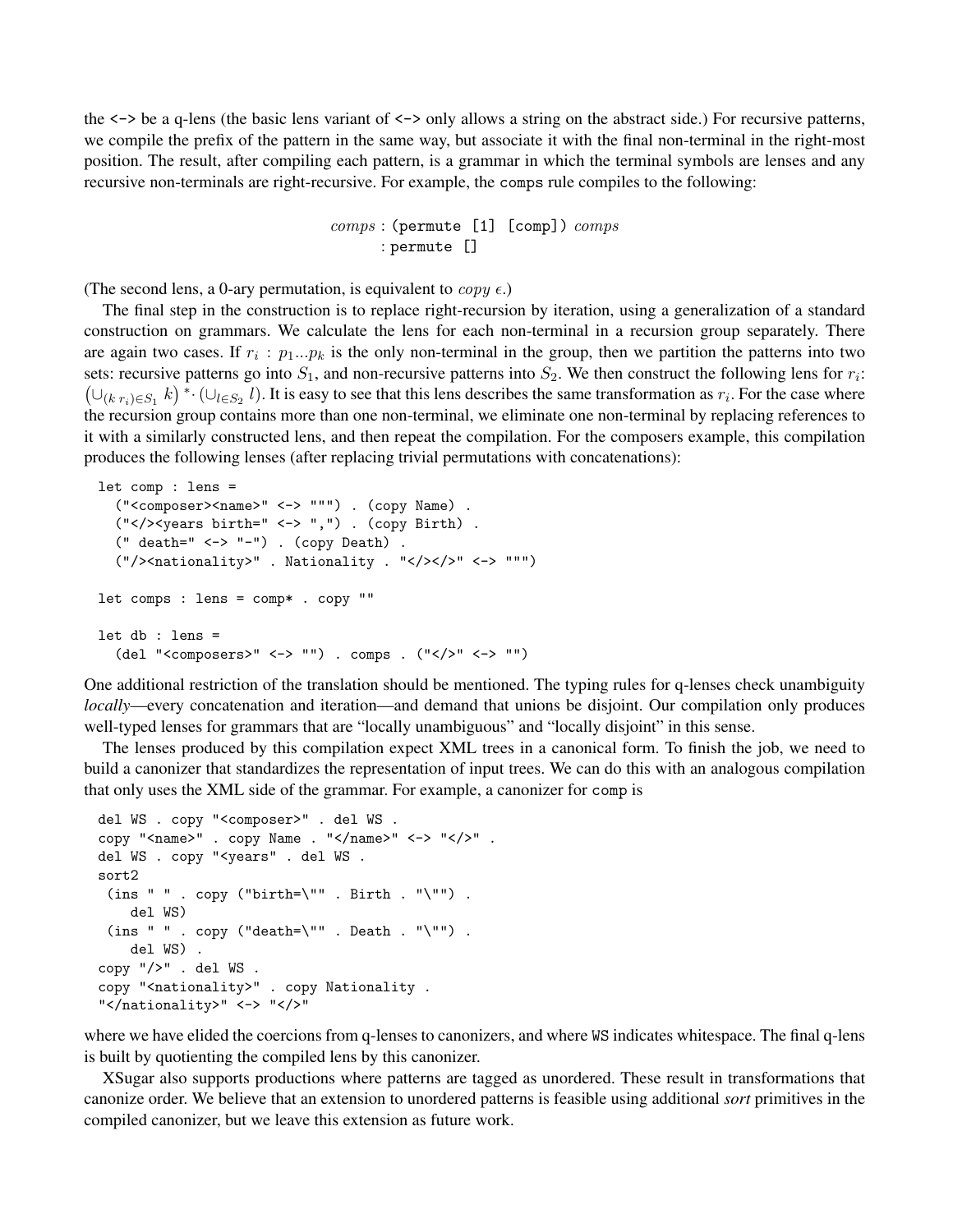## 9.2 biXid

The biXid language (Kawanaka and Hosoya 2006) specifies bidirectional conversions between pairs of XML documents. As in XSugar, biXid transformations are specified using pairs of grammars, but biXid grammars may be ambiguous and may contain non-linear variable bindings. These features are central to biXid's design. They are used critically, for example, in transformations such as the following, which converts between different representations of browser bookmark files.

```
relation contents_reorder =
      (var nb | var nf)* \leftarrow \left(\text{var } \text{xb}\right)*, \left(\text{var } \text{xf}\right)*
where bookmark(nb, xb), folder(nf,xf)
```
One transformation, read from right to left, parses a sequences of bookmarks (nb) or folders (nf), interleaved in any order, converts them to the other format using using bookmark and folder transformations, and constructs a sequence in which the bookmarks (xb) appear before the folders  $(xf)$ . The other transformation, read from left to right, parses a sequence consisting of bookmarks followed by folders, converts each of these to the first format, and then produces a sequence where bookmarks and folders may be freely interleaved (in fact, the biXid implementation does preserve the order of parsed items—i.e., the constructed sequence has bookmarks followed by folders—but this behavior is not forced by the semantics.) Ambiguity is also used in biXid to generate data that only appears on one side (analogous to XSugar's "unnamed" items [R]) and to handle data that may be represented in multiple ways e.g., string values that can be placed either in an attribute or as PCDATA in a nested element.

In principle, we could identify a syntactically restricted subset of biXid, and compile it to Boomerang like we did for XSugar. However, since the computation models are so different—in particular, ambiguity is fundamental to biXid—the restrictions needed to make this work would be heavy and would likely render the comparison uninteresting. Instead, we discuss informally how each of the idioms requiring ambiguity, as identified by the designers of biXid, can be implemented instead using q-lenses and canonizers. Ambiguity arising from "freedom of ordering," as in the bookmarks transformation, can be handled using a q-lens that canonizes the order of the interleaved pattern using *sort*. Ambiguity due to unused data can be handled using combinators like *qins*, *qdel* and  $E \leftrightarrow D$ . Finally, ambiguity due to multiple representations of data can be handled by canonizing the various representations; for each of the examples discussed in the biXid paper, these canonizers are simple and local transformations.

#### 9.3 Languages with Duplication

Bidirectional languages capable of duplicating data in the *get* direction, either by explicit combinators or implicitly by non-linear uses of variables, have been the focus of recent work by the Programmable Structured Documents group at Tokyo.

In early work, Mu et al. (2004) designed an injective language called Inv with a primitive duplication combinator and demonstrated that it satisfies variants of the basic lens laws—our GETPUT and the more relaxed PUTGETPUT law that we showed in the introduction. A key aspect of their approach is that transformations manipulate tagged values that carry edit annotations. The idea is that, using these annotations, the *put* direction of the duplication operator can check if a copied value has been modified (by looking for edit tags in the data), and, if so, incorporate these changes in its result. The semantics of other primitives in Inv are generalized to propagate tagged values. In particular, using a synchronization primitive for list values, they demonstrate that it is possible to achieve a sophisticated backwards semantics for several intricate operations on lists, even in the presence of duplication. Inv was later used as the foundation for a high-level bidirectional language for tree transformations, called X, and a structured document editor (Hu et al. 2004; Mu et al. 2006).

A second line of work from the same group investigates bidirectional languages with variable binding. Languages that allow unrestricted occurrences of variables implicitly support duplication, since data can be copied by programs that use a variable several times. The goal of this work is to develop a bidirectional semantics for XQuery (Liu et al. 2007). As in the earlier work, they propose relaxed variants of the lens laws and develop a semantics based on sophisticated propagation of annotated values.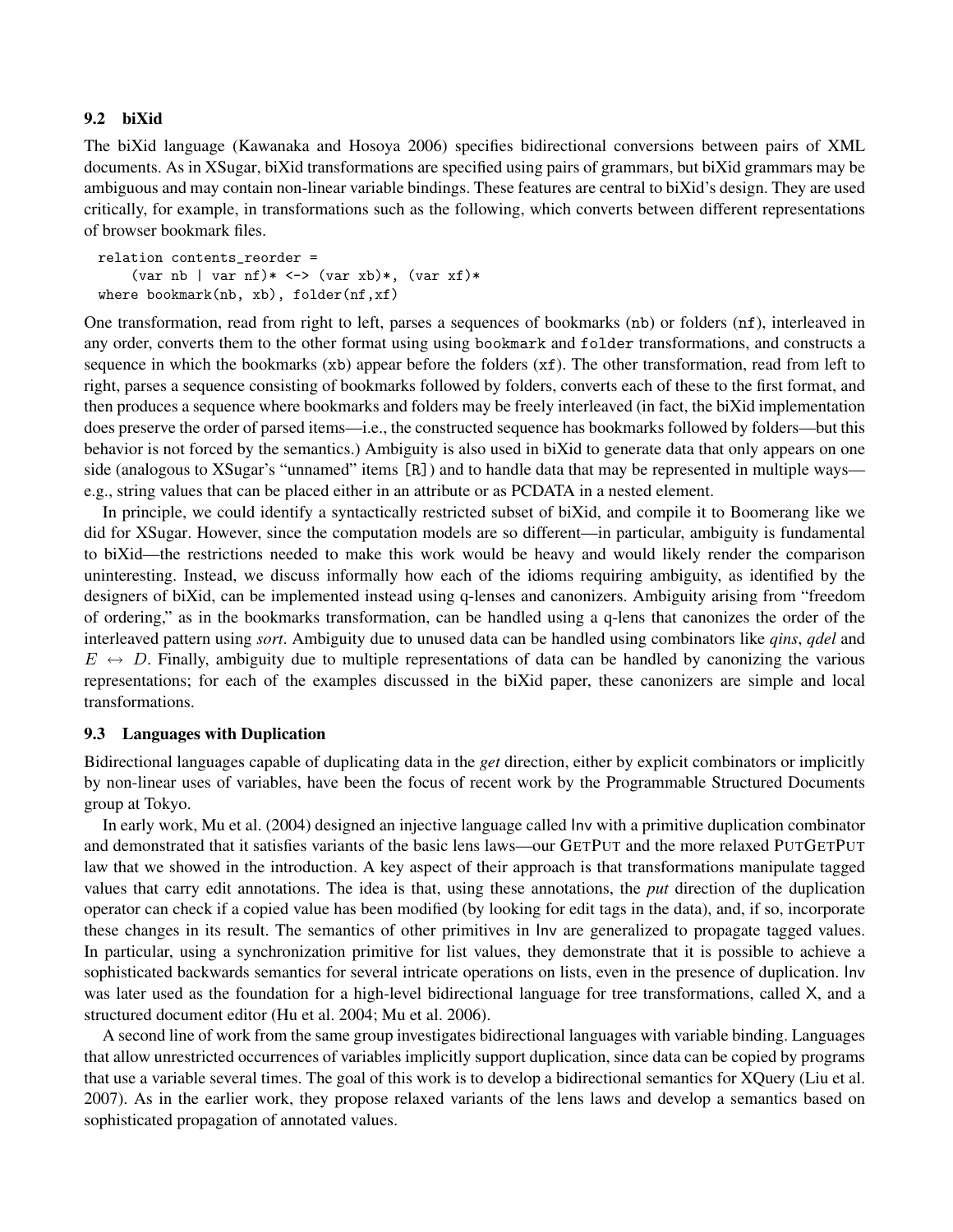One possible connection between their work and q-lenses is an informal condition proposed in the journal version of Hu et al. (2004). This is formulated in terms of an ordering on edited values that captures when one value is "more edited" than another. They propose strengthening the laws to require that composing *put* and *get* produce an abstract structure that is more edited in this sense, calling this property *update preservation*. We hope to investigate the relationship between our q-lens PUTGET law and their PUTGETPUT plus update preservation. (The comparison may prove difficult to make, however, because our framework is "state based"—the *put* function only sees the state of the data structure resulting from some set of edits, not the edits themselves—while theirs assumes an "operationbased" world in which the locations and effects of edit operations are explicitly indicated in the data.)

#### 10. Integration with Dictionary Lenses

So far, we have focused on the refinement of basic lenses to q-lenses. The lenses used in Boomerang, however, are actually more complicated structures called *dictionary lenses*. In this section we argue that it makes sense to mix the two flavors of lenses in the same language by demonstrating how dictionary lenses can also be enhanced with quotienting.

Dictionary lenses are designed to manipulate data that may be reordered. Basic lenses have *put* functions that align data in the concrete and abstract structures by position—e.g., when processing a list of structures using Kleenestar, a dictionary lens matches up "chunks" of the concrete and abstract by "keys." Dictionary lenses are specified using special combinators that delineate certain parts of the data as reorderable "chunks," and a portion of each chunk as a "key". The *put* function works by parsing up its concrete argument into a dictionary structure, where chunks are organized by key, and a "skeleton" structure. The *put* function rebuilds a new concrete string, using both the information in the skeleton and the chunks in the dictionary. Critically, when the updated abstract structure is obtained by reordering chunks, it finds the corresponding chunks in the dictionary.

The formal definition of a dictionary lens from C to A with skeleton type S and dictionary type D, also written  $C \stackrel{S, D}{\iff} A$ , is a structure with components:

$$
l.get \in C \longrightarrow A
$$
  
\n
$$
l.put \in A \longrightarrow S \times D \longrightarrow C \times D
$$
  
\n
$$
l.create \in A \longrightarrow D \longrightarrow C \times D
$$
  
\n
$$
l.parse \in C \longrightarrow S \times D
$$
  
\n
$$
lkey \in A \longrightarrow K
$$

The important thing to note is the *parse* function, which takes a concrete string and produces a dictionary and a "skeleton" structure that remains after the chunks are removed, and the *put* function, which operates on a skeleton and dictionary and produces the new concrete string and the dictionary that remains after removing any chunks needed to produce the concrete string. We refer the reader to the original Boomerang paper (Bohannon et al. 2008) for more details.

The way to see how these functions work, is to see how one can package up a dictionary lens l as a basic lens  $\overline{l}$ :

$$
\overline{l}.get c = l.get c
$$
  
\n
$$
\overline{l}.put a c = \pi_1(l.put a (l.parse c))
$$
  
\n
$$
\overline{l}.create a = \pi_1(l.create a \{\})
$$

The symbol {} denotes the empty dictionary. Note that the *parse* and *put* function are evaluated in strict sequence; this separation of phases facilitates the global reordering of concrete chunks that is performed by the *put* function.

Just as we refined basic lenses to q-lenses, we can revise dictionary lenses to qd-lenses. The GETPUT law for quotient-dictionary lenses (the notation  $+$  denotes the operation that concatenates two dictionary structures):

$$
s, d' = l.parse c \t a \sim_A l.get c
$$
  
\n
$$
l.put a (s, (d' + d)) = c', d''
$$
  
\n
$$
c \sim_C c' and d'' = d
$$
 (GETPUT)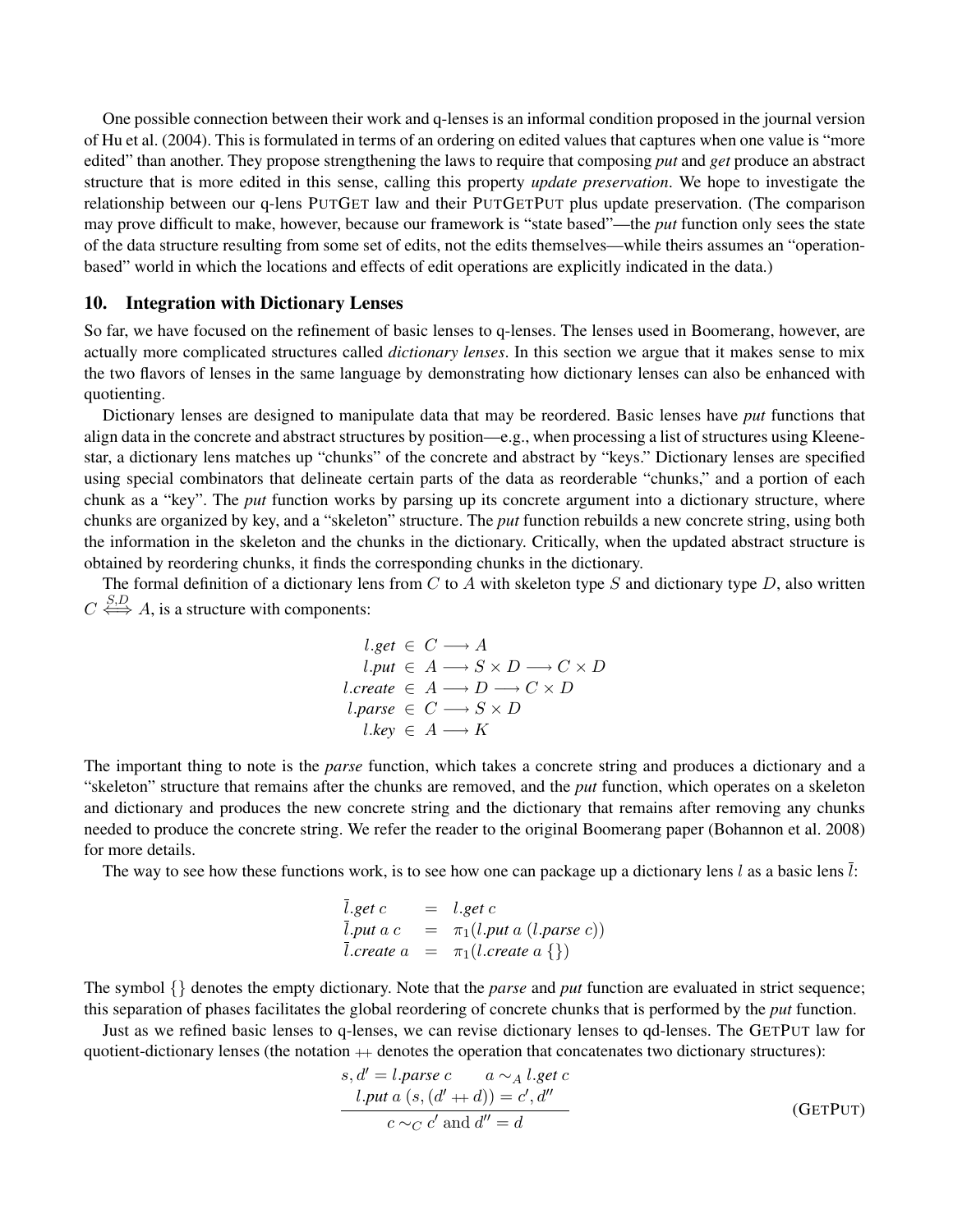states that the *put* function restores information to c up to  $\sim_C$ , and also that it consumes the dictionary constructed from c exactly.

Similarly, we can revise the quotienting operators to wrap the arguments for the functional components, including *parse* and *key*.

$$
\begin{array}{|rcl|} l\in C/\sim_C & \stackrel{S,D}{\Longleftrightarrow} B/\sim_B & q\in A \leftrightarrow B/\sim_B\\ a\sim_A a' \text{ iff } q.\text{canonical}\sim_B q.\text{canonical} \\ \hline\end{array}
$$
\n
$$
\begin{array}{rcl}\n\text{equot } l \ q\ \in \ C/\sim_C & \stackrel{S,D}{\Longleftrightarrow} A/\sim_A\\ \n\text{get } c & = q.\text{choose } (l.\text{get } c)\\ \n\text{put } a \ (s,d) = l.\text{put } (q.\text{canonical}) \ (s,d)\\ \n\text{create } a \ d & = l.\text{create } (q.\text{canonical}) \ d\\ \n\text{parse } c & = l.\text{parse } c\\ \n\text{key } a & = l.\text{key } (q.\text{canonical})\n\end{array}
$$

$$
l \in B/\sim_B \overset{S,D}{\Longleftrightarrow} A/\sim_A \qquad q \in C \leftrightarrow B/\sim_B
$$
  
\n
$$
c \sim_C c'
$$
 iff *q*.*canonical*  $c \sim_B q$ .*canonical*  $c'$   
\n
$$
lquot q l \in C/\sim_C \overset{S,D}{\Longleftrightarrow} A/\sim_A
$$
  
\nget  $c = l.get (q$ .*canonical*  $c$ )  
\nput  $a (s, d) = q$ .*choose (l.put a (s, d))*  
\ncreate  $a d = q$ .*choose (l.create a d)*  
\nparse  $c = l.parse (q$ .*canonical*  $c$ )  
\nkey  $a = l-key a$ 

We can also use a dictionary lenses l as a canonizer by composing the conversion  $\bar{l}$ , which packages a dictionary lens up with the interface of a basic lens, with *canonizer*, which maps a basic lens to a canonizer. Note that this conversion produces a canonizer that does not use dictionaries at all (the *create* function is supplied with {}); hence, dictionary lenses do not behave in surprising ways when they are used as canonizers.

Besides the lens laws, dictionary lenses also obey an additional law, which captures, abstractly, the fact that they should be oblivious to the order of chunks. It is phrased in terms of an equivalence relation  $\sim_R$  that identifies concrete strings that differ only in key-respecting reorderings of chunks. With quotients, this new law is as follows:

$$
\frac{c \sim_R c'}{\overline{l}.put\ a\ c = \overline{l}.put\ a\ c'}
$$
 (EQUIVPUT)

(Note that EQUIVPUT is stated using the basic lens version of l.) There are two equivalence relations on C in play—  $-\sim_C$  and  $\sim_R$ . These relations capture orthogonal aspects of bidirectional transformations on ordered data: the first captures irrelevant differences between concrete strings, while the second describes which data can be reordered. Every quotient-dictionary lens program constructed using our combinators obeys EQUIVPUT for a  $\sim_R$  that can be read off from its description.

Finally, we note that the interaction of dictionaries across sequential composition is not yet well understood. However, the behavior of composition in some simple common cases—e.g., when only one of l or k in l; k contains "chunks"—is clear.

#### 11. Conclusion

Q-lenses generalize basic lenses by allowing their forward and backward transformations to treat certain data as "ignorable." This extension, while modest at the semantic level, turns out have an elegant syntactic story based on canonizers and quotienting operators—a story that is both parsimonious (the same core primitives are used as lenses and as canonizers) and compositional (unlike previous approaches, where canonization is kept at the edges of transformations, our canonizers can be arbitrarily interleaved with the processing of data). Moreover, the additional flexibility offered by q-lenses make it possible to define many useful primitives such as duplication and sorting.

Our experience suggests that canonizers and q-lenses are essential for handling the details of real-world ad hoc data formats. Although many of these details appear minor at first sight, attempting to sidestep them makes the transformations we write essentially useless. Quotient lenses are the critical piece of technology that makes it possible to build precisely the bidirectional transformations we want. Thus, q-lenses and canonizers fill a muchneeded gap between theory and practice of bidirectional languages.

Naturally, there are still many interesting issues left to be investigated. On the theoretical side, we would like to understand better how to characterize the set of programs for which the simple, coarse type analysis described in Section 7 is sufficient, and whether this simple analysis can be refined to admit more programs without going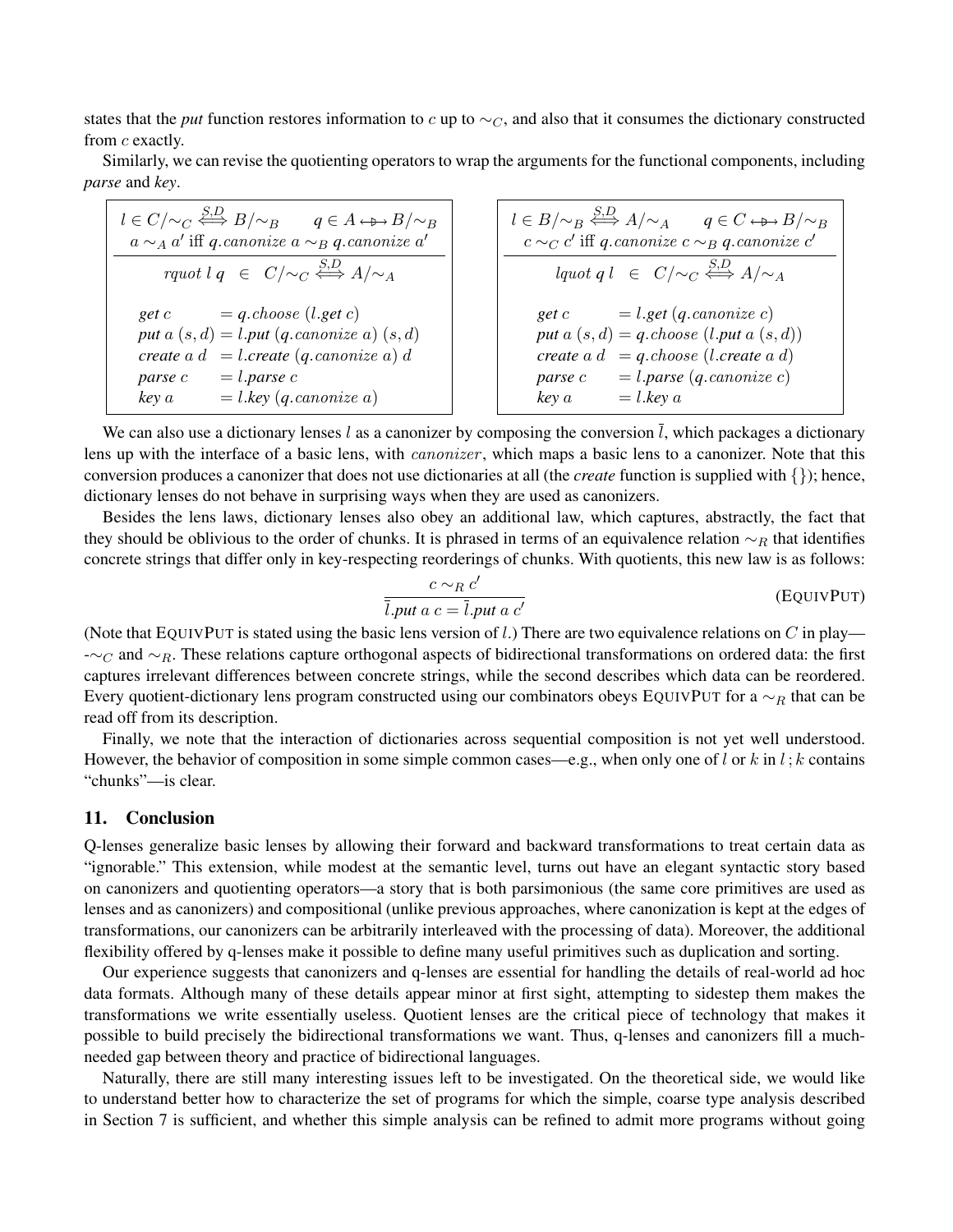as far as the very expensive analysis in terms of rational functions. We would also like to investigate q-lenses for other structures besides strings, such as trees. On the engineering side, we are working on scaling up the Boomerang implementation to handle large datasets such as full-size (1Gb) UniProt databases. In particular, we believe it would be useful to have an algebraic theory of program equivalence for q-lenses as a basis for an optimizing compiler.

## Acknowledgments

We are grateful to Perdita Stevens, members of the Penn PLClub, and the ICFP reviewers for helpful comments on earlier drafts. Our work has been supported by the National Science Foundation under grant IIS-0534592, *Linguistic Foundations for XML View Update*.

## References

- Artem Alimarine, Sjaak Smetsers, Arjen van Weelden, Marko van Eekelen, and Rinus Plasmeijer. There and back again: Arrows for invertible programming. In *ACM SIGPLAN Workshop on Haskell*, pages 86–97, 2005.
- Amos Bairoch, Rolf Apweiler, Cathy H. Wu, Winona C. Barker, Brigitte Boeckmann, Serenella Ferro, Elisabeth Gasteiger, Hongzhan Huang, Rodrigo Lopez, Michele Magrane, Maria J. Martin, Darren A. Natale, Claire O'Donovan, Nicole Redaschi, and Lai. The Universal Protein Resource (UniProt). *Nucleic Acids Research*, 33(Database issue):D154–9, January 2005.
- Francois Bancilhon and Nicolas Spyratos. Update semantics of relational views. *ACM Transactions on Database Systems*, 6 (4):557–575, December 1981.
- Nick Benton. Embedded interpreters. *Journal of Functional Programming*, 15(4):503–542, 2005.
- Pablo Berdaguer, Alcino Cunha, Hugo Pacheco, and Joost Visser. Coupled schema transformation and data conversion for XML and SQL. In *International Symposium on Practical Aspects of Declarative Languages (PADL), Nice France*, volume 4354, pages 290–304, 2007.
- Meera Blattner. Single-valued a-transducers. *Journal of Computer and System Sciences*, 15(3):310–327, 1977.
- Aaron Bohannon, Jeffrey A. Vaughan, and Benjamin C. Pierce. Relational lenses: A language for updateable views. In *Principles of Database Systems (PODS)*, 2006. Extended version available as University of Pennsylvania technical report MS-CIS-05-27.
- Aaron Bohannon, J. Nathan Foster, Benjamin C. Pierce, Alexandre Pilkiewicz, and Alan Schmitt. Boomerang: Resourceful lenses for string data. In *ACM SIGPLAN–SIGACT Symposium on Principles of Programming Languages (POPL), San Francisco, California*, January 2008.
- Claus Brabrand, Anders Møller, and Michael I. Schwartzbach. Dual syntax for XML languages. *Information Systems*, 2007. To appear. Extended abstract in *Database Programming Languages (DBPL)* 2005.
- A. Cunha, J.N. Oliveira, and J. Visser. Type-safe two-level data transformation. *European Symposium on Formal Methods*, 4085:284–299.
- Umeshwar Dayal and Philip A. Bernstein. On the correct translation of update operations on relational views. *TODS*, 7(3): 381–416, September 1982.
- David T. Eger. Bit level types, 2005. Unpublished manuscript. Available from http://www.yak.net/random/blt/blt-drafts/03/blt.pdf.
- Sander Evers, Peter Achten, and Rinus Plasmeijer. Disjoint forms in graphical user interfaces. In *Trends in Functional Programming*, volume 5, pages 113–128. Intellect, 2006. ISBN 1-84150-144-1.
- Kathleen Fisher and Robert Gruber. PADS: a domain-specific language for processing ad hoc data. In *ACM SIGPLAN Conference on Programming Language Design and Implementation (PLDI), Chicago, IL*, pages 295–304, 2005.
- J. Nathan Foster, Michael B. Greenwald, Christian Kirkegaard, Benjamin C. Pierce, and Alan Schmitt. Exploiting schemas in data synchronization. *Journal of Computer and System Sciences*, 73(4):669–689, June 2007a. Extended abstract in *Database Programming Languages (DBPL)* 2005.
- J. Nathan Foster, Michael B. Greenwald, Jonathan T. Moore, Benjamin C. Pierce, and Alan Schmitt. Combinators for bidirectional tree transformations: A linguistic approach to the view update problem. *ACM Transactions on Programming Languages and Systems*, 29(3):17, May 2007b. Extended abstract in *Principles of Programming Languages* (POPL), 2005.
- Michael Greenberg and Shriram Krishnamurthi. Declarative Composable Views, 2007. Undergraduate Honors Thesis. Department of Computer Science, Brown University.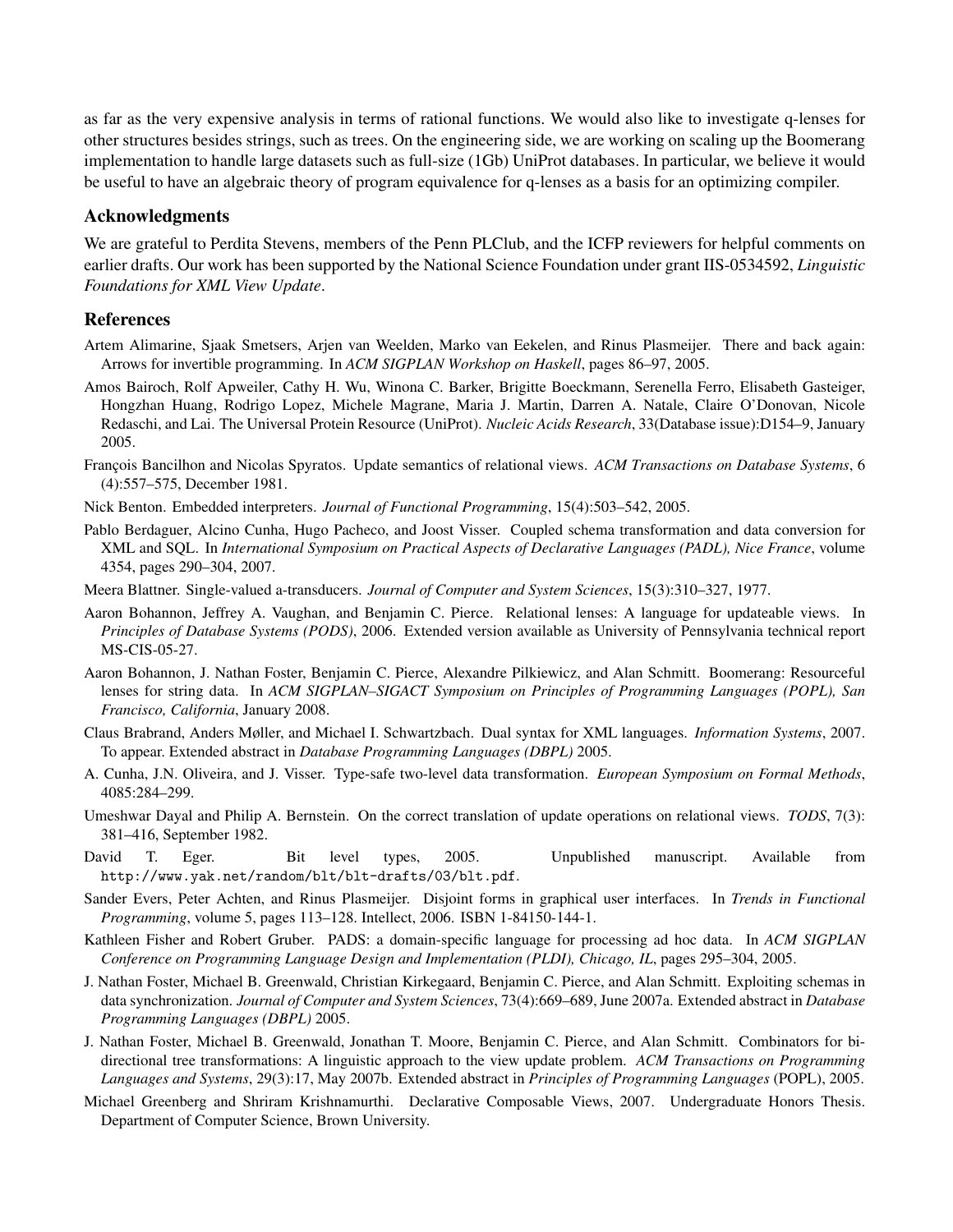- Stephen J. Hegner. Foundations of canonical update support for closed database views. In *International Conference on Database Theory (ICDT), Paris, France*, pages 422–436, New York, NY, USA, 1990. Springer-Verlag New York, Inc. ISBN 0-387-53507-1. URL http://www.cs.umu.se/ hegner/Publications/PDF/icdt90.pdf.
- Zhenjiang Hu, Shin-Cheng Mu, and Masato Takeichi. A programmable editor for developing structured documents based on bi-directional transformations. In *Partial Evaluation and Program Manipulation (PEPM)*, pages 178–189, 2004. Extended version to appear in *Higher Order and Symbolic Computation*, 2008.
- Shinya Kawanaka and Haruo Hosoya. bixid: a bidirectional transformation language for XML. In *ACM SIGPLAN International Conference on Functional Programming (ICFP), Portland, Oregon*, pages 201–214, 2006.
- Andrew J. Kennedy. Functional pearl: Pickler combinators. *Journal of Functional Programming*, 14(6):727–739, 2004.
- Dongxi Liu, Zhenjiang Hu, and Masato Takeichi. Bidirectional interpretation of xquery. In *ACM SIGPLAN Symposium on Partial Evaluation and Semantics-based Program Manipulation (PEPM), Nice, France*, pages 21–30, New York, NY, USA, 2007.
- David Lutterkort. Augeas: A Linux configuration API, February 2007. Available from http://augeas.net/.
- K. Matsuda, Z. Hu, K. Nakano, M. Hamana, and M. Takeichi. Bidirectionalization transformation based on automatic derivation of view complement functions. In *ACM SIGPLAN International Conference on Functional Programming (ICFP)*, volume 42, pages 47–58. ACM Press New York, NY, USA, 2007.
- Lambert Meertens. Designing constraint maintainers for user interaction, 1998. Manuscript.
- Renée J. Miller, Mauricio A. Hernandez, Laura M. Haas, Lingling Yan, C. T. Howard Ho, Ronald Fagin, and Lucian Popa. The clio project: Managing heterogeneity. 30(1):78–83, March 2001.
- Shin-Cheng Mu, Zhenjiang Hu, and Masato Takeichi. An algebraic approach to bi-directional updating. In *ASIAN Symposium on Programming Languages and Systems (APLAS)*, pages 2–20, November 2004.
- Shin-Cheng Mu, Zhenjiang Hu, and Masato Takeichi. Bidirectionalizing tree transformation languages: A case study. *JSSST Computer Software*, 23(2):129–141, 2006.
- Norman Ramsey. Embedding an interpreted language using higher-order functions and types. In *ACM SIGPLAN Workshop on Interpreters, Virtual Machines and Emulators (IVME), San Diego, CA*, pages 6–14, 2003.
- Perdita Stevens. Bidirectional model transformations in QVT: Semantic issues and open questions. In *International Conference on Model Driven Engineering Languages and Systems (MoDELS), Nashville, TN*, volume 4735 of *Lecture Notes in Computer Science*, pages 1–15. Springer-Verlag, 2007. ISBN 978-3-540-75208-0.
- Yingfei Xiong, Dongxi Liu, Zhenjiang Hu, Haiyan Zhao, Masato Takeichi, and Hong Mei. Towards automatic model synchronization from model transformations. In *IEEE/ACM International Conference on Automated Software Engineering (ASE), Atlanta, Georgia*, pages 164–173, 2007.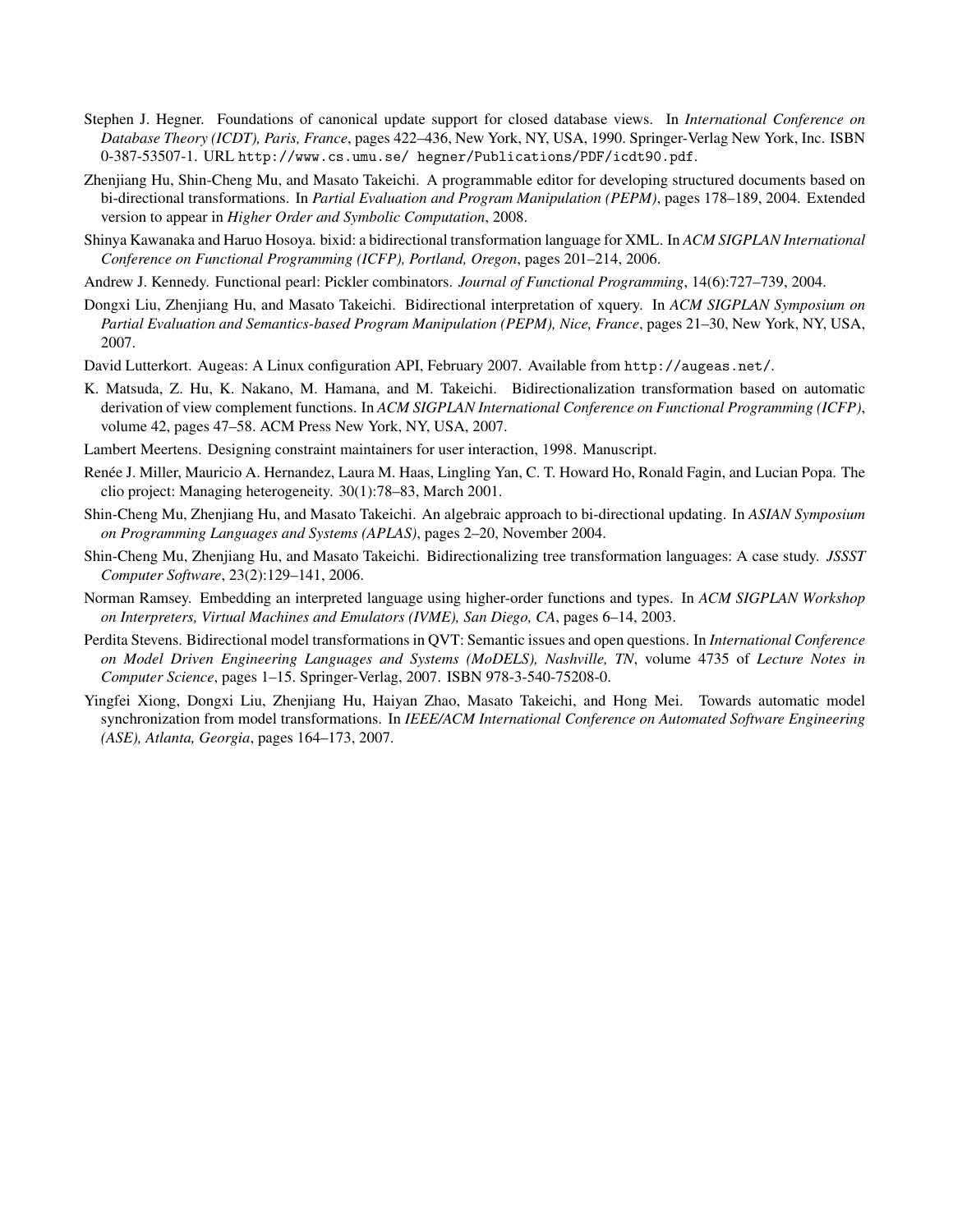## A. Quotient Lens and Canonizer Proofs

This technical appendix contains the proofs for each of the results in our development, including proofs that each our primitive q-lenses and canonizers inhabit their declared types. For each definition, we repeat its type, restate the lemma, and give the proof.

| $l \in C \Longleftrightarrow A$                                     |
|---------------------------------------------------------------------|
| $\vert \text{ lift } l \in C \vert = \Longleftrightarrow A \vert =$ |

**3.1 Lemma:** lift  $l \in C$   $\Longleftrightarrow$  A  $\neq$ 

#### Proof:

GETEQUIV: If  $c = c'$  then (*lift l*).get  $c = (lift \, l)$ .get  $c'$  trivially. PUTEQUIV: If  $a = a'$  and  $c = c'$  then (*lift l*).*put*  $a c = (lift \, l)$ .get  $a' c'$  trivially. CREATEQUIV: If  $a = a'$  then (*lift l*).*create*  $a = (lift \, l)$ .*create* a' trivially. GETPUT: Follows trivially by (the basic lens version of) GETPUT for l. PUTGET: Follows trivially by (the basic lens version of) PUTGET for l.

CREATEGET: Follows trivially by (the basic lens version of) CREATEGET for  $l$ .

| $q \in C \leftrightarrow B/\sim_B$                       | $l \in B/\sim_B \iff A/\sim_A$ |  |  |  |
|----------------------------------------------------------|--------------------------------|--|--|--|
| $c \sim_C c'$ iff q.canonize $c \sim_B q$ .canonize $c'$ |                                |  |  |  |
| lquot q $l \in C/\!\!\sim_C \iff A/\!\sim_A$             |                                |  |  |  |

**A.2 Lemma:** lquot  $q$  l ∈  $C/\sim_C$   $\Longleftrightarrow$  A/ $\sim_A$ 

#### Proof:

GETEQUIV: Let  $c, c' \in C$  with  $c \sim_C c'$ . By the definition of  $\sim_C$  we have

 $q.\mathit{canonical}\ c\sim_B q.\mathit{canonical}\ c'$ 

We calculate as follows

$$
(lquot q l).get c
$$
  
=  $l.get (q.canonize c)$   
 $\sim_A l.get (q.canonize c')$  by GETEQUIV for  $l$   
=  $(lquot q l).get c'$ 

to obtain the required equivalence.

PUTEQUIV: Let  $a, a' \in A$  and  $c, c' \in C$  with  $a \sim_A a'$  and  $c \sim_C c'$ . We will prove that

$$
(\mathit{lquot}\ q\ \mathit{l}).\mathit{put}\ a\ c \sim_C (\mathit{lquot}\ q\ \mathit{l}).\mathit{put}\ a'\ c'
$$

by showing that

q.*canonize* ((*lquot q l*).*put a c*) ~
$$
\sim_B
$$
q.*canonize* ((*lquot q l*).*put a' c'*)

As in the previous case, by the definition of  $\sim_C$  we have

 $q.\mathit{canonical}\ c\sim_B q.\mathit{canonical}\ c'$ 

Using this fact, we calculate as follows

q.*canonical* (
$$
(lquot q l)
$$
.put a c)  
\n $= q$ .*canonical* (q.*choose* (l.*put a* (q.*canonical* c))  
\n $\sim_B l$ .put a (q.*canonical* c)  
\n $\sim_B l$ .put a' (q.*canonical* c')  
\n $\sim_B q$ .*canonical* (q.*chaone* (l.*put a*' (q.*canonical* c'))  
\n $= q$ .*canonical* (l*quot q* l).put a' c')  
\nby PUTEQUIV for l  
\n $= q$ .*canonical* (l*quot q* l).put a' c') by RECANONIZE for q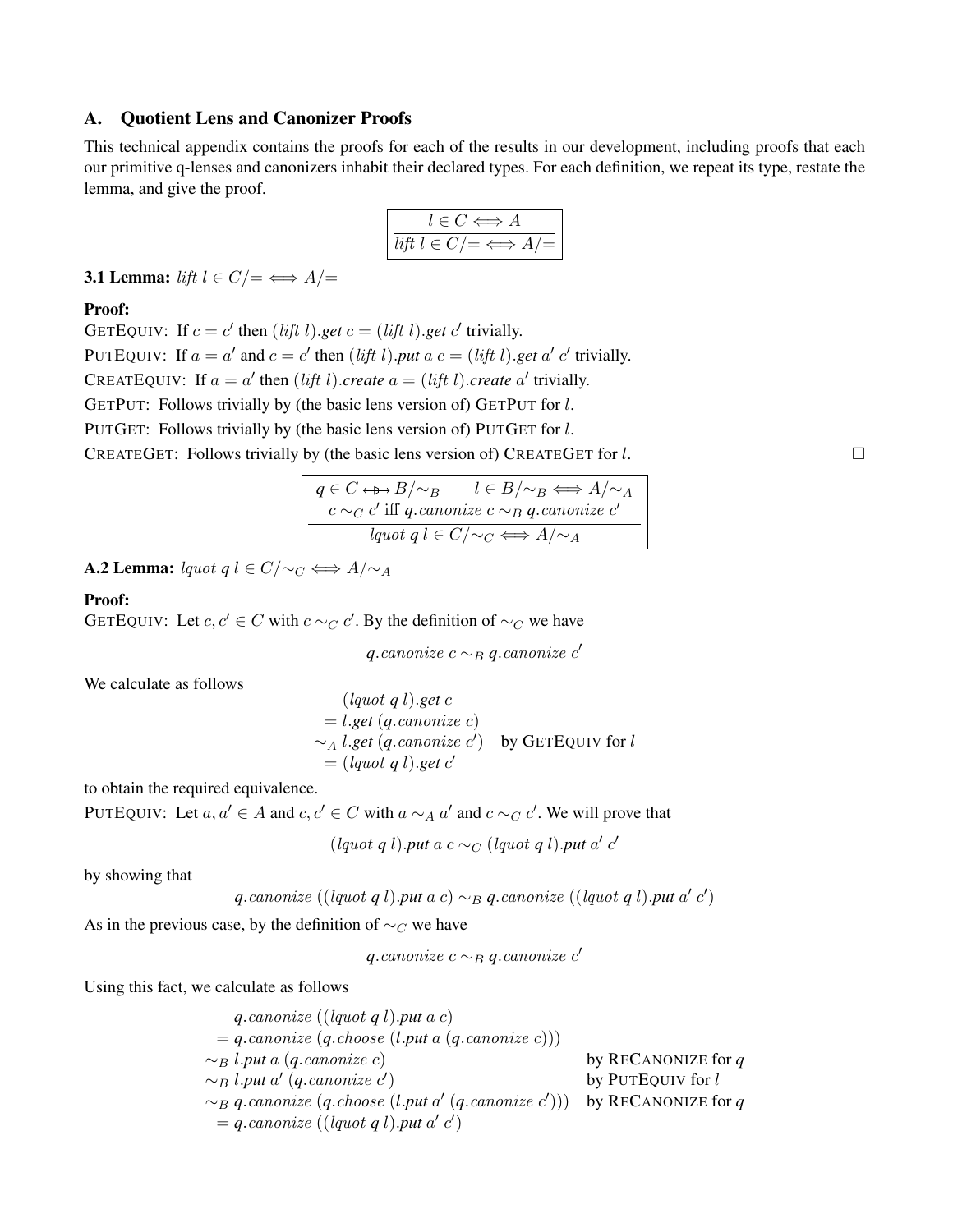(Note that in this proof, and throughout the rest of the paper, we silently use elementary facts about equivalence relations, such as the transitivity of  $\sim_B$  in the reasoning above.) Using this equivalence, and the definition of  $\sim_C$ , we then obtain the required equivalence.

CREATEQUIV: Analogous to the previous case (using CREATEEQUIV for l instead of PUTEQUIV).

GETPUT: Let  $c \in C$ . We will prove that

(lquot *q* l).put ((lquot *q* l).get c)  $c \sim_C c$ 

by showing that

*q*.canonize ((lquot *q* l).put ((lquot *q* l).get *c*)  $c$ ) ∼B *q*.canonize *c* 

We calculate as follows

*q*.canonize ((lquot *q* l).*put* ((lquot *q* l).*get* c) c)  $= q$ .canonize  $(q, choose (l, put (l.get (q, canonical (c)))$ ∼<sup>B</sup> l.*put* (l.*get* (*q*.canonize c)) (*q*.canonize c) by RECANONIZE for *q*  $\sim_B q$ .canonize c by GETPUT for l

and obtain the required equivalence.

PUTGET: Let  $a \in A$  and  $c \in C$ . By RECANONIZE for q we have

*q*.canonize (*q*.choose (*l.put* a (*q.canonize c*))) ∼B *l.put* a (*q.canonize c*)

Using this fact, we calculate as follows:

$$
(lquot q l).get ((lquot q l).put a c)
$$
  
= l.get (q.canonize (q.choose (l.put a (q.canonize c))))  

$$
\sim_A l.get (l.put a (q.canonize c))
$$
by GETEQUIV for l  

$$
\sim_A a
$$
by PUTGET for l

and obtain the required equivalence.

CREATEGET: Analogous to the previous case (using CREATEGET for  $l$  instead of PUTGET).

 $l \in C/\mathord{\sim}_C \Longleftrightarrow B/\mathord{\sim}_B \qquad q \in A \leftrightarrow B/\mathord{\sim}_B$ a ∼<sup>A</sup> a 0 iff *q*.canonize a ∼<sup>B</sup> *q*.canonize a 0 *rquot l*  $q \in C/\mathord{\sim}_C \Longleftrightarrow A/\mathord{\sim}_A$ 

**A.3 Lemma:** rquot l  $q \in C/\sim_C$   $\Longleftrightarrow$  A/ $\sim_A$ 

#### Proof:

GETEQUIV: Let  $c, c' \in C$  with  $c \sim_C c'$ . We will prove that

$$
(rquot l q).get c \sim_A (rquot l q).get c'
$$

by showing that

q.*canonize* ((*rquot* l q).*get* c) ~
$$
\sim_B
$$
q.*canonize* ((*rquot* l q).*get* c')

We calculate as follows

q.*canonical* 
$$
(\text{rquot } l \ q). \text{get } c)
$$
  
= q.*canonical*  $(q.\text{choose } (l.\text{get } c))$   
 $\sim_B l.\text{get } c$   
 $\sim_B l.\text{get } c'$   
 $\sim_B q.\text{canonical}$  by RECANONIZE for  $l$   
 $\sim_B q.\text{canonical}$   $(q.\text{choose } (l.\text{get } c'))$  by RECANONIZE for  $q$   
= q.*canonical*  $((\text{rquot } l \ q). \text{get } c')$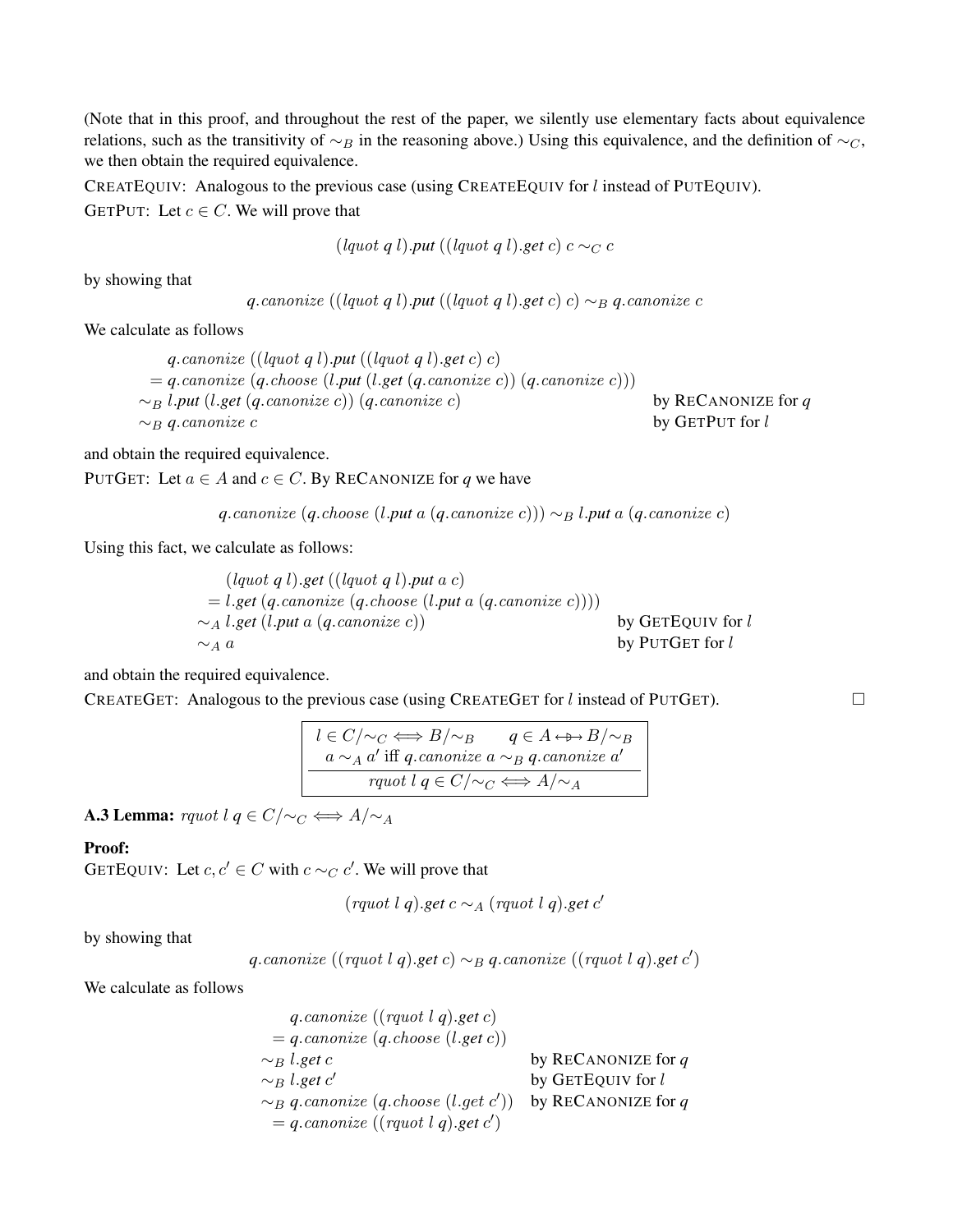and obtain the required equivalence.

PUTEQUIV: Let  $a, a \in A$  and  $c, c' \in C$  with  $a \sim_A a'$  and  $c \sim_C c'$ . By the definition of  $\sim_A$ , we have

*q*.canonize a ∼<sup>B</sup> *q*.canonize a 0

Using this fact, we calculate as follows

$$
(rquot l q).put a c
$$
  
=  $l.put (q.canonize a) c$   
~ $\sim_C l.put (q.canonize a') c'$  by PUTEQUIV for l  
=  $(rquot l q).put a' c'$ 

and obtain the required equivalence.

CREATEQUIV: Analogous to the previous case (using CREATEEQUIV for l instead of PUTEQUIV). GETPUT: Let  $c \in C$ . We calculate as follows

$$
(rquot l q).put ((rquot l q).get c) c
$$
  
= *l.put* (q. canonize (q. choose (l.get c))) c  
 $\sim_C l.put (l.get c) c$   
 $\sim_C c$   
by **RECANONIZE** for q and **PUTEQUIV** for l  
by **GETPUT** for l

and obtain the required equivalence.

PUTGET: Let  $a \in A$  and  $c \in C$ . We will show that

$$
(rquot l q).get ((rquot l q).put a c) \sim_A a
$$

by showing that

q.*canonize* ((*rquot* 
$$
l
$$
  $q$ ),*get* ((*rquot*  $l$   $q$ ),*put*  $a$   $c$ )) ~ $_B$  q.*canonize*  $a$ 

We calculate as follows

q.*canonical* 
$$
((quot l q).get ((rquot l q).put a c))
$$
\n $= q$ .*canonical*  $(q$ .*choose*  $(l.get (l.put (q.canonical) c)))$ \n $\sim_B l.get (l.put (q.canonical) c)$ \nBy RECANONIZE for  $q$ 

\n $\sim_B (q$ .*canonical*)\nBy PUTGET for  $l$ 

and obtain the desired equivalence.

CREATEGET: Analogous to the previous case (using CREATEGET for  $l$  instead of PUTGET).

$$
\left|\frac{q \in A \mathop{\leftrightarrow} \mathop{\rightarrow} B/\mathop{\sim}_B \quad \mathop{\sim}_B \mathop{\text{refines}} \mathop{\sim}_{B'} }{q \in A \mathop{\leftrightarrow} \mathop{\rightarrow} B/\mathop{\sim}_{B'}}\right|
$$

**A.4 Lemma:**  $q \in A \leftrightarrow B/\sim_{B'}$ 

### Proof:

Let  $b \in B$ . As  $q \in A \leftrightarrow B/\sim_B$  we have that *q*.canonize  $(q.choose b) \sim_B b$ . Since  $\sim_B$  refines  $\sim_{B'}$  we immediately have that *q*.canonize (*q*.choose b) ∼<sub>B'</sub> b, as required.  $\Box$ 

$$
q_1 \in C \leftrightarrow B/\!=\! q_2 \in B \leftrightarrow A/\!=\! (q_1; q_2) \in C \leftrightarrow A/\!=\!
$$

A.5 Lemma:  $l$ ;  $k \in C/\sim_C \Longleftrightarrow A/\sim_A$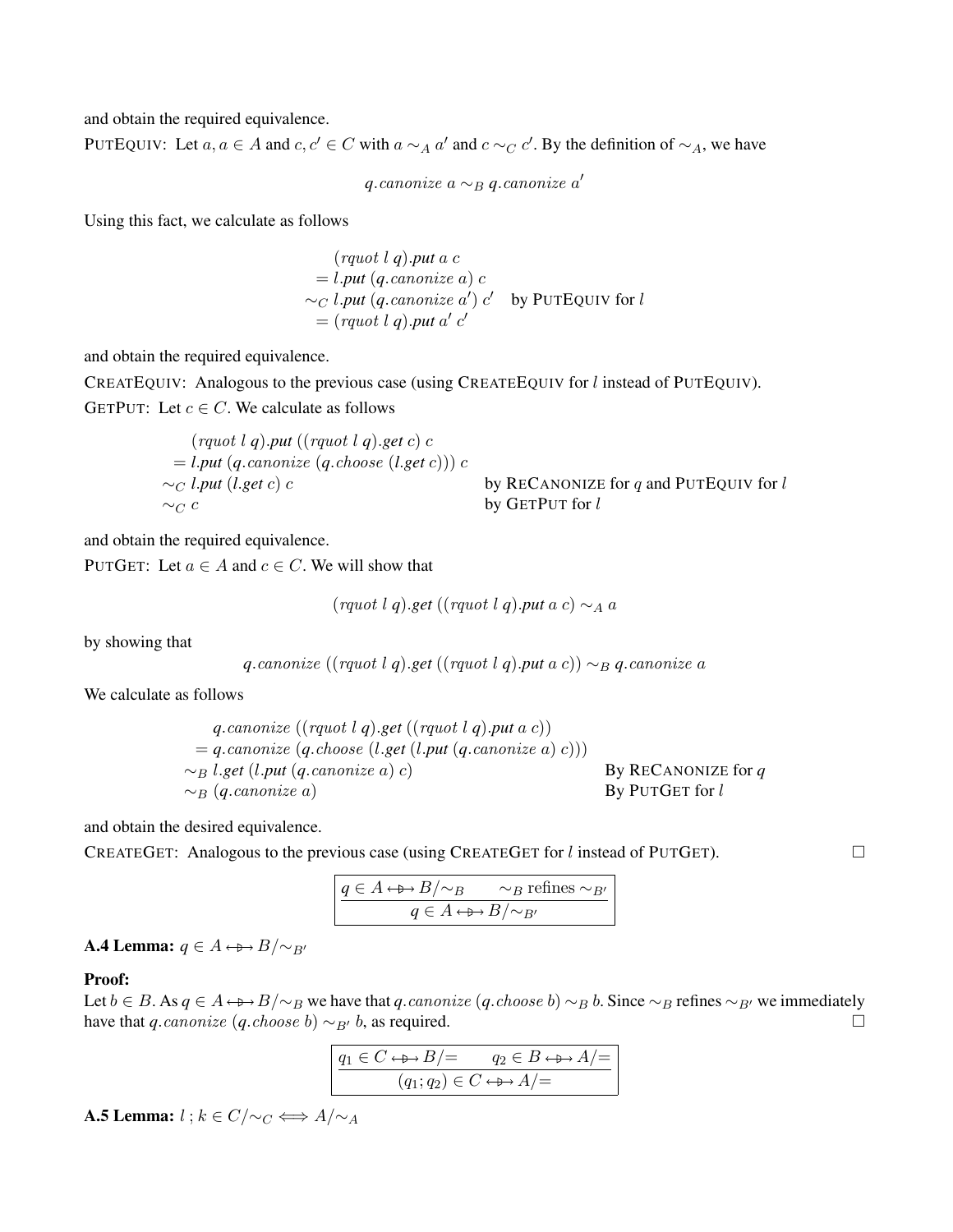## Proof:

GETEQUIV: Let  $c, c' \in C$  with  $c \sim_C c'$ . We have the following equivalences

$$
(l; k).get c
$$
  
= k.get (l.get c)  
 $\sim_A k.get (l.get c')$  by GETEQUIV for l and k  
= (l; k).get c'

as required.

PUTEQUIV: Let  $a, a \in A$  and  $c, c' \in C$  with  $a \sim_A a'$  and  $c \sim_C c'$ . We have the following equivalences

$$
(l; k).put a c
$$
  
= *l.put* (*k.put* a (*l.get* c)) c  
~ $\sim_C l.put$  (*k.put* a' (*l.get* c')) c' by GETEQUIV for *l* and PUTEQUIV for *l* and *k*  
= (*l*; *k*),*put* a' c'

as required.

CREATEQUIV: Analogous to the previous case (using CREATEEQUIV for  $l$  and  $k$ ).

GETPUT: Let  $c \in C$ . We calculate as follows

$$
(l; k).put ((l; k).get c) c
$$
  
= l.put (k.put (k.get (l.get c)) (l.get c)) c  
~ by GETPUT for k and PUTEQUIV for l  
~ b y GETPUT for l

and obtain the required equivalence.

PUTGET: Let  $a \in A$  and  $c \in C$ . We calculate as follows

$$
(l; k).get ((l; k).put a c)= k.get (l.get (l.put (k.put a (l.get c)) c))\simA k.get (k.put a (l.get c))\simA a by PUTGET for kby PUTGET for k
$$

∼<sup>A</sup> k.*get* (k.*put* a (l.*get* c)) by PUTGET for l and GETEQUIV for k

and obtain the required equivalence.

CREATEGET: Analogous to the previous case, using CREATEGET for  $l$  and  $k$ .

$$
\frac{l \in C/{\sim_C} \Longleftrightarrow B/{\sim_B}}{canonizer \ l \in C \longleftrightarrow B/{\sim_B}}
$$

**A.6 Lemma:** *canonizer*  $l \in C \leftrightarrow B/\sim_B$ 

#### Proof:

Let  $b \in B$ . We have

$$
(canonizer l). canonize ((canonizer l).choose b)
$$
  
= l.get (l.create b)  
 $\sim_B$  b

by CREATEGET for  $l$ 

as required.  $\Box$ 

$$
C_1 \cdot C_2 \qquad A_1 \cdot A_2
$$
  
\n
$$
l_1 \in C_1/\sim_{C_1} \iff A_1/\sim_{A_1}
$$
  
\n
$$
l_2 \in C_2/\sim_{C_2} \iff A_2/\sim_{A_2}
$$
  
\n
$$
\sim_C = \sim_{C_1} \cdot \sim_{C_2} \qquad \sim_A = \sim_{A_1} \cdot \sim_{A_2}
$$
  
\n
$$
l_1 \cdot l_2 \in C_1 \cdot C_2/\sim_C \iff A_1 \cdot A_2/\sim_A
$$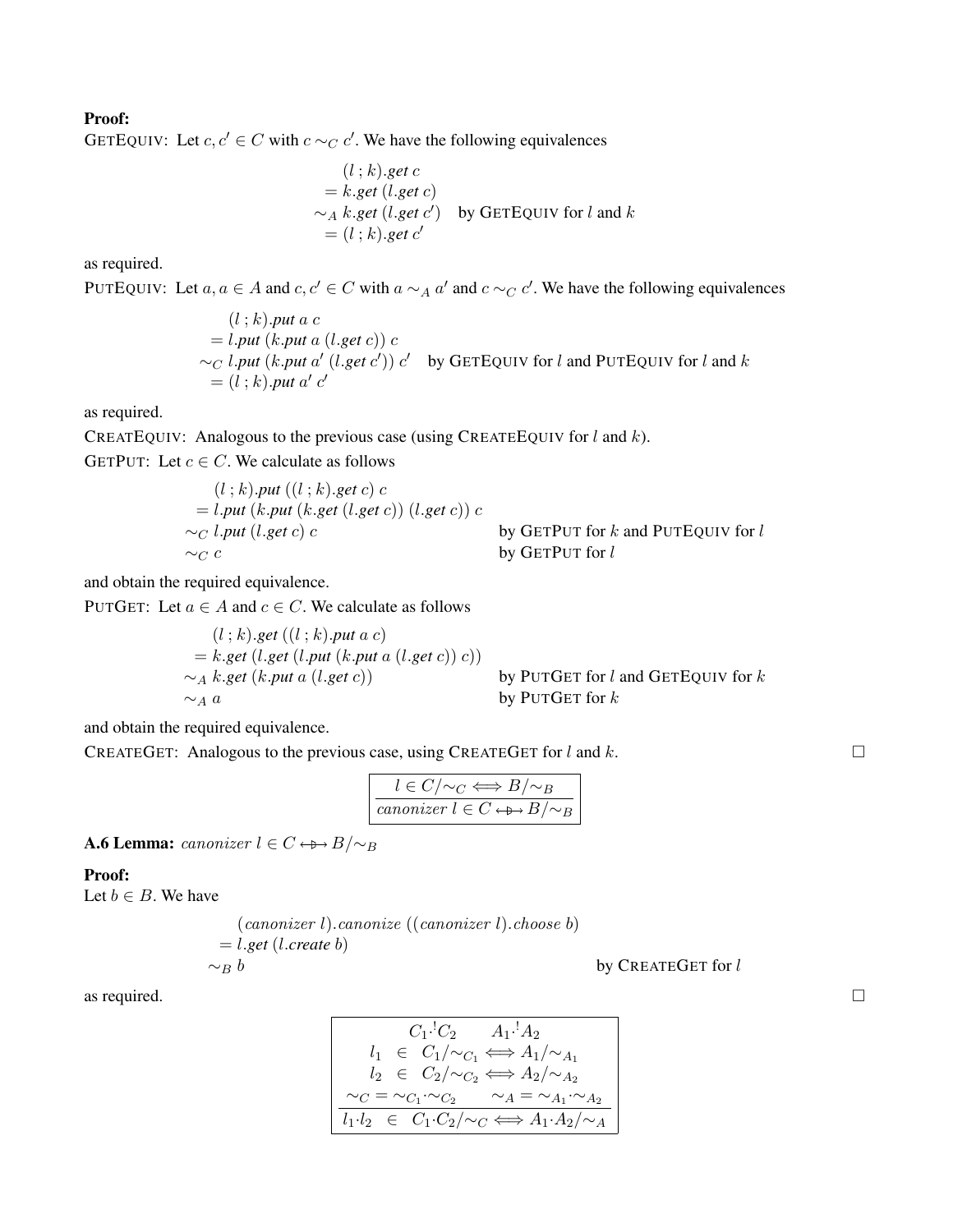A.7 Lemma:  $l_1·l_2 \in (C_1·C_2)/{\sim_C} \Longleftrightarrow (A_1·A_2)/{\sim_A}$ 

#### Proof:

GETEQUIV: Let  $c, c' \in C_1 \cdot C_2$  with  $c \sim_C c'$ . Then there exist unique  $c_1, c'_1 \in C_1$  and  $c_2, c'_2 \in C_2$  such that  $c = c_1 \cdot c_2$ and  $c' = c'_1 \cdot c'_2$  and  $c_1 \sim_{C_1} c'_1$  and  $c_2 \sim_{C_2} c'_2$ .

The equivalence

$$
(l_1 \cdot l_2).get\ c
$$
  
=  $(l_1.get\ c_1) \cdot (l_2.get\ c_2)$   
 $\sim_A (l_1.get\ c'_1) \cdot (l_2.get\ c'_2)$   
=  $(l_1 \cdot l_2).get\ c'$ 

follows from GETEQUIV for  $l_1$  and  $l_2$  and the definition of  $\sim_A$ .

PUTEQUIV: Let  $c, c' \in C_1 \cdot C_2$  and  $a, a' \in A_1 \cdot A_2$ . Then there exist unique  $c_1, c'_1 \in C_1$  and  $c_2, c'_2 \in C_2$  such that  $c = c_1 \cdot c_2$  and  $c' = c'_1 \cdot c'_2$  and  $c_1 \sim_{C_1} c'_1$  and  $c_2 \sim_{C_2} c'_2$ . There also exist unique  $a_1, a'_1 \in A_1$  and  $a_2, a'_2 \in A_2$  such that  $a = a_1 \cdot a_2$  and  $a' = a'_1 \cdot a'_2$  and  $a_1 \sim_{A_1} a'_1$  and  $a_2 \sim_{A_2} a'_2$ .

The equivalence

$$
(l_1 \cdot l_2).put a c
$$
  
=  $(l_1.put a_1 c_1) \cdot (l_2.put a_2 c_2)$   
~ $\sim_C (l_1.put a'_1 c'_1) \cdot (l_2.put a'_2 c'_2)$   
=  $(l_1 \cdot l_2).put a' c'$ 

follows from PUTEQUIV for  $l_1$  and  $l_2$  and the definition of  $\sim_C$ .

CREATEQUIV: Analogous to the previous cases (using CREATEEQUIV for  $l_1$  and  $l_2$ ).

GETPUT: Let  $c \in C_1 \cdot C_2$  and let  $a \in A_1 \cdot A_2$  with  $a = (l_1 \cdot l_2)$ . *get* c. As  $C_1$  and  $C_2$  are unambiguously concatenable, there exist unique  $c_1 \in C_1$  and  $c_2 \in C_2$  such that  $c = c_1 \cdot c_2$ . Similarly, there exist unique  $a_1 \in A_1$  and  $a_2 \in A_2$ such that  $a = a_1 \cdot a_2$ . With the definition of  $(l_1 \cdot l_2)$  *get* we also have that  $a_1 = l_1$  *get*  $c_1$  and  $a_2 = l_2$  *get*  $c_2$ *.* 

Using these facts, we calculate as follows

$$
(l_1 \cdot l_2).put ((l_1 \cdot l_2).get c) c
$$
  
=  $(l_1 \cdot l_2).put (a_1 \cdot a_2) (c_1 \cdot c_2)$   
=  $(l_1 \cdot l_2).put a c$   
=  $(l_1.put a_1 c_1) \cdot (l_2.put a_2 c_2)$   
=  $(l_1.put (l_1.get c_1) c_1) \cdot (l_2.put (l_2.get c_2) c_2)$   
 $\sim_C c_1 \cdot c_2$   
= c  
By GETPUT for  $l_1$  and  $l_2$  and definition of  $\sim_C$   
= c

and obtain the required equivalence.

PUTGET: Let  $a \in A_1 \cdot A_2$  and  $c \in C_1 \cdot C_2$ . As  $A_1$  and  $A_2$  are unambiguously concatenable, there exist unique  $a_1 \in A_1$  and  $a_2 \in A_2$  such that  $a = a_1 \cdot a_2$ . Similarly, there exist unique  $c_1 \in C_1$  and  $c_2 \in C_2$  such that  $c = c_1 \cdot c_2$ . Using these facts, we calculate as follows  $ran(-)$  denotes the codomain of a function):

$$
(l_1 \cdot l_2).get ((l_1 \cdot l_2).put a c)
$$
  
=  $(l_1 \cdot l_2).get ((l_1 \cdot l_2).put (a_1 \cdot a_2) (c_1 \cdot c_2))$   
=  $(l_1 \cdot l_2).get ((l_1.put a_1 c_1) \cdot (l_2.put a_2 c_2))$   
=  $(l_1.get (l_1.put a_1 c_2)) \cdot (l_1.get (l_1.put a_2 c_2))$  as  $ran((l_1 \cdot l_2).put) = C_1 \cdot C_2$  and  $C_1 \cdot C_2$   
 $\sim_A a_1 \cdot a_2$  By PUTGET for  $l_1$  and  $l_2$  and definition of  $\sim_A$   
= a

and obtain the required equivalence.

CREATEGET: Analogous to the previous case (using CREATEGET for  $l_1$  and  $l_2$ ).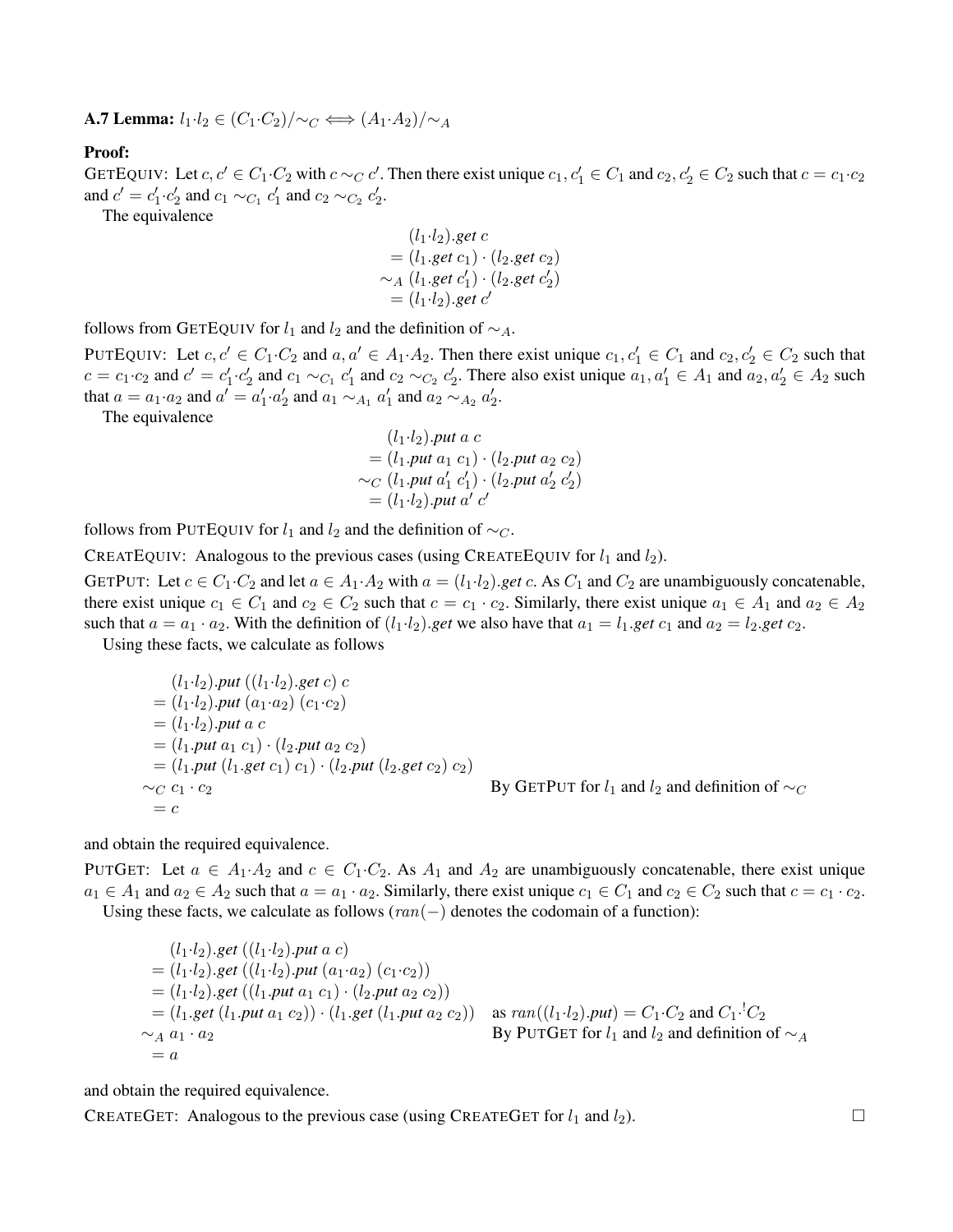|  |  | $l l \in C/\!\!\sim_C \Longleftrightarrow A/\!\!\sim_A C^{!*}$ | $A^{!*}$ |
|--|--|----------------------------------------------------------------|----------|
|  |  | $l^* \in C^*/\sim_C^* \iff A^*/\sim_A^*$                       |          |

A.8 Lemma:  $l^* \in C^*/(\sim_C)^* \Longleftrightarrow A^*/(\sim_A)^*$ 

#### Proof:

GETEQUIV: Let  $c, c' \in C^*$  with  $c \sim_C^* c'$ . By the definition of  $\sim_C^*$  there exist  $c_1, ..., c_n \in C$  with  $c = c_1 \cdots c_n$  and  $c'_1, ..., c'_n$  with  $c' = c'_1 \cdots c'_n$  and  $c_i \sim_C c'_i$  for  $i \in \{1, ..., n\}$ .

The equivalence

$$
(l^*).get c
$$
  
=  $(l.get c_1) \cdots (l.get c_n)$   
 $\sim_A^* (l.get c'_1) \cdots (l.get c'_n)$   
=  $(l^*).get c'$ 

follows using GETEQUIV for l and the definition of  $\sim_A^*$ .

PUTEQUIV: Let  $a, a' \in A^*$  with  $a \sim_A^* a'$  and  $c, c' \in C^*$  with  $c \sim_C^* c'$ . By the definition of  $\sim_A^*$  there exist  $a_1, ..., a_n \in A$  and  $a'_1, ..., a'_n \in A$  with  $a = a_1 \cdots a_n$  and  $a' = a'_1 \cdots a'_n$  and  $a_i \sim_A a'_i$  for  $i \in \{1, ..., n\}$ . Similarly, by the definition of  $\sim_C$  there exist  $c_1, ..., c_m \in C$  and  $c'_1, ..., c'_m \in C$  with  $c = c_1 \cdots c_m$  and  $c' = c'_1 \cdots c'_m$  with  $c_i \sim_C c'_i$ for  $i \in \{1, ..., m\}$ . The equivalence

$$
(l^*)\text{.}put a c
$$
\n
$$
= c''_1 \cdots c''_n
$$
\nwhere  $c''_i = l.\text{}put a_i c_i \text{ for } i \in \{1, ..., \max(m, n)\}$   
\nand  $c''_i = l.\text{create } a_i \text{ for } i \in \{\max(m, n) + 1, ..., m\}$   
\n
$$
\sim c^* c'''_1 \cdots c'''_m
$$
\nwhere  $c'''_i = l.\text{}put a'_i c'_i \text{ for } i \in \{1, ..., \max(m, n)\}$   
\nand  $c'''_i = l.\text{create } a'_i \text{ for } i \in \{\max(m, n) + 1, ..., m\}$   
\n
$$
= (l^*)\text{.}put a' c'
$$

follows using PUTEQUIV and CREATEEQUIV for l and the definition of  $~\sim_C$ .

CREATEQUIV: Analogous to the previous cases (using CREATEEQUIV for l).

GETPUT: Let  $c \in C^*$ . By  $C^{!*}$  there exist unique  $c_1, ..., c_n \in C$  such that  $c = c_1 \cdots c_n$ . By the definition of  $(l^*)$ . *get* we have  $(l^*)$ .*get*  $c = (l.get \, c_1) \cdots (l.get \, c_n)$ .

Using these facts, we calculate as follows

$$
(l^*).put ((l^*).get c) c
$$
  
= (l.put (l.get c<sub>1</sub>) c<sub>1</sub>)···(l.put (l.get c<sub>n</sub>) c<sub>n</sub>) as A<sup>1\*</sup>  
∼<sub>C</sub><sup>\*</sup> c<sub>1</sub>···c<sub>n</sub>  
= c

and obtain the required equivalence.

PUTGET: Let  $a \in A^*$  and  $c \in C^*$ . By  $A^{!*}$ , there exist unique  $a_1, ..., a_m \in A$  such that  $a = a_1 \cdot a_m$ . Likewise, by  $C^{!*}$  there exist unique  $c_1, ..., c_n \in C$  such that  $c = c_1 \cdots c_n$ .

We calculate as follows

$$
(l^*).get ((l^*).put a c)
$$
  
\n
$$
= (l^*).get (c'_1 \cdots c'_m)
$$
  
\n
$$
= (l_1.get (c'_1)) \cdots (l_1.get (c'_m))
$$
  
\n
$$
\sim_A^* a_1 \cdots a_2
$$
  
\n
$$
= a
$$
  
\nwhere  $c'_i = l.put a_i c_i$  for  $i \in \{1, ..., \max(m, n)\}$   
\n
$$
= (l_1.get (c'_1)) \cdots (l_1.get (c'_m))
$$
  
\nas  $ran(l.put) = ran(l.create) = C$   
\nand  $C^{!*}$  and definition ( $l^*).$ get  
\nby PUTGET and PUTCREATE for l and definition of ~ $A$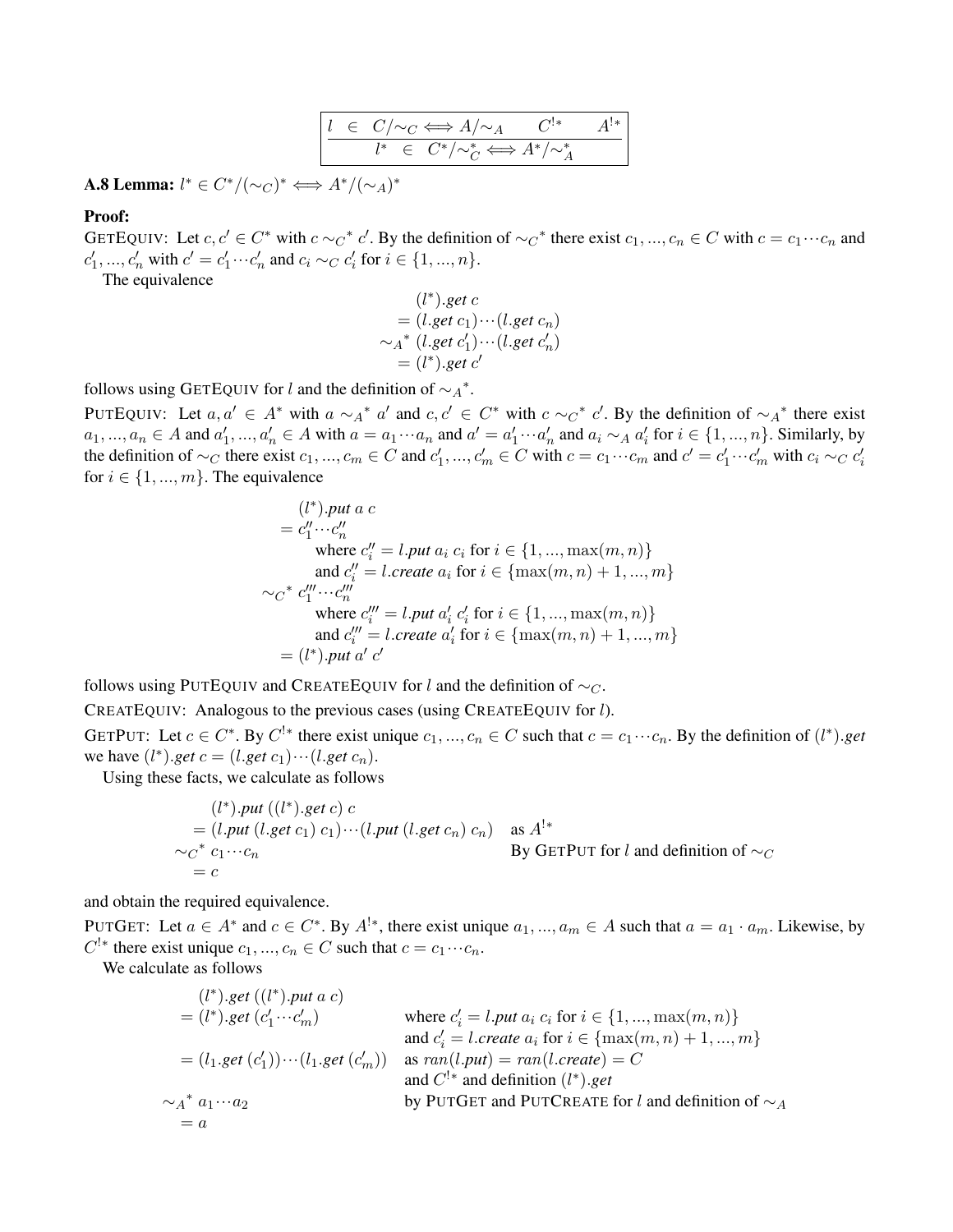and obtain the required equivalence.

CREATEGET: Analogous to the previous case (using PUTCREATE for  $l$ .)

$$
l_1 \in C_1/\sim_{C_1} \iff A_1/\sim_{A_1}
$$
  
\n
$$
l_2 \in C_2/\sim_{C_2} \iff A_2/\sim_{A_2}
$$
  
\n
$$
C_1 \cap C_2 = \emptyset
$$
  
\n
$$
a \sim_A a' \land a \in A_1 \cap A_2 \text{ implies } a \sim_{A_1} a' \land a \sim_{A_2} a'
$$
  
\n
$$
\sim_C = \sim_{C_1} \cup \sim_{C_2} \quad \sim_A = \sim_{A_1} \cup \sim_{A_2}
$$
  
\n
$$
l_1 \mid l_2 \in C_1 \cup C_2/\sim_C \iff A_1 \cup A_2/\sim_A
$$

A.9 Lemma:  $l_1 \mid l_2 \in C_1 \cup C_2 / \sim_C \Longleftrightarrow A_1 \cup A_2 / \sim_A$ 

#### Proof:

GETEQUIV: Let  $c, c' \in C_1 \cup C_2$  with  $c \sim_C c'$ . By the definition of  $\sim_C$ , and since  $C_1 \cap C_2 = \emptyset$ , we have that  $c, c' \in C_1$  with  $c \sim_{C_1} c'$  or  $c, c' \in C_2$  with  $c \sim_{C_2} c'$ . We analyze each case separately.

**Case**  $c, c' \in C_1$ : We calculate as follows

$$
(l_1 | l_2).get c
$$
  
= l<sub>1</sub>.get c  
 $\sim_A l_1$ .get c' by GETEQUIV for l<sub>1</sub>  
= (l<sub>1</sub> | l<sub>2</sub>).get c'

**Case**  $c, c' \in C_2$ : Symmetric to the previous case, using  $l_1$  instead of  $l_1$ .

PUTEQUIV: Let  $a, a' \in A_1 \cup A_2$  with  $a \sim_A a'$  and  $c, c' \in C_1 \cup C_2$  with  $c \sim_C c'$ .

By the definition of  $\sim_A$  and the conditions on  $\sim_{A_1}$  and  $\sim_{A_2}$  on their intersection,  $A_1 \cap A_2$ , we have that  $a, a' \in A_1$ with  $a \sim_{A_1} a'$  or  $a, a' \in A_2$  with  $a \sim_{A_2} a'$ . Also, by the definition of  $\sim_C$  and since  $C_1 \cap C_2 = \emptyset$ , we have that  $c, c' \in C_1$  with  $c \sim_{C_1} c'$  or  $c, c' \in C_2$  with  $c \sim_{C_2} c'$ . We analyze each case separately.

**Case**  $a, a' \in A_1$  and  $c, c' \in C_1$ : We calculate as follows

$$
(l_1 | l_2).put a c
$$
  
=  $l_1.put a c$   
 $\sim_C l_1.put a' c'$  by PUTEQUIV for  $l_1$   
=  $(l_1 | l_2).put a' c'$ 

and obtain the required equivalence.

**Case**  $a, a' \in A_2$  and  $c, c' \in C_2$ : Symmetric to the previous case, using  $l_2$  instead of  $l_1$ . **Case**  $a, a' \in A_1 \setminus A_2$  and  $c, c' \in C_2$ : We calculate as follows

$$
(l_1 | l_2).put a c
$$
  
= l<sub>1</sub>.create a  
 $\sim_C l_1$ .create a' by CREATEEQUIV for l<sub>1</sub>  
= (l<sub>1</sub> | l<sub>2</sub>).put a' c'

and obtain the required equivalence.

**Case**  $a, a' \in A_2 \setminus A_1$  and  $c, c' \in C_1$ : Symmetric to the previous case, using  $l_2$  instead of  $l_1$ .

CREATEQUIV: Analogous to the previous case.

GETPUT: Let  $c \in C$ . We analyze several cases.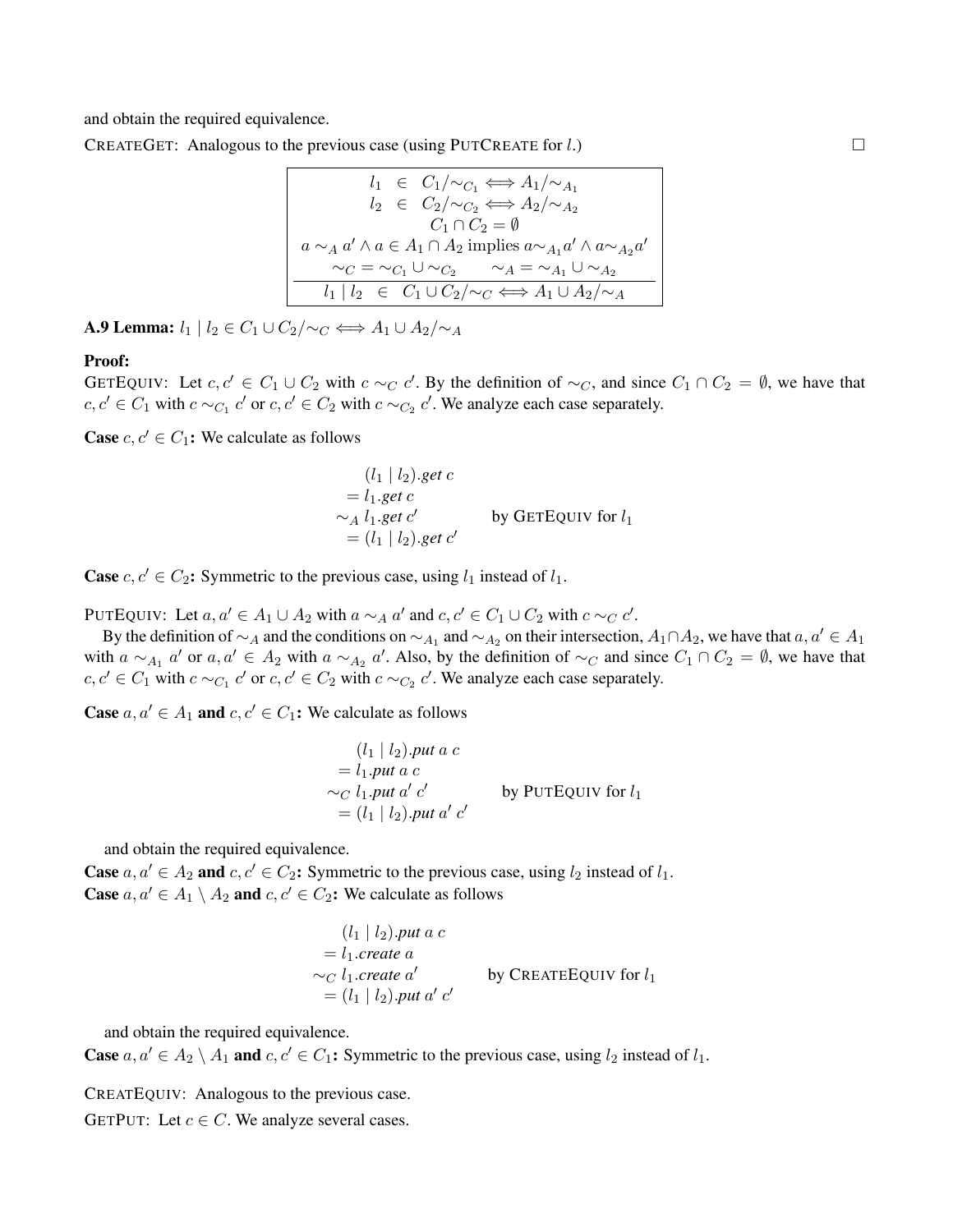**Case**  $c \in C_1$ : By the definition of  $(l_1 \mid l_2)$ *.get*, we have that  $(l_1 \mid l_2)$ *.get*  $c = l_1$ *.get*  $c \in A_1$ *.* Using this fact, we calculate as follows  $(1 \mid 1)$ .*put<sup>((1</sup>)* $(1 \mid 1)$ .*e*)

$$
(l_1 | l_2).put ((l_1 | l_2).get c) c
$$
  
= l<sub>1</sub>.put (l<sub>1</sub>.get c) c  
 $\sim_C c$  by GETPUT for l<sub>1</sub>

and obtain the required equivalence.

**Case**  $c \in C_2$  and  $(l_1 | l_2)$  *get*  $c \in A_2$ : Symmetric to the previous case, using  $l_2$  instead of  $l_1$ .

PUTGET: Let  $a_1 \in A_1 \cup A_2$  and  $c \in C_1 \cup C_2$ . We analyze several cases.

**Case**  $a \in A_1$  and  $c \in C_1$ : We calculate as follows

$$
(l_1 | l_2).get ((l_1 | l_2).put a c)
$$
  
= l<sub>1</sub>.get (l<sub>1</sub>.put a c)  

$$
\sim_A a
$$
 as ran(l<sub>1</sub>.put) = C<sub>1</sub> and C<sub>1</sub>  $\cap$  C<sub>2</sub> =  $\emptyset$   
by PUTGET for l<sub>1</sub>

and obtain the required equivalence.

**Case**  $a \in A_2$  and  $c \in C_2$ : Symmetric to the previous case, using  $l_2$  instead of  $l_1$ . **Case**  $a \in A_1$  and  $c \in C_2 \setminus C_1$ : We calculate as follows

$$
(l_1 | l_2).get ((l_1 | l_2).put a c)
$$
  
= l<sub>1</sub>.get (l<sub>1</sub>.create a) as ran(l<sub>1</sub>.create) = C<sub>1</sub> and C<sub>1</sub>  $\cap$  C<sub>2</sub> =  $\emptyset$   
by CREATEGET for l<sub>1</sub>

and obtain the required equivalence.

**Case**  $a \in A_2$  and  $c \in C_1 \setminus C_2$ : Symmetric to the previous case, using  $l_2$  instead of  $l_1$ .

CREATEGET: Analogous to the previous case.

$$
q_1 \in C_1 \leftrightarrow B_1/\sim_{B_1} \qquad q_2 \in C_2 \leftrightarrow B_2/\sim_{B_2}
$$
  
\n
$$
C_1 \cdot C_2 \qquad \sim_B = \text{TransClosure}(\sim_{B_1} \sim_{B_2})
$$
  
\n
$$
split \in \text{IIb} : (B_1 \cdot B_2) \cdot \{(b_1, b_2) \in (B_1 \times B_2) \mid b_1 \cdot b_2 = b\}
$$
  
\n
$$
q_1 \cdot q_2 \in C_1 \cdot C_2 \leftrightarrow B_1 \cdot B_2/\sim_B
$$

A.10 Lemma:  $q_1 \cdot q_2 \in C_1 \cdot C_2 \leftrightarrow B_1 \cdot B_2 / \sim_B$ 

#### Proof:

Let  $b \in B_1 \cdot B_2$  with *split*  $b = (b_1, b_2)$ . We calculate as follows

$$
(q_1 \tcdot q_2). \text{canonical } ((q_1 \tcdot q_2). \text{choose } b)
$$
\n
$$
= (q_1 \tcdot q_2). \text{canonical } ((q_1 \tcdot \text{choose } b_1) \cdot (q_2. \text{choose } b_2))
$$
\n
$$
= (q_1. \text{canonical } (q_1. \text{choose } b_1)) \cdot (q_2. \text{canonical } (q_2. \text{choose } b_2))
$$
\n
$$
\sim_B (b_1 \tcdot b_2)
$$
\n
$$
\sim_B (b_1 \tcdot b_2)
$$
\n
$$
= b
$$
\nby RECANONIZE for  $q_1$  and  $q_2$ 

and obtain the required equivalence.

$$
q_1 \in C_1 \longleftrightarrow B_1/\sim_{B_1}
$$
  
\n
$$
C_1^{1*} \sim_B = \text{TransClosure}(\sim_{B_1}^*)
$$
  
\n
$$
split \in (B_1^*) \to \text{List}(B_1)
$$
  
\n
$$
q_1^* \in C_1^* \longleftrightarrow B_1^* / \sim_{B_1}^*
$$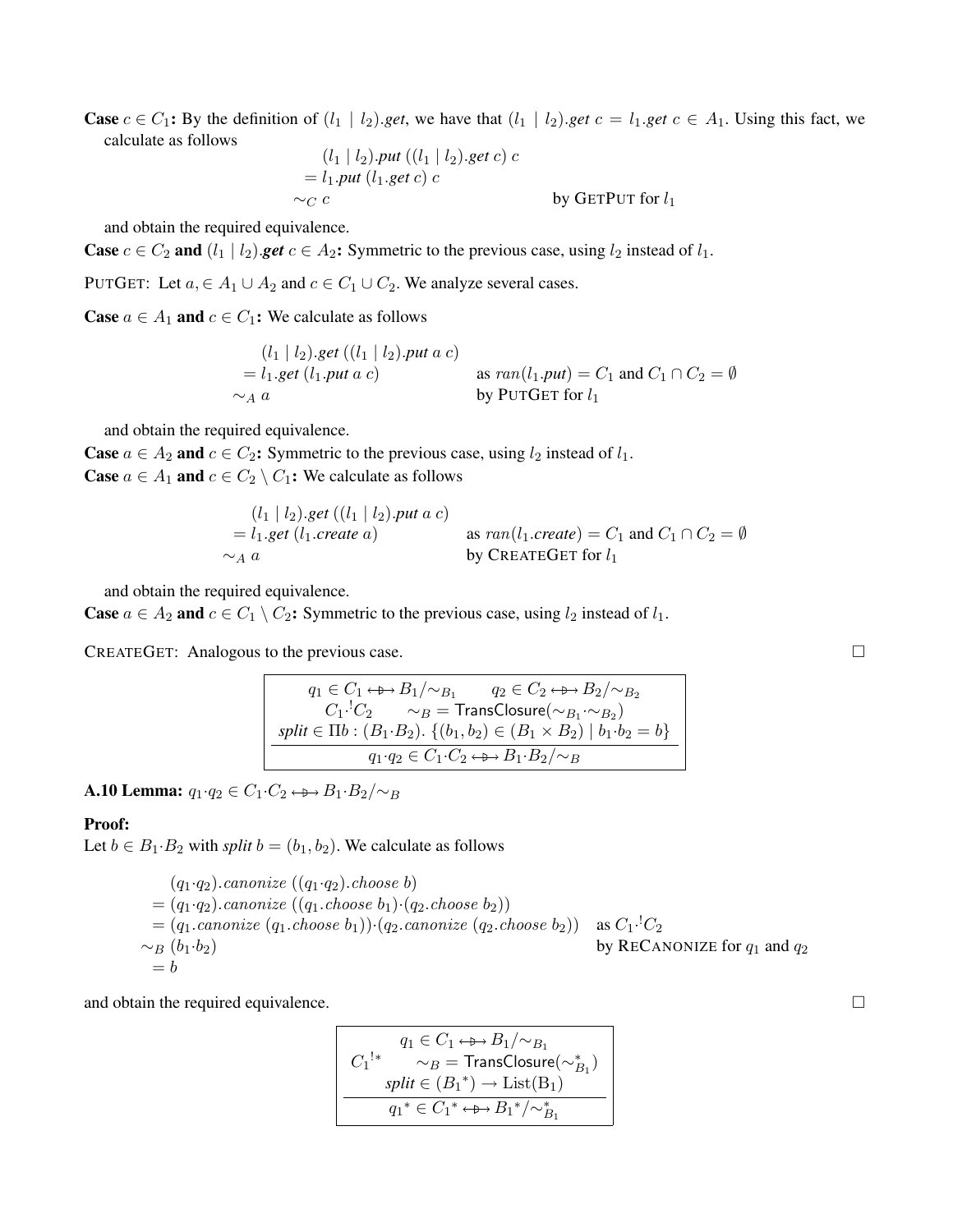**A.11 Lemma:**  $q_1^* \in C_1^* \leftrightarrow B_1^* / \sim_{B_1}^*$ 

## Proof:

Let  $b \in B_1^*$  and let *split*  $b = [b_1, ..., b_n]$ . We calculate as follows

 $(q_1^*)$ .canonize  $((q_1^*)$ .choose b)  $=(q_1^*)$ .canonize  $((q_1 \text{.choose } b_1) \cdots (q_1 \text{.choose } b_n))$  $=(q_1.\textit{canonical} (q_1.\textit{choose } b_1))\cdots (q_1.\textit{canonical} (q_1.\textit{choose } b_n))$  as  $C_1^{1*}$  $\sim_B b_1 \cdots b_n$  by RECANONIZE for  $q_1$ 

and obtain the required equivalence.

$$
\begin{array}{|rcl|} \hline q_1 &\in & C_1 \leftrightarrow B_1/\sim_{B_1} & C_1 \cap C_2 = \emptyset \\ \hline q_2 &\in & C_2 \leftrightarrow B_2/\sim_{B_2} & \sim_B = \text{TransClosure}(\sim_{B_1} \cup \sim_{B_2}) \\ \hline q_1 \mid q_2 &\in & C_1 \cup C_2 \leftrightarrow \rightarrow (B_1 \cup B_2)/(\sim_{B_1} \cup \sim_{B_2}) \end{array}
$$

**A.12 Lemma:**  $q_1 | q_2 \in C_1 \cup C_2 \leftrightarrow (B_1 \cup B_2) / (\sim_{B_1} \cup \sim_{B_2})$ 

#### Proof:

Let  $b \in B$ . We analyze two subcases. If  $b \in B_1$  then we calculate as follows

$$
(q_1 | q_2).\text{ cannotize } ((q_1 | q_2).\text{choose } b)
$$
\n
$$
= q_1.\text{canonize } (q_1.\text{choose } b)
$$
\n
$$
\sim_B b
$$
\n
$$
(q_1 | q_2).\text{choose } b
$$
\n
$$
\approx_b \text{B} \text{ and } \text{ran}(q_1.\text{choose}) = C_1 \text{ and } C_1 \cap C_2 = \emptyset
$$
\n
$$
\sim_B b
$$
\n
$$
(q_1 | q_2). \text{choose } b
$$

and obtain the required equivalence. The case where  $b \in B_2 \setminus B_1$  is symmetric.

$$
l \in C/\sim_C \Longleftrightarrow A_1/\sim_{A_1} f \in C \to A_2
$$
  

$$
A_1 \cdot A_2 \sim_A = \sim_{A_1} \cdot \text{Tot}(A_2)
$$
  

$$
dw_{1} l f \in C/\sim_C \Longleftrightarrow A_1 \cdot A_2/\sim_A
$$

**A.13 Lemma:**  $dup_1$  *l*  $f \in C/\sim_C \Longleftrightarrow A_1 \cdot A_2/\sim_A$ 

#### Proof:

GETEQUIV: Let  $c, c' \in C$  with  $c \sim_C c'$ . We calculate as follows

$$
(dup1 l f).get c
$$
  
= (l.get c)·(f c)  

$$
\sim_A (l.get c')·(f c')
$$
 by GETEQUIV for l  
= (dup<sub>1</sub> l f).get c'

and obtain the required equivalence.

PUTEQUIV: Let  $a, a' \in A$  with  $a \sim_A a'$  and let  $c, c' \in C$  with  $c \sim_C c'$ . Then there exist  $a_1, a'_1 \in A_1$  and  $a_2, a'_2 \in A_2$ with  $a = a_1 \cdot a_2$  and  $a = a'_1 \cdot a'_2$  and  $a_1 \sim_{A_1} a'_1$ .

Using these facts, we calculate as follows

$$
(dup_1 l f).put a c
$$
  
=  $(dup_1 l f).put (a_1 \cdot a_2) c$   
=  $l.put a_1 c$   
 $\sim_C l.put a'_1 c$  by PUTEQUIV for  $l$   
=  $(dup_1 l f).put (a'_1 \cdot a'_2) c'$   
=  $(dup_1 l f).put a' c'$